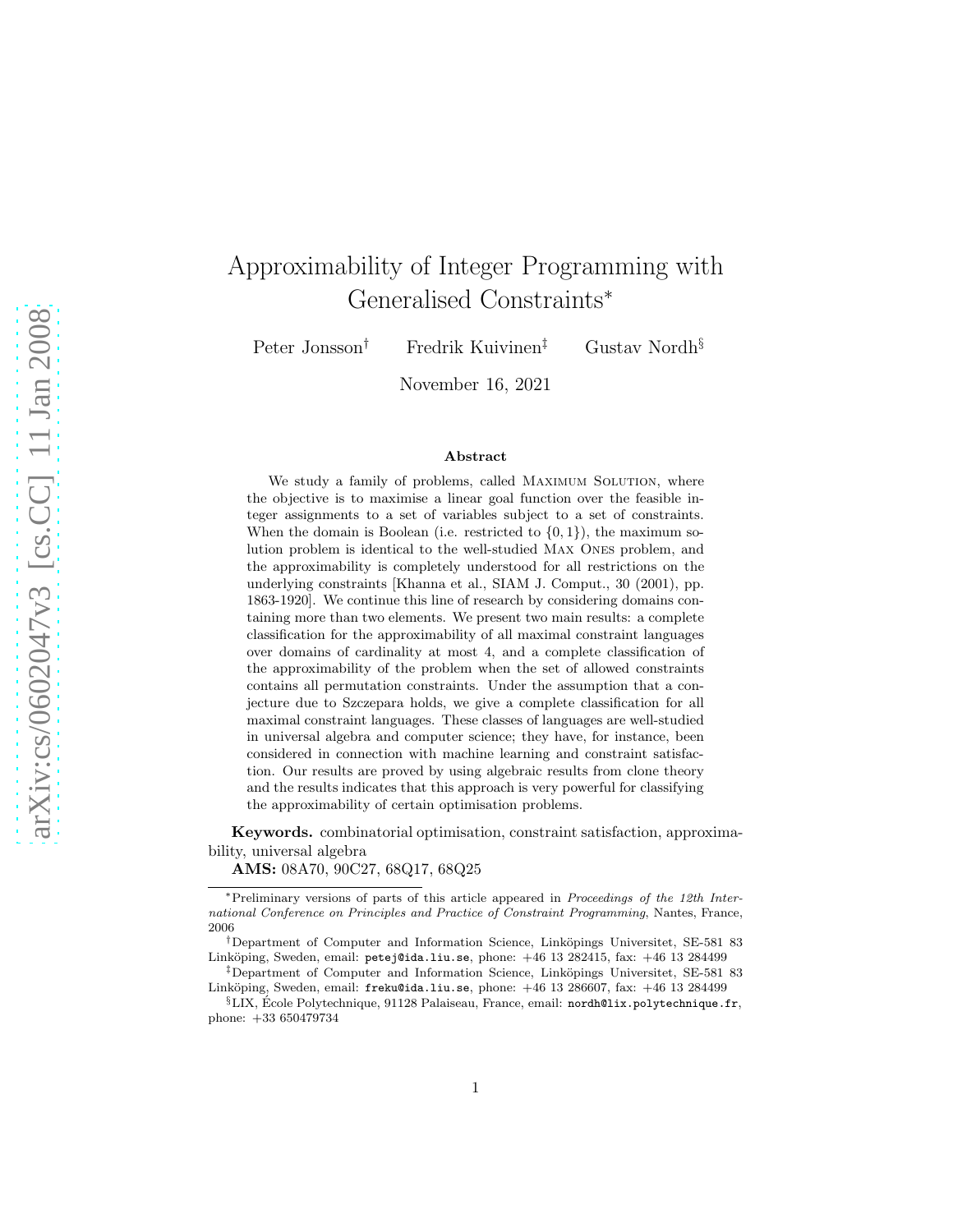### 1 Introduction

Our starting-point is the general combinatorial optimisation problem Max Ones(Γ) where  $\Gamma$  (known as the *constraint language*) is a finite set of finitary relations over  $\{0, 1\}$ . An instance of this problem consists of constraints from  $\Gamma$  applied to a number of Boolean variables, and the goal is to find an assignment that satisfies all constraints while maximising the number of variables set to 1. It is easy to see that by choosing the constraint language appropriately, Max Ones(Γ) captures a number of well-known problems, for instance, Max INDEPENDENT SET (problem GT23 in [\[2\]](#page-44-0)), and certain variants of MAX  $0/1$ PROGRAMMING (problem MP2 in [\[2\]](#page-44-0)). Many other problems are equivalent to MAX ONES under different reductions: for instance, MAX SET PACKING (also known as MAX HYPERGRAPH MATCHING) and MAX ONES are equivalent under PTAS-reductions [\[3\]](#page-44-1).

The approximability (and thus the computational complexity) is known for all choices of Γ [\[37\]](#page-46-0). For any Boolean constraint language Γ, ΜΑΧ  $ONES(Γ)$ is either in PO or is APX-complete or poly-APX-complete or finding a solution of non-zero value is NP-hard or finding any solution is NP-hard. The exact borderlines between the different cases are given in [\[37\]](#page-46-0). Actually, two different problems are studied in [\[37\]](#page-46-0): the weighted problem (where each variable is assigned a non-negative weight and the objective is to find a solution of maximum total weight), and the unweighted problem (where each variable is assigned the weight 1). They prove that the approximability for the weighted and unweighted versions of the problem coincides.

We will study a generalisation of Max Ones where variable domains are different from  $\{0, 1\}$ : this allows us to capture more problems than with MAX Ones. For instance, this enables the study of certain problems in integer linear programming [\[28\]](#page-46-1), problems in multiple-valued logic [\[36\]](#page-46-2), and in equation solving over Abelian groups [\[38\]](#page-46-3). For larger domains, it seems significantly harder to obtain an exact characterisation of approximability than in the Boolean case. Such a characterisation would, for instance, show whether the dichotomy conjecture for constraint satisfaction problems is true or not – a famous open question which is believed to be difficult [\[25\]](#page-45-0). Hence, we exhibit restricted (but still fairly general) families of constraint languages where the approximability can be determined.

Let us now formally define the problem that we will study: Let  $D \subset \mathbb{N}$  (the *domain*) be a finite set. The set of all *n*-tuples of elements from  $D$  is denoted by  $D^n$ . Any subset of  $D^n$  is called an *n*-ary relation on D. The set of all finitary relations over D is denoted by  $R_D$ . A *constraint language* over a finite set, D, is a finite set  $\Gamma \subseteq R_D$ . Constraint languages are the way in which we specify restrictions on our problems. The constraint satisfaction problem over the constraint language  $\Gamma$ , denoted  $CSP(\Gamma)$ , is defined to be the decision problem with instance  $(V, D, C)$ , where

- $V$  is a set of variables,
- $\bullet$  *D* is a finite set of values (sometimes called a domain), and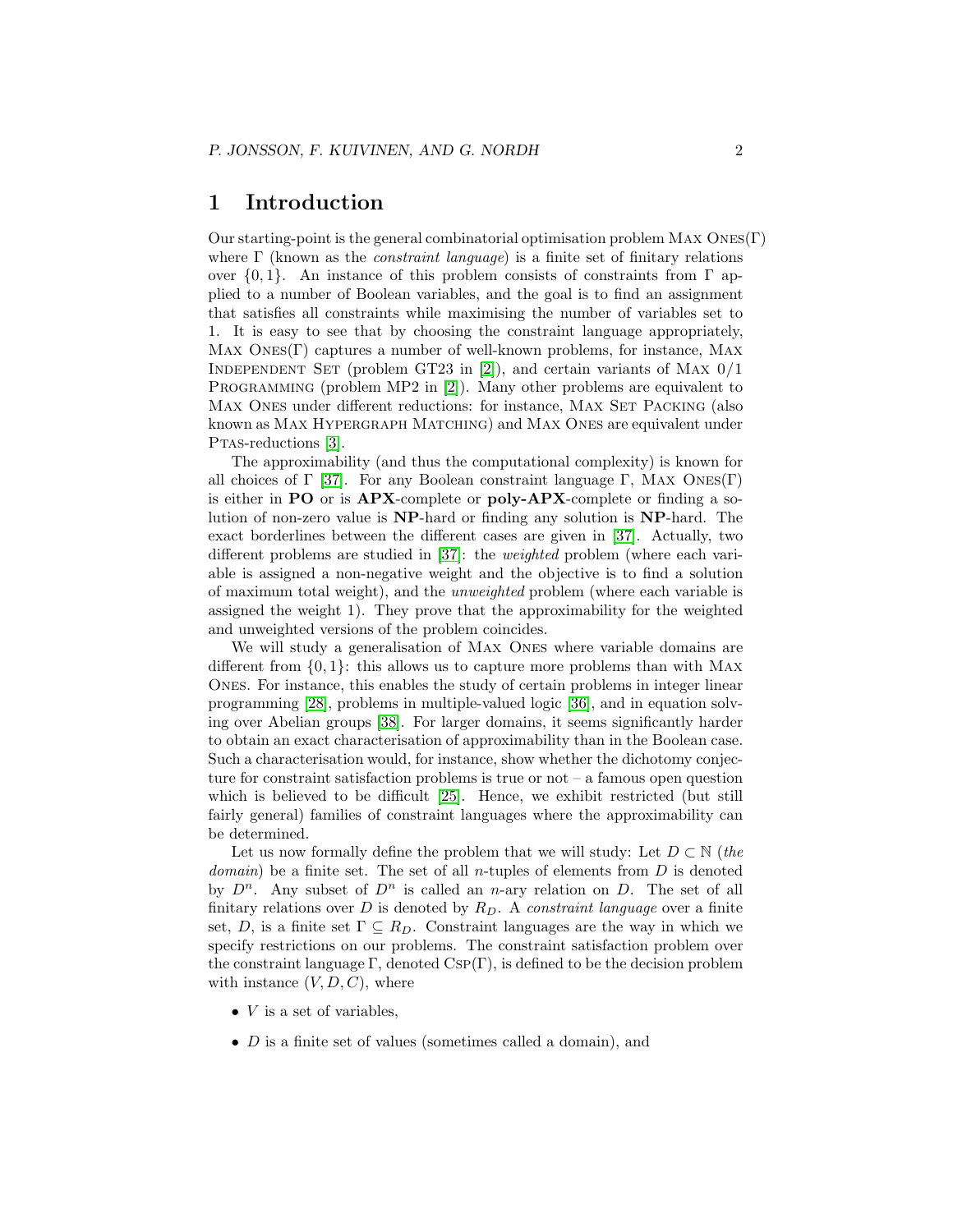• C is a set of constraints  $\{C_1, \ldots, C_q\}$ , in which each constraint  $C_i$  is a pair  $(s_i, R_i)$  where  $s_i$  is a list of variables of length  $m_i$ , called the constraint scope, and  $R_i$  is an  $m_i$ -ary relation over the set D, belonging to  $\Gamma$ , called the constraint relation.

The question is whether there exists a solution to  $(V, D, C)$  or not, that is, a function from  $V$  to  $D$  such that, for each constraint in  $C$ , the image of the constraint scope is a member of the constraint relation. To exemplify this definition, let NAE be the following ternary relation on  $\{0, 1\}$ : NAE =  $\{0,1\}^3 \setminus \{(0,0,0), (1,1,1)\}$ . It is easy to see that the well-known **NP**-complete problem NOT-ALL-EQUAL SAT can be expressed as  $CSP({\lbrace NAE \rbrace}).$ 

The optimisation problem that we are going to study, WEIGHTED MAXIMUM SOLUTION(Γ) (which we abbreviate W-MAX SOL(Γ)) is defined as follows:

- **Instance:** Tuple  $(V, D, C, w)$ , where D is a finite subset of N,  $(V, D, C)$  is a Csp(Γ) instance, and  $w: V \to \mathbb{N}$  is a weight function.
- **Solution:** An assignment  $f: V \to D$  to the variables such that all constraints are satisfied.

Measure:  $\sum$ v∈V  $w(v) \cdot f(v)$ 

**Example 1.1** Consider the domain  $D = \{0, 1\}$  and the binary relation  $R =$  $\{(0,0), (1,0), (0,1)\}.$  Then, W-MAX SOL $(\{R\})$  is exactly the weighted MAXImum Independent Set problem.

Although the W-Max  $SOL(\Gamma)$  problem is only defined for finite constraint languages, we will, in order to simplify the presentation, sometimes deal with sets of relations which are infinite. For a (possible infinite) set of relations  $X$  we will say that W-Max  $SOL(X)$  is tractable if W-Max  $SOL(Y)$  is tractable for every finite subset Y of X. Here "tractable" may be containment in one of  $\mathbf{PO}$ ,  $APX$ , or poly- $APX$ . Similarly, we say that W-MAX  $SOL(X)$  is hard if there is a finite subset Y of X such that W-MAX  $SOL(Y)$  is hard. Here "hard" will be one of APX-hard, poly-APX-hard or that it is NP-hard to find feasible solutions.

Note that our choice of measure function in the definition of W-MAX  $SO(L)$ is just one of several reasonable choices. Another reasonable alternative, used in  $[38]$ , would be to let the domain D be any finite set and introduce an additional function  $g: D \to \mathbb{N}$  mapping elements from the domain to natural numbers. The measure could then be defined as  $\sum_{v \in V} w(v) \cdot g(f(v))$ . This would result in a parameterised problem W-MAX  $SOL(\Gamma, g)$  where the goal is to classify the complexity of W-Max  $SOL(\Gamma, g)$  for all combinations of constraint languages  $\Gamma$  and functions g. Note that our definition of W-MAX SOL( $\Gamma$ ) is equivalent to the definition of W-Max  $SOL(\Gamma, g)$  if in addition g is required to be injective. One of our motivations for the choice of measure function in the definition of W-Max  $SOL(\Gamma)$  is to stay closer to the definition of integer programming.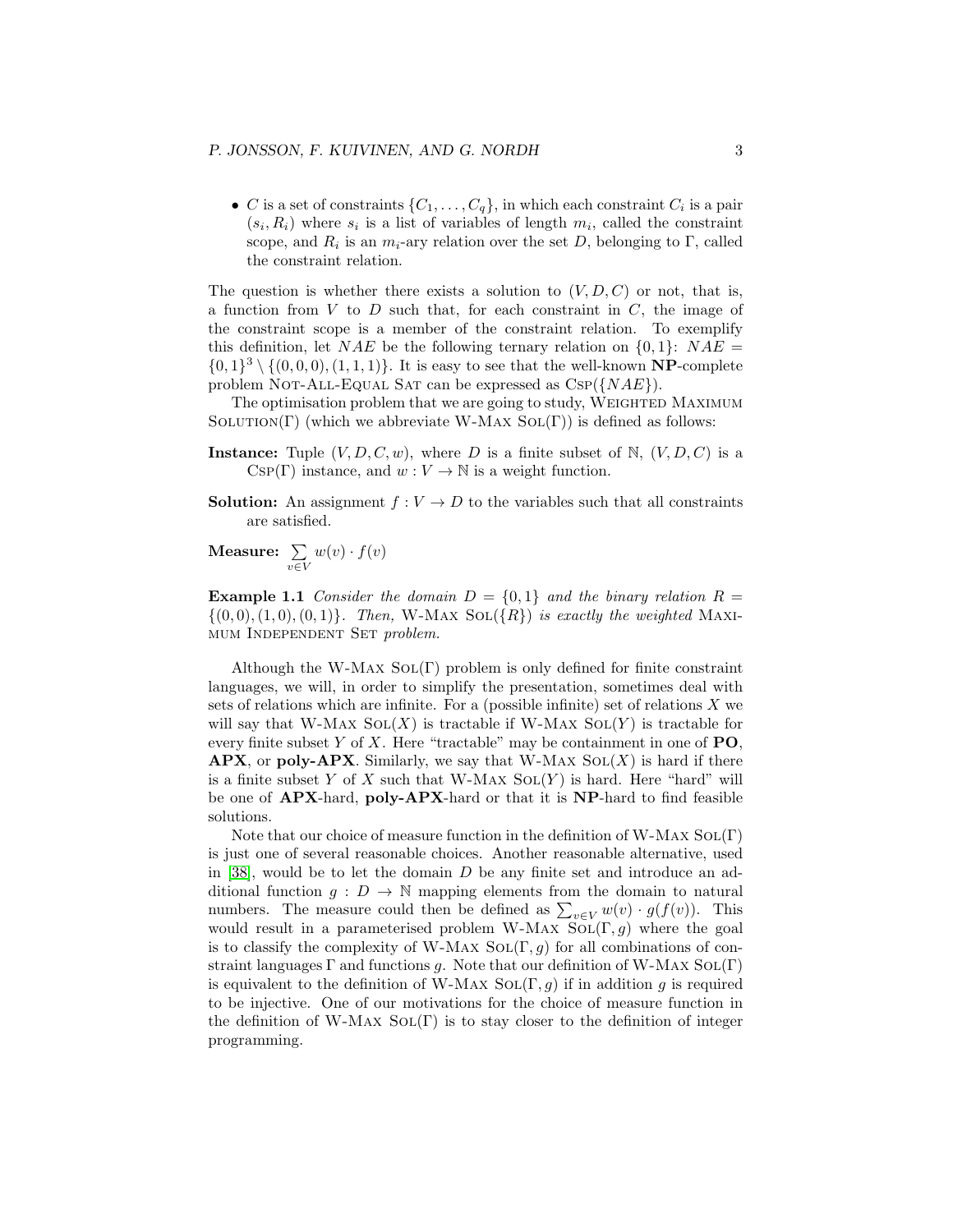Only considering finite constraint language is in many cases not very restrictive. Consider for instance integer programming over the bounded domain  $\{0, \ldots, d-1\}$ . Each row in the constraint matrix can be viewed as an inequality

$$
a_1x_1 + a_2x_2 + \ldots + a_kx_k \ge b.
$$

Obviously, such an inequality is equivalent to the following three inequalities

$$
a_1x_1 + a_2x_2 + \dots + a_{\lfloor k/2 \rfloor}x_{\lfloor k/2 \rfloor} - z \ge 0
$$
  
-a\_1x\_1 - a\_2x\_2 - \dots - a\_{\lfloor k/2 \rfloor}x\_{\lfloor k/2 \rfloor} + z \ge 0  
z + a\_{\lfloor k/2 \rfloor + 1} + \dots + a\_kx\_k \ge b

where  $z$  denotes a fresh variable that is given the weight 0 in the objective function. By repeating this process, one ends up with a set of inequalities where each inequality contains at most three variables, and the optimal solution to this instance have the same measure as the original instance. There are at most  $2^d + 2^{d^2} + 2^{d^3}$  different inequalities of length  $\leq 3$  since the domain contains d elements, that is, we have reduced the problem to one with a finite constraint language. Finally, this reduction is polynomial-time: each inequality of length k in the original instance give rise to at most  $3^{\lceil \log_2 k \rceil} = O(k^2)$  inequalities and at most  $O(k^2)$  new variables.

While the approximability of W-MAX SOL is well-understood for the Boolean domain, this is not the case for larger domains. For larger domains we are aware of three results, the first one is a tight (in)approximability results for W-Max  $SOL(\Gamma)$  when  $\Gamma$  is the set of relations that can be expressed as linear equations over  $\mathbb{Z}_p$  [\[38\]](#page-46-3) (see also §[6.3.1](#page-20-0) where we define the problem formally). The second result is due to Hochbaum and Naor [\[28\]](#page-46-1) and they study integer programming with monotone constraints, i.e., every constraint is of the form  $ax - by \leq c$ , where x and y are variables and  $a, b \in \mathbb{N}$  and  $c \in \mathbb{Z}$ . In our setting, their result is a polynomial time algorithm for certain constraint languages. The third result is a study of the approximability of certain logically defined constraint languages [\[36\]](#page-46-2). The main goal of this article is to gain a better understanding of non-Boolean W-MAX SOL — for doing so, we will adapt the algebraic approach for Csps [\[13,](#page-45-1) [32\]](#page-46-4) for studying the approximability of W-MAX SOL.

When the algebraic approach is applicable to a certain problem, there is an equivalence relation on the constraint languages such that two constraint languages which are equivalent under this relation have the same complexity. More specifically, two constraint languages are in the same equivalence class if they generate the same *relational clone*. The relational clone generated by  $\Gamma$ , captures the expressive power of Γ and is denoted by  $\langle \Gamma \rangle$ . Hence, instead of studying every possible finite set of relations it is enough to study the relational clones. Thus, given two constraint languages  $\Gamma_1$  and  $\Gamma_2$  such that  $\langle \Gamma_1 \rangle = \langle \Gamma_2 \rangle$ then, W-Max SoL( $\Gamma_1$ ) and W-Max SoL( $\Gamma_2$ ) are equivalent under polynomialtime reductions.

The clone-theoretic approach for studying the complexity of Csps has been very successful: it has, for instance, made it possible to design new efficient algorithms and to clarify the borderline between tractability and intractability in many important cases. In particular the complexity of the Csp problem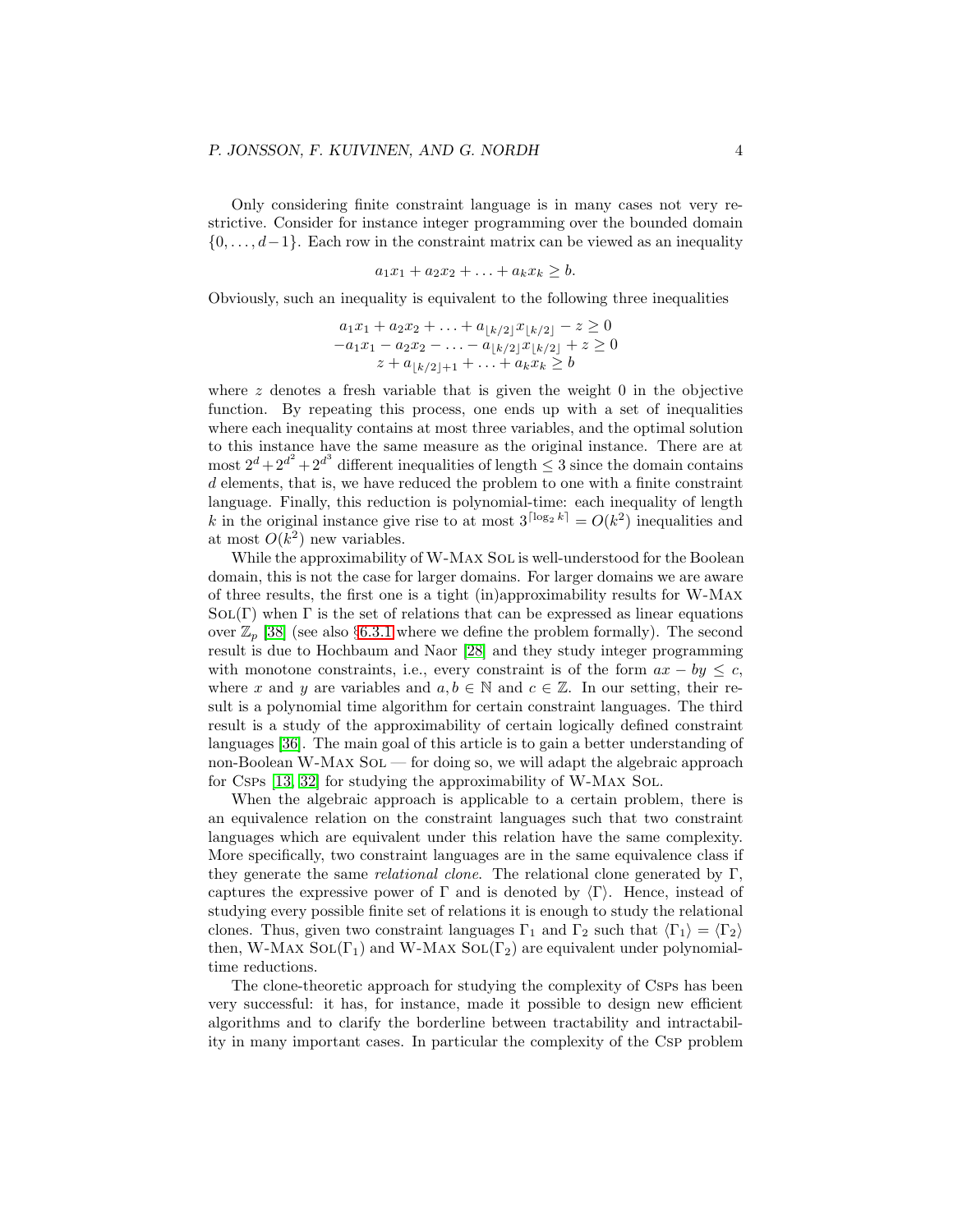over three element domains is now completely understood [\[10\]](#page-44-2). In addition to the Csp problem it is possible to use the tools from universal algebra to prove complexity results in many other Csp-like problems. One example of such a problem is the quantified constraint satisfaction problem  $(QCSP)$ , where variables can not only be existentially quantified but also universally quantified. The complexity of QCsp has successfully been attacked with the clone-theoretic approach [\[7,](#page-44-3) [17\]](#page-45-2). Furthermore, the  $\#\text{Csp}$  problem [\[11\]](#page-44-4) (where the number of solutions to a Csp is counted) have also benefitted from this approach. However, it seems that this technique cannot be used for some other Csp-like problems: notable exceptions are MAX Csp [\[34\]](#page-46-5) and the problem of enumerating all solutions to a Csp instance [\[46\]](#page-47-0). For some problems it is the case that the relational clones are a useable tool in the boolean domain but not in larger domains. The enumeration problem is one such case [\[46\]](#page-47-0).

We begin by proving that the algebraic approach is applicable to W-Max Sol and this result can be found in Theorem [3.3](#page-9-0)[∗](#page-4-0) . In fact, we show that given two constraint languages  $\Gamma_1$  and  $\Gamma_2$  such that  $\langle \Gamma_1 \rangle = \langle \Gamma_2 \rangle$ , then W-Max  $SOL(\Gamma_1)$  S-reduces to W-MAX  $SOL(\Gamma_2)$ , and vice-versa. An S-reduction is a certain strong approximation-preserving reduction: if  $\langle \Gamma_1 \rangle = \langle \Gamma_2 \rangle$ , then  $\Gamma_1$  and  $\Gamma_2$  are very similar with respect to approximability. For instance, if W-MAX  $SOL(\Gamma_1)$  is NP-hard to approximate within some constant c, then W-MAX  $\text{SOL}(\Gamma_2)$  is NP-hard to approximate within c, too. The proof is accompanied by an example of how the approach can be used "in practice" for proving approximability results. We note that the clone-theoretic approach was not used in the original classification of Max Ones and, consequently, the techniques we use differs substantially from those used in [\[37\]](#page-46-0). The results that we prove with the aid of Theorem [3.3](#page-9-0) are the following:

Result 1. Our first result concerns the complexity of W-MAX SOL for maximal constraint languages. A constraint language  $\Gamma$  is maximal if, for any  $R \notin \langle \Gamma \rangle$ ,  $\Gamma \cup \{R\}$  has the ability to express (in a sense to be formally defined later on) every relation in  $R_D$ . Such languages have attracted much attention lately: for instance, the complexity of the corresponding Csp problems has been com-pletely classified. In [\[14\]](#page-45-3) the complexity was classified for domains  $|D| < 3$ and necessary conditions for tractability was proved for the general case. More recently, in [\[8\]](#page-44-5), it was proved that those necessary conditions also are sufficient for tractability. Maximal constraint languages have also been studied in the context of machine learning [\[24\]](#page-45-4) and quantified Csps [\[18\]](#page-45-5), and they attract a great deal of attention in universal algebra, cf. the survey by Quackenbush [\[44\]](#page-47-1).

Our results show that if  $\Gamma$  is maximal and  $|D| \leq 4$ , then W-MAX SOL(Γ) is either tractable, APX-complete, poly-APX-complete, that finding any solution with non-zero measure is  $NP$ -hard, or that  $CSP(\Gamma)$  is not tractable. Moreover, we prove that under a conjecture by Szczepara [\[47\]](#page-47-2) our classification of maximal constraint languages extends to arbitrary finite domains. In the

<span id="page-4-0"></span><sup>∗</sup>The proof is easy to adapt to other problems such as W-Min Sol (the minimisation version of W-Max Sol) and AW-Max Sol (where both positive and negative weights are allowed).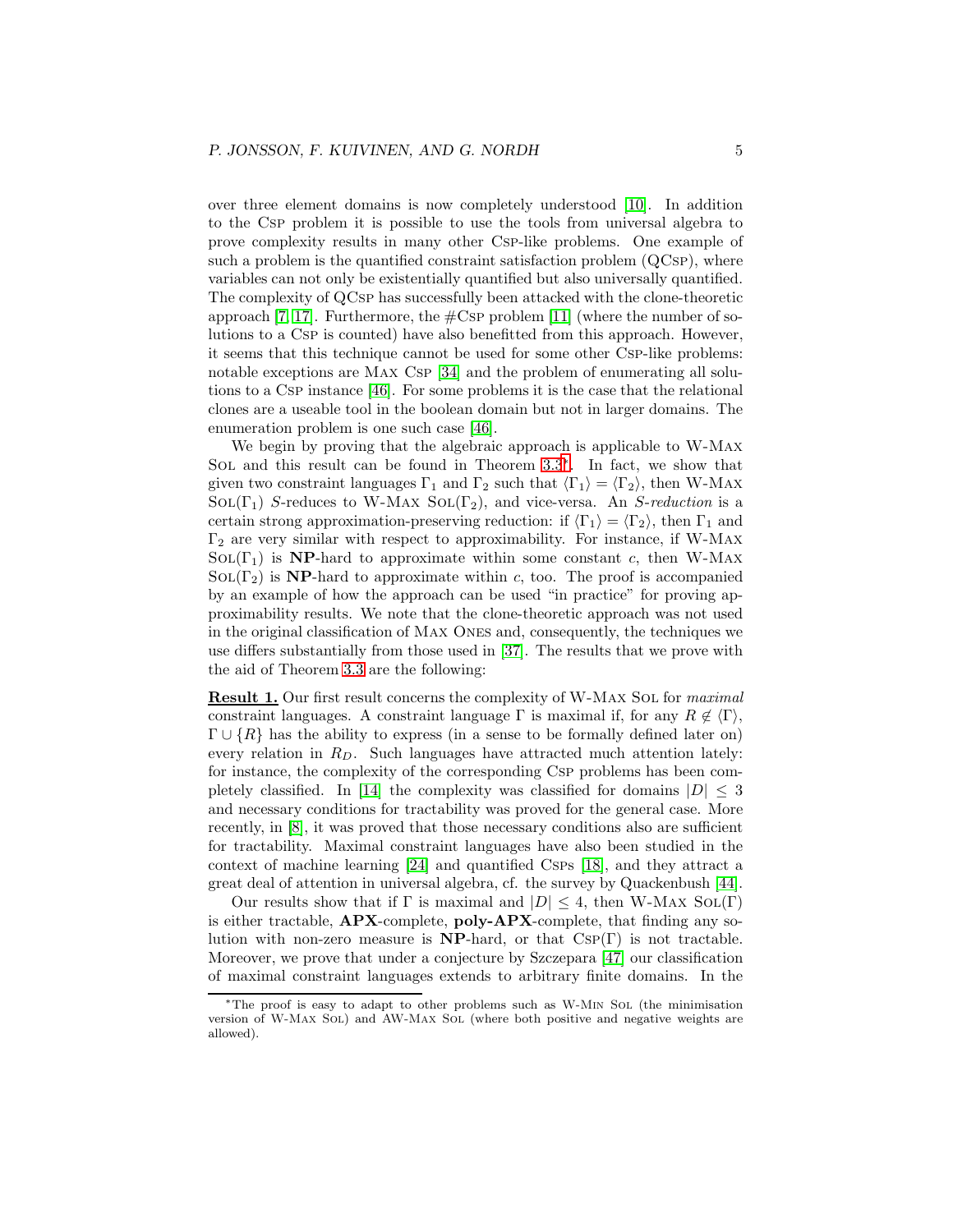conference version [\[35\]](#page-46-6) of this article we claimed that we had characterised the complexity of Max Sol for all maximal constraint languages. Unfortunately, there was a flaw in one of the proofs. We have managed to repair some of it by proving the weaker results as stated above, but the general case, when  $|D| > 4$ and Szczepara's conjecture is not assumed to hold, remains open. We also note that the different cases can be efficiently recognised, i.e. the approximability of a maximal constraint language  $\Gamma$  can be decided in polynomial time (in the size of Γ).

When proving this result, we identified a new large tractable class of W-Max  $SOL(\Gamma)$ : generalised max-closed constraints. This class (which may be of independent interest) significantly extend some of the tractable classes of Max Ones that were identified by Khanna et al. [\[37\]](#page-46-0). It is also related to monotone constraints which have been studied in mathematical programming and computer science [\[27,](#page-46-7) [28,](#page-46-1) [51\]](#page-47-3). In fact, generalised max-closed constraints generalise monotone constraints over finite domains. A certain kind of generalised max-closed constraints are relevant in constraint programming languages such as Chip [\[50\]](#page-47-4) as is pointed out in [\[33\]](#page-46-8). It may thus be possible to extend such languages with optimisation capabilities by using the techniques presented in this article.

**Result 2.** We completely characterise the approximability of W-MAX  $SO(L)$ when  $\Gamma$  contains all permutation constraints. Such languages are known as ho-mogeneous languages and Dalmau [\[23\]](#page-45-6) has determined the complexity of  $CSP(\Gamma)$ for all such languages while the complexity of the corresponding quantified Csps has been studied by Börner et al. [\[6\]](#page-44-6). Szendrei [\[48\]](#page-47-5) provides a compact presentation of algebraic results on homogeneous algebras and languages.

We show that W-MAX  $SOL(\Gamma)$  is either tractable,  $APX$ -complete, poly- $APX$ -complete, or that  $CSP(\Gamma)$  is not tractable. The four different cases can, just as in **Result 1**, be efficiently recognised. The proof is based on the characterisation of homogeneous algebras by Marczewski [\[40\]](#page-47-6) and Marchenkov [\[39\]](#page-47-7). For each domain D, there exists a set of relations  $Q_D$  such that every tractable homogeneous constraint language on D is a subset of  $Q_D$ . The relations in  $Q_D$ are invariant under a certain operation  $t : D^3 \to D$  (known as the *discriminator* on D) and the algebra  $(D, t)$  is an example of a *quasi-primal* algebra in the sense of Pixley [\[41\]](#page-47-8). We note that the tractable homogeneous constraint languages have been considered earlier in connection with soft constraints [\[21\]](#page-45-7), i.e. constraints which allows different levels of 'desirability' to be associated with different value assignments [\[5\]](#page-44-7). In the terminology of [\[21\]](#page-45-7), these languages are invariant under a  $\langle$ Mjrty<sub>1</sub>, Mjrty<sub>2</sub>, Mnrty<sub>3</sub> $\rangle$  multimorphism. We also note that the tractable homogeneous languages extend the width-2 affine class of Max Ones that was identified by Khanna et al. [\[37\]](#page-46-0).

We remark that we do not deal explicitly with the unweighted version of the problem (denoted MAX  $SOL(\Gamma)$ ), where all variables have weight 1. The reason for this is that the approximability classifications for MAX  $SOL(\Gamma)$  can be deduced from the classifications for W-MAX  $SOL(\Gamma)$  (for all constraint languages  $Γ$  considered in this paper). In fact, as we explain in Section [8,](#page-42-0) MAX SOL(Γ)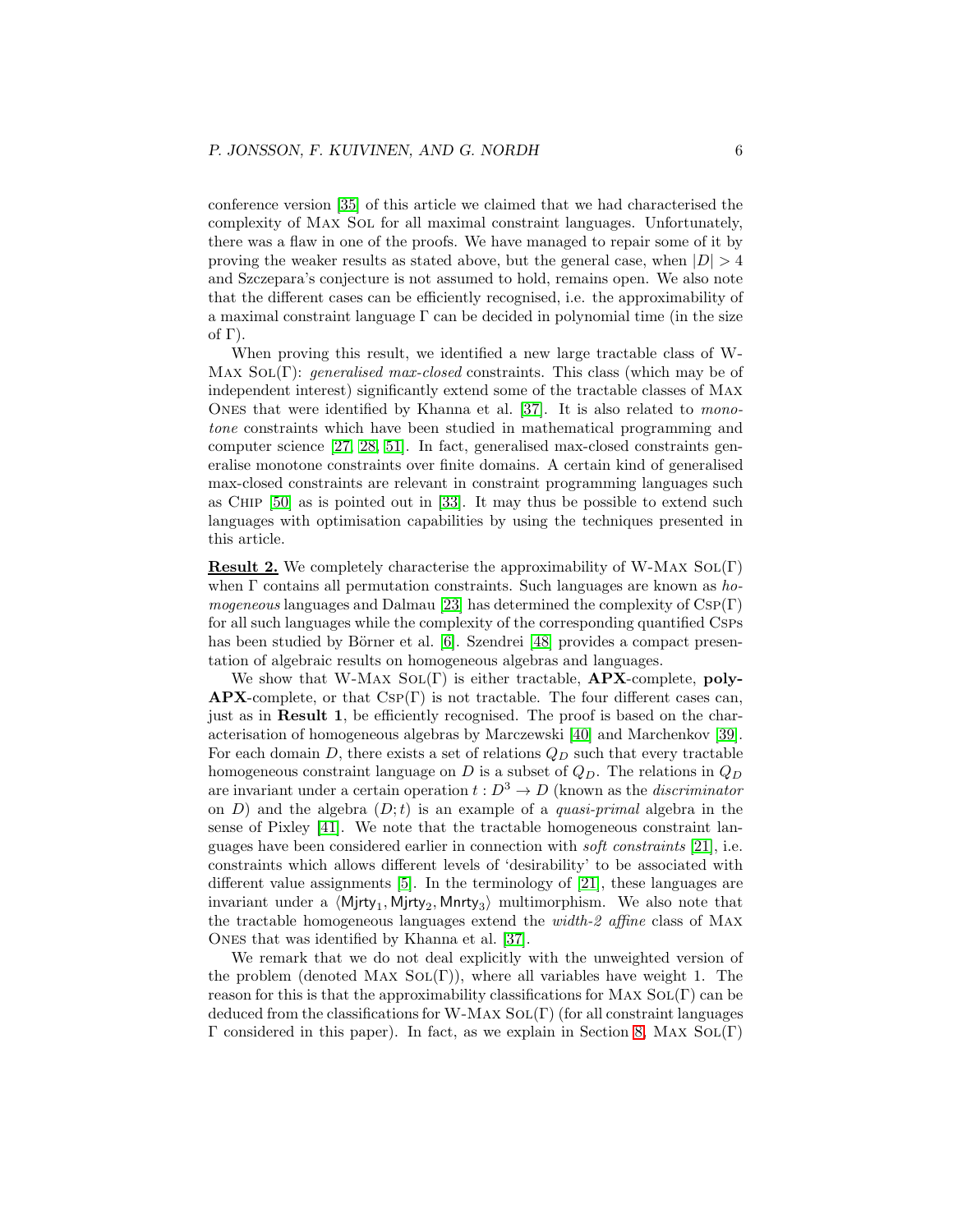have the same approximability as W-MAX  $SOL(\Gamma)$  when  $\Gamma$  one of the constraint languages considered in this article.

The article is structured as follows: We begin by presenting some basics on approximability in  $\S2$ . The algebraic approach for studying W-MAX SOL is presented in §[3,](#page-8-0) §[4](#page-11-0) identifies certain hard constraint languages, and §[5](#page-13-0) contains some tractability results. We continue with  $\S6$  $\S6$  that contain **Result 1** and  $\S7$  $\S7$ that contain Result 2. Finally, §[8](#page-42-0) contains some final remarks.

## <span id="page-6-0"></span>2 Approximability, Reductions, and Completeness

A combinatorial optimisation problem is defined over a set of instances (admissible input data); each instance I has a finite set  $sol(I)$  of feasible solutions associated with it. Given an instance I and a feasible solution s of I,  $m(I, s)$ denotes the positive integer *measure* of  $s$ . The objective is, given an instance  $I$ , to find a feasible solution of optimum value with respect to the measure m. The optimal value is the largest one for maximisation problems and the smallest one for minimisation problems. A combinatorial optimisation problem is said to be an NPO problem if its instances and solutions can be recognised in polynomial time, the solutions are polynomially bounded in the input size, and the objective function can be computed in polynomial time (see, e.g., [\[2\]](#page-44-0)).

We say that a solution  $s \in sol(I)$  to an instance I of an **NPO** problem  $\Pi$  is r-approximate if it is satisfying

$$
\max \left\{ \frac{m(I,s)}{\text{OPT}(I)}, \frac{\text{OPT}(I)}{m(I,s)} \right\} \le r,
$$

where  $\text{OPT}(I)$  is the optimal value for a solution to I. An approximation algorithm for an NPO problem  $\Pi$  has *performance ratio*  $\mathcal{R}(n)$  if, given any instance I of  $\Pi$  with  $|I|=n$ , it outputs an  $\mathcal{R}(n)$ -approximate solution.

We define **PO** to be the class of **NPO** problems that can be solved (to optimality) in polynomial time. An **NPO** problem  $\Pi$  is in the class  $APX$  if there is a polynomial-time approximation algorithm for Π whose performance ratio is bounded by a constant. Similarly,  $\Pi$  is in the class **poly-APX** if there is a polynomial-time approximation algorithm for Π whose performance ratio is bounded by a polynomial in the size of the input. Completeness in  $APX$  and poly-APX is defined using appropriate reductions, called AP-reductions and A-reductions respectively [\[22,](#page-45-8) [37\]](#page-46-0). AP-reductions are more sensitive than Areductions and every AP-reduction is also an A-reduction [\[37\]](#page-46-0). In this paper we will not need the added flexibility of A-reductions for proving our **poly-APX**completeness results. Hence, we only need the definition of AP-reductions.

**Definition 2.1** An NPO problem  $\Pi_1$  is said to be AP-reducible to an NPO problem  $\Pi_2$  if two polynomial-time computable functions F and G and a constant  $\alpha$  exist such that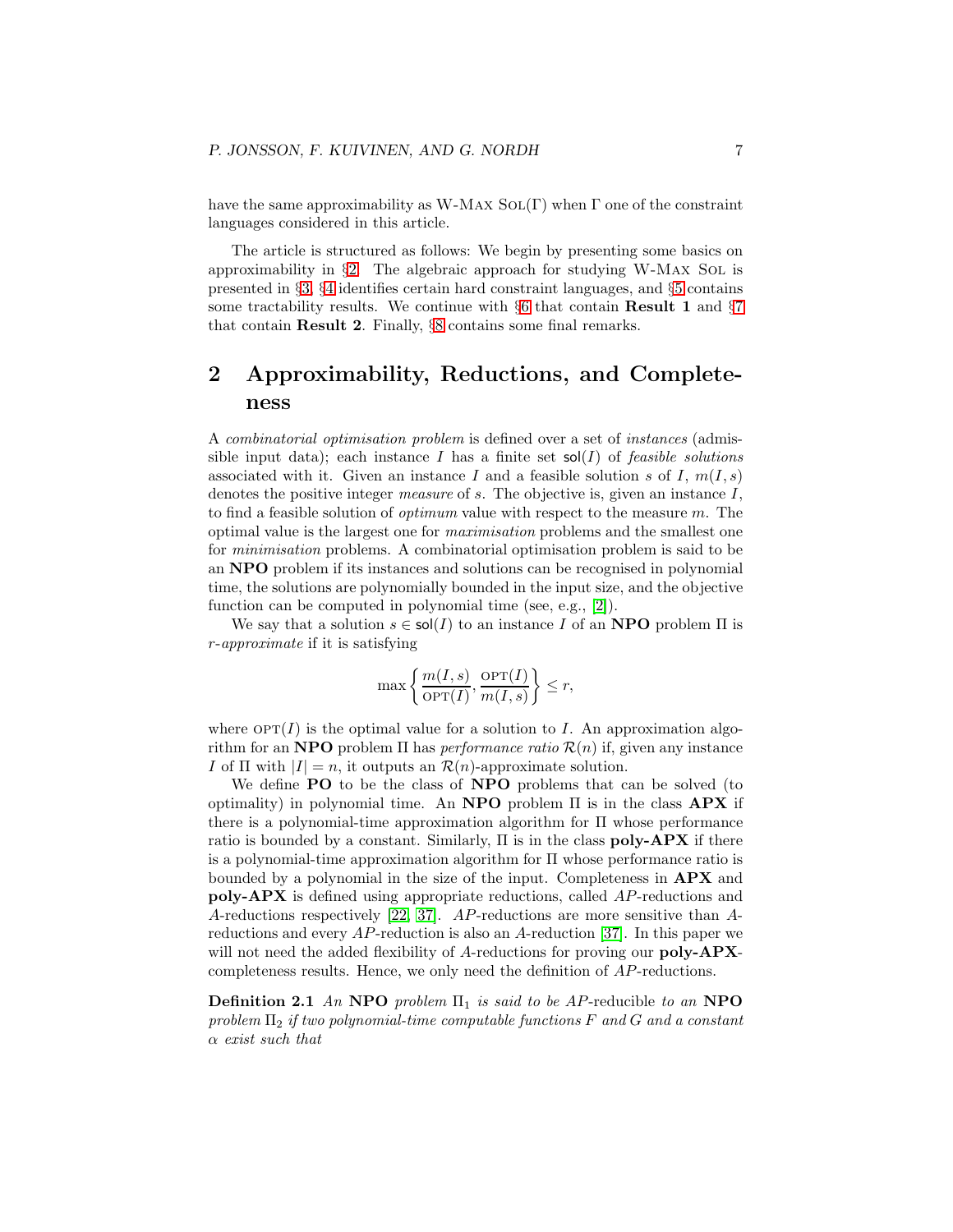- (a) for any instance I of  $\Pi_1$ ,  $F(I)$  is an instance of  $\Pi_2$ ;
- (b) for any instance I of  $\Pi_1$ , and any feasible solution s' of  $F(I)$ ,  $G(I, s')$  is a feasible solution of I;
- (c) for any instance I of  $\Pi_1$ , and any  $r \geq 1$ , if s' is an r-approximate solution of  $F(I)$  then  $G(I, s')$  is an  $(1 + (r - 1)\alpha + o(1))$ -approximate solution of I where the o-notation is with respect to  $|I|$ .

An NPO problem  $\Pi$  is  $APX$ -hard (poly-APX-hard) if every problem in  $APX$  (poly-APX) is AP-reducible (A-reducible) to it. If, in addition,  $\Pi$  is in APX (poly-APX), then Π is called APX-complete (poly-APX-complete).

It is a well-known fact (see, e.g., §8.2.1 in [\[2\]](#page-44-0)) that AP-reductions compose. In some proofs we will use another kind of reduction, S-reductions. They are defined as follows:

**Definition 2.2** An NPO problem  $\Pi_1$  is said to be S-reducible to an NPO problem  $\Pi_2$  if two polynomial-time computable functions F and G exist such that

- (a) given any instance I of  $\Pi_1$ , algorithm F produces an instance  $I' = F(I)$ of  $\Pi_2$ , such that the measure of an optimal solution for I', OPT(I'), is exactly  $\text{OPT}(I)$ .
- (b) given  $I' = F(I)$ , and any solution s' to I', algorithm G produces a solution s to I such that  $m_1(I, G(s')) = m_2(I', s')$ , where  $m_1$  is the measure for  $\Pi_1$  and  $m_2$  is the measure for  $\Pi_2$ .

Obviously, the existence of an S-reduction from  $\Pi_1$  to  $\Pi_2$  imply the existence of an AP-reduction from  $\Pi_1$  to  $\Pi_2$ . The reason why we need S-reductions is that  $AP$ -reductions do not (generally) preserve membership in **PO** [\[37\]](#page-46-0). We also note that S-reduction preserve approximation thresholds exactly for problems in  $APX$ : let  $\Pi_1, \Pi_2$  be problems in  $APX$ , assume that it is NP-hard to approximate  $\Pi_1$  within c, and that there exists an S-reduction from  $\Pi_1$  to  $\Pi_2$ . Then, it is NP-hard to approximate  $\Pi_2$  within c, too.

In some of our hardness proofs, it will be convenient for us to use a type of approximation-preserving reduction called L-reduction [\[2\]](#page-44-0).

**Definition 2.3** An NPO maximisation problem  $\Pi_1$  is said to be L-reducible to an NPO maximisation problem  $\Pi_2$  if two polynomial-time computable functions F and G and positive constants  $\beta$  and  $\gamma$  exist such that

- (a) given any instance I of  $\Pi_1$ , algorithm F produces an instance  $I' = F(I)$ of  $\Pi_2$ , such that the measure of an optimal solution for I', OPT(I'), is at  $most \beta \cdot \text{OPT}(I);$
- (b) given  $I' = F(I)$ , and any solution s' to I', algorithm G produces a solution s to I such that  $|m_1(I, s) - \text{OPT}(I)| \leq \gamma \cdot |m_2(I', s') - \text{OPT}(I')|$ , where  $m_1$ is the measure for  $\Pi_1$  and  $m_2$  is the measure for  $\Pi_2$ .

It is well-known (see, e.g., Lemma 8.2 in [\[2\]](#page-44-0)) that, if  $\Pi_1$  is L-reducible to  $\Pi_2$ and  $\Pi_1 \in \mathbf{APX}$  then there is an AP-reduction from  $\Pi_1$  to  $\Pi_2$ .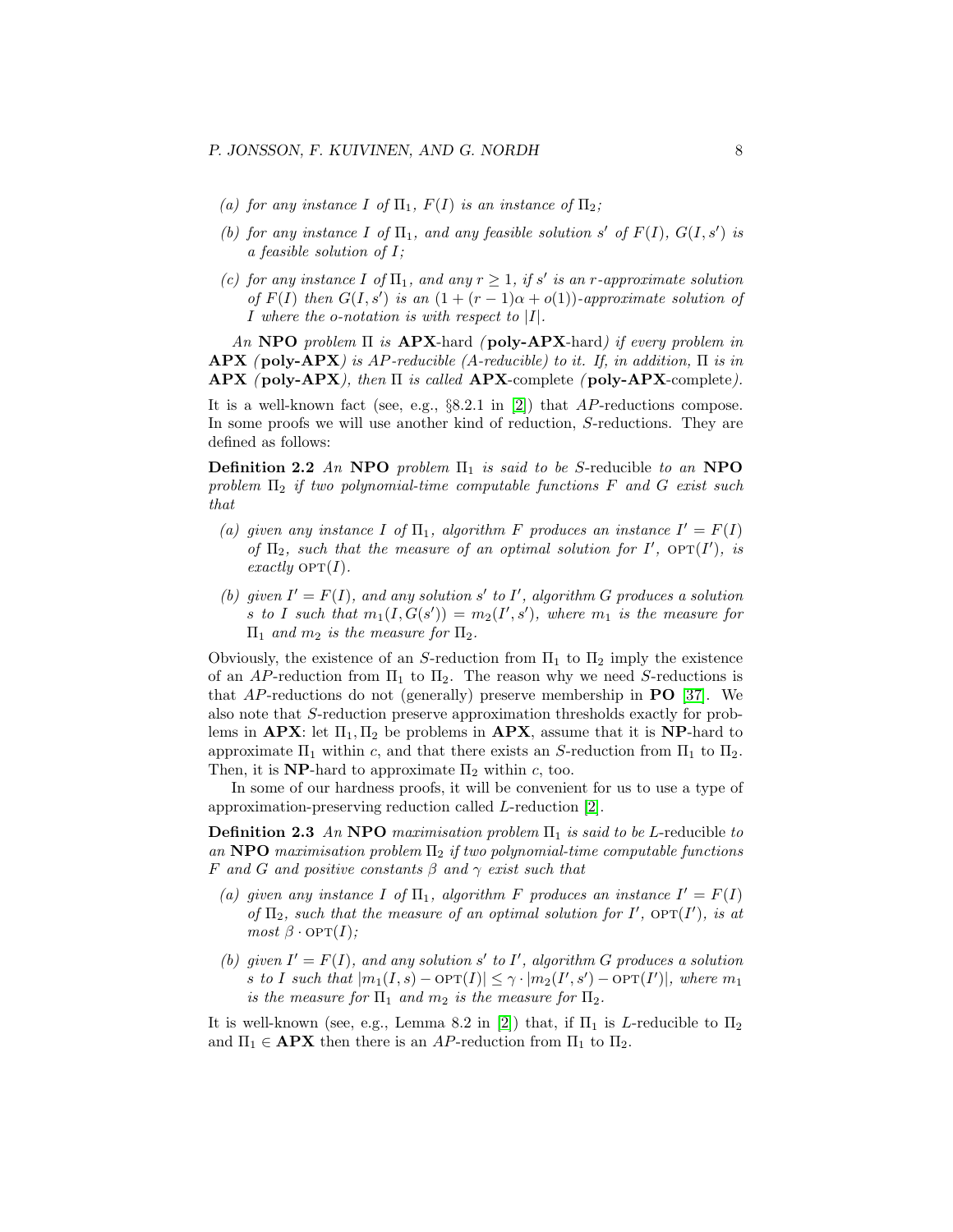### <span id="page-8-0"></span>3 Algebraic Approach

We sometimes need to define relations in terms of other relations, using certain logical formulas. In these definitions we use the standard correspondence between constraints and relations: a relation consists of all tuples of values satisfying the corresponding constraint. Although, we sometimes use the same symbol for a constraint and its corresponding relation, the meaning will always be clear from the context. More specifically, for a relation  $R$  with arity  $a$  we will sometimes write  $R(x_1, \ldots, x_a)$  with the meaning  $(x_1, \ldots, x_a) \in R$  and the constraint  $((x_1, \ldots, x_a), R)$  will sometimes be written as  $R(x_1, \ldots, x_a)$ .

An operation on a finite set D (the domain) is an arbitrary function  $f: D^k \to$ D. Any operation on D can be extended in a standard way to an operation on tuples over D as follows: Let f be a k-ary operation on D and let R be an nary relation over D. For any collection of k tuples,  $t_1, t_2, \ldots, t_k \in R$ , the n-tuple  $f(\boldsymbol{t_1}, \boldsymbol{t_2}, \dots, \boldsymbol{t_k})$  is defined as follows:  $f(\boldsymbol{t_1}, \boldsymbol{t_2}, \dots, \boldsymbol{t_k}) = (f(\boldsymbol{t_1}[1], \boldsymbol{t_2}[1], \dots, \boldsymbol{t_k}[1]),$  $f(t_1[2], t_2[2], \ldots, t_k[2]), \ldots, f(t_1[n], t_2[n], \ldots, t_k[n]),$  where  $t_j[i]$  is the *i*-th component in tuple  $t_i$ . A technique that has shown to be useful in determining the computational complexity of  $CSP(\Gamma)$  is that of investigating whether the constraint language  $\Gamma$  is invariant under certain families of operations [\[32\]](#page-46-4).

Now, let  $R_i \in \Gamma$ . If f is an operation such that for all  $t_1, t_2, \ldots, t_k \in R_i$  $f(\mathbf{t_1}, \mathbf{t_2}, \dots, \mathbf{t_k}) \in R_i$ , then  $R_i$  is *invariant* (or, in other words, *closed*) under f. If all constraint relations in  $\Gamma$  are invariant under f, then  $\Gamma$  is invariant under f. An operation f such that  $\Gamma$  is invariant under f is called a *polymorphism* of  $\Gamma$ . The set of all polymorphisms of Γ is denoted  $Pol(\Gamma)$ . Given a set of operations  $F$ , the set of all relations that are invariant under all the operations in  $F$  is denoted  $Inv(F)$ . Whenever there is only one operation under consideration, we write  $Inv(f)$  instead of  $Inv({f}).$ 

We will need a number of operations in the sequel: an operation f over D is said to be

- a constant operation if f is unary and  $f(a) = c$  for all  $a \in D$  and some  $c \in D$ ;
- a majority operation if f is ternary and  $f(a, a, b) = f(a, b, a) = f(b, a, a) =$ a for all  $a, b \in D$ ;
- a binary commutative idempotent operation if f is binary,  $f(a, a) = a$  for all  $a \in D$ , and  $f(a, b) = f(b, a)$  for all  $a, b \in D$ ;
- an affine operation if f is ternary and  $f(a, b, c) = a b + c$  for all  $a, b, c \in D$ where + and – are the binary operations of an Abelian group  $(D, +, -)$ .

**Example 3.1** Let  $D = \{0, 1, 2\}$  and let f be the majority operation on D where  $f(a, b, c) = a$  if a, b and c are all distinct. Furthermore, let

$$
R = \{(0,0,1), (1,0,0), (2,1,1), (2,0,1), (1,0,1)\}.
$$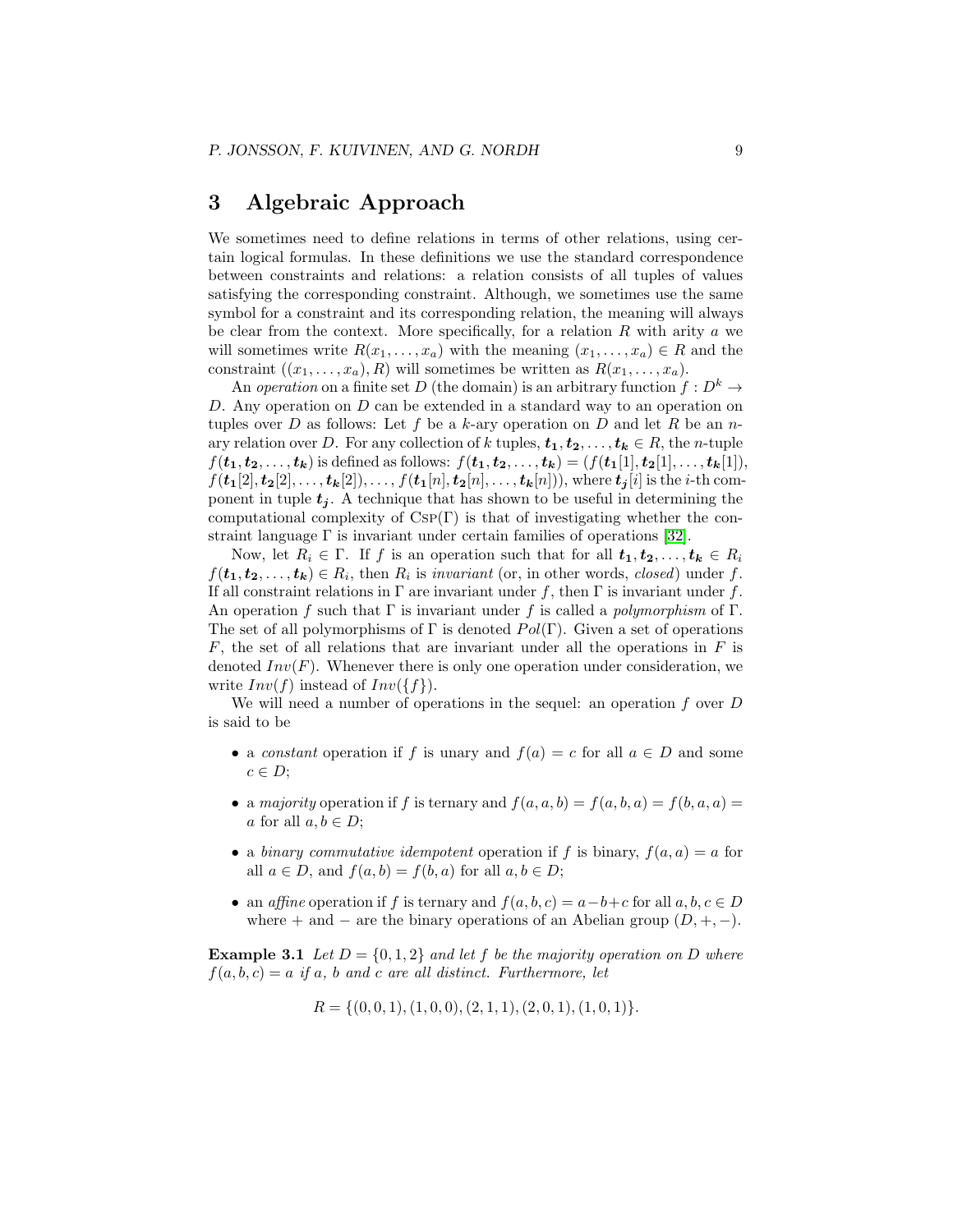It is then easy to verify that for every triple of tuples,  $x, y, z \in R$ , we have  $f(x, y, z) \in R$ . For example, if  $x = (0, 0, 1), y = (2, 1, 1)$  and  $z = (1, 0, 1)$  then

$$
f(\mathbf{x}, \mathbf{y}, \mathbf{z}) = \bigg( f(\mathbf{x}[1], \mathbf{y}[1], \mathbf{z}[1]), f(\mathbf{x}[2], \mathbf{y}[2], \mathbf{z}[2]), f(\mathbf{x}[3], \mathbf{y}[3], \mathbf{z}[3]) \bigg) =
$$
  

$$
(f(0, 2, 1), f(0, 1, 0), f(1, 1, 1)) = (0, 0, 1) \in R.
$$

We can conclude that  $R$  is invariant under  $f$  or, equivalently, that  $f$  is a polymorphism of R.

We continue by defining a closure operation  $\langle \cdot \rangle$  on sets of relations: for any set  $\Gamma \subseteq R_D$  the set  $\langle \Gamma \rangle$  consists of all relations that can be expressed using relations from  $\Gamma \cup \{=_D\}$  (= D is the equality relation on D), conjunction, and existential quantification. Intuitively, constraints using relations from  $\langle \Gamma \rangle$ are exactly those which can be simulated by constraints using relations from Γ. The sets of relations of the form  $\langle \Gamma \rangle$  are referred to as *relational clones*. An alternative characterisation of relational clones is given in the following theorem.

**Theorem 3.2** ([\[43\]](#page-47-9)) For every set  $\Gamma \subseteq R_D$ ,  $\langle \Gamma \rangle = Inv(Pol(\Gamma)).$ 

The following theorem states that when we are studying the approximability of W-Max  $SOL(\Gamma)$ , it is sufficient to consider constraint languages that are relational clones.

<span id="page-9-0"></span>**Theorem 3.3** Let  $\Gamma$  be a constraint language and  $\Gamma' \subseteq \langle \Gamma \rangle$  finite. Then W-MAX  $SOL(\Gamma')$  is S-reducible to W-MAX  $SOL(\Gamma)$ .

*Proof.* Consider an instance  $I = (V, D, C, w)$  of W-MAX SOL(Γ'). We transform *I* into an instance  $F(I) = (V', D, C', w')$  of W-MAX SOL(Γ).

For every constraint  $C = ((v_1, \ldots, v_m), R)$  in I, R can be represented as

$$
\exists_{v_{m+1}},\ldots,\exists_{v_n} R_1(v_{11},\ldots,v_{1n_1}) \wedge \cdots \wedge R_k(v_{k1},\ldots,v_{kn_k})
$$

where  $R_1, \ldots, R_k \in \Gamma \cup \{\equiv_D\}, v_{m+1}, \ldots, v_n$  are fresh variables, and  $v_{11}, \ldots, v_{1n_1},$  $v_{21}, \ldots, v_{kn_k} \in \{v_1, \ldots, v_n\}.$  Replace the constraint C with the constraints

 $((v_{11}\ldots,v_{1n_1}),R_1),\ldots,((v_{k1},\ldots,v_{kn_k}),R_k),$ 

add  $v_{m+1}, \ldots, v_n$  to V, and extend w so that  $v_{m+1}, \ldots, v_n$  are given weight 0. If we repeat the same reduction for every constraint in  $C$ , then it results in an equivalent instance of W-Max Sol( $\Gamma_1 \cup \{=_D\}$ ).

For each equality constraint  $((v_i, v_j) = D)$ , we do the following:

- replace all occurrences of  $v_j$  with  $v_i$ , update w' so that the weight of  $v_j$ is added to the weight of  $v_i$ , remove  $v_j$  from V, and remove the weight corresponding to  $v_j$  from  $w'$ ; and
- remove  $((v_i, v_j), =_D)$  from C.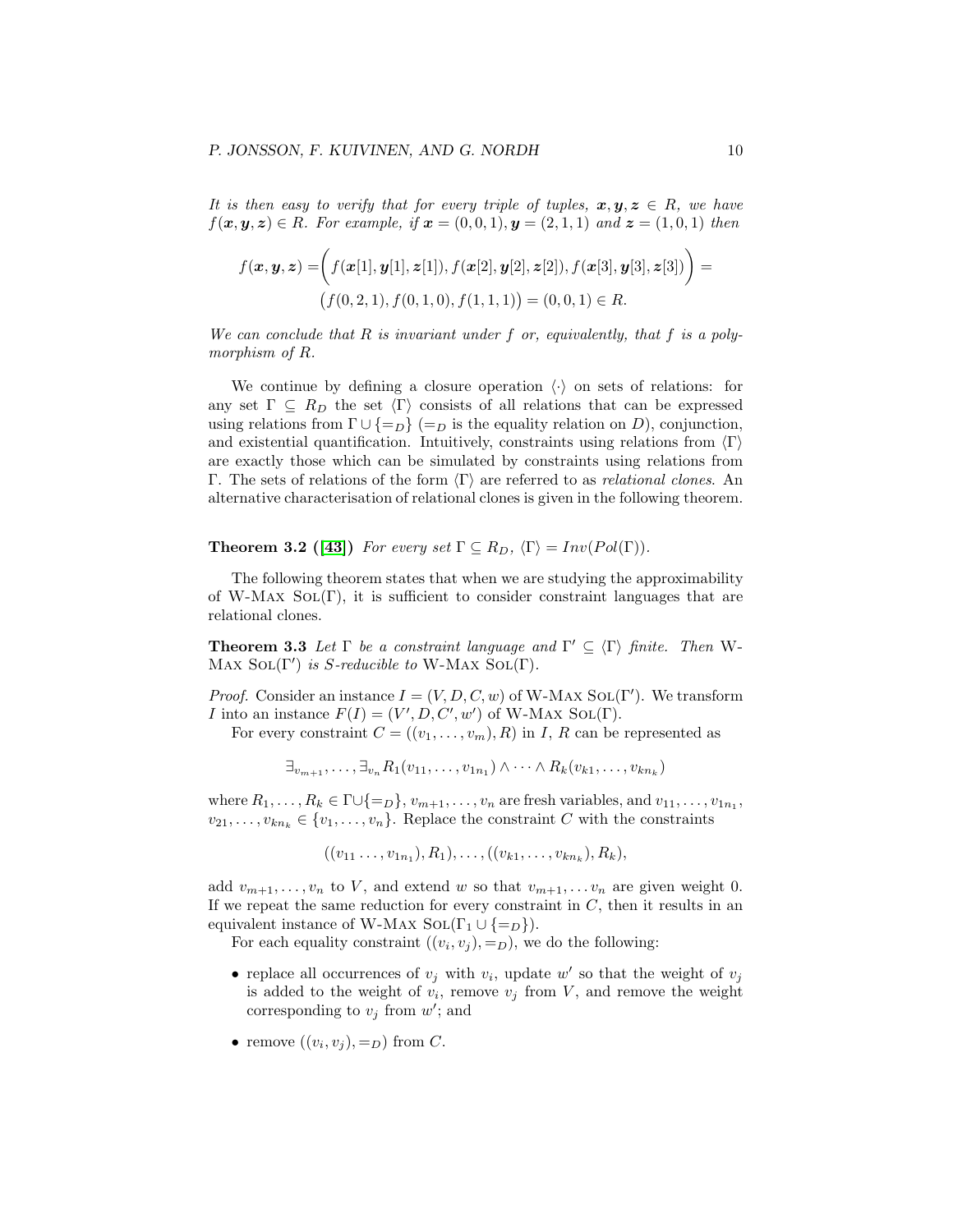The resulting instance  $F(I) = (V', D, C', w')$  of W-MAX SOL(Γ) has the same optimum as I (i.e.,  $\text{OPT}(I) = \text{OPT}(F(I))$ ) and has been obtained in polynomial time.

Now, given a feasible solution S' for  $F(I)$ , let  $G(I, S')$  be the feasible solution for *I* where:

- The variables in  $I$  assigned by  $S'$  inherit their value from  $S'$ .
- The variables in  $I$  which are still unassigned all occur in equality constraints and their values can be found by simply propagating the values of the variables which have already been assigned.

It should be clear that  $m(I, G(I, S')) = m(F(I), S')$  for any feasible solution  $S'$  for  $F(I)$ . Hence, the functions F and G, as described above, is an S-reduction from W-Max  $\text{SOL}(\Gamma')$  to W-Max  $\text{SOL}(\Gamma)$ .

To exemplify the use of the results in this section, we prove the following tight approximability result:

**Lemma 3.4** Let  $\Gamma$  be a finite constraint language over the domain  $\{0, 1\}$ . If MAX ONES( $\Gamma$ ) is in **APX** and not in **PO**, then there is a polynomial time approximation algorithm for MAX ONES(Γ) with performance ratio 2, and it is **NP**-hard to approximate MAX ONES(Γ) within  $2 - \epsilon$ , for any  $\epsilon > 0$ .

Proof (Sketch). It follows from the classification results in [\[37\]](#page-46-0) that if MAX ONES(Γ) is in **APX** and not in **PO**, then  $\Gamma$  is closed under the affine function  $f(x, y, z) = x - y + z \pmod{2}$ . It also follows from [\[37,](#page-46-0) Lemma 6.6] that MAX  $\text{ONES}(\Gamma)$  is approximable within 2.

In the Boolean domain, the structure of all relational clones is known. This classification was made by Emil Post in [\[42\]](#page-47-10) and is often referred to as Post's lattice. A gentle introduction to boolean relations and Post's lattice can be found in [\[15,](#page-45-9) [16\]](#page-45-10).

By Theorem [3.3,](#page-9-0) it is enough to study the relational clones. By studying Post's lattice and the results for MAX ONES in [\[37\]](#page-46-0), one can conclude that there are three relational clones which are interesting in our case (i.e., there are three relational clones such that MAX ONES(Γ) is in  $APX$  but not in PO). Those relational clones are called  $IL_0$ ,  $IL_2$  and  $IL_3$  and can be defined as follows [\[16\]](#page-45-10):

$$
IL_0 = \{x_1 + \dots + x_k = 0 \text{ (mod 2)} \mid k \in \mathbb{N}\}
$$
  
\n
$$
IL_2 = \{x_1 + \dots + x_k = c \text{ (mod 2)} \mid k \in \mathbb{N}, c \in \{0, 1\}\}
$$
  
\n
$$
IL_3 = \{x_1 + \dots + x_k = c \text{ (mod 2)} \mid k \text{ even}, c \in \{0, 1\}\}
$$

We get the following inclusions from Post's lattice:  $IL_0 \subset IL_2$  and  $IL_3 \subset IL_2$ .

It is proved in [\[38\]](#page-46-3) that for a certain finite subset  $\Gamma$  of  $IL_3$ , MAX ONES(Γ) is NP-hard to approximate within  $2 - \epsilon$  for all  $\epsilon > 0$ . As  $IL_3 \subset IL_2$  we get that MAX ONES(Γ) is **NP**-hard to approximate within  $2 - \epsilon$  for all  $\epsilon > 0$  if  $\langle \Gamma \rangle = IL_2.$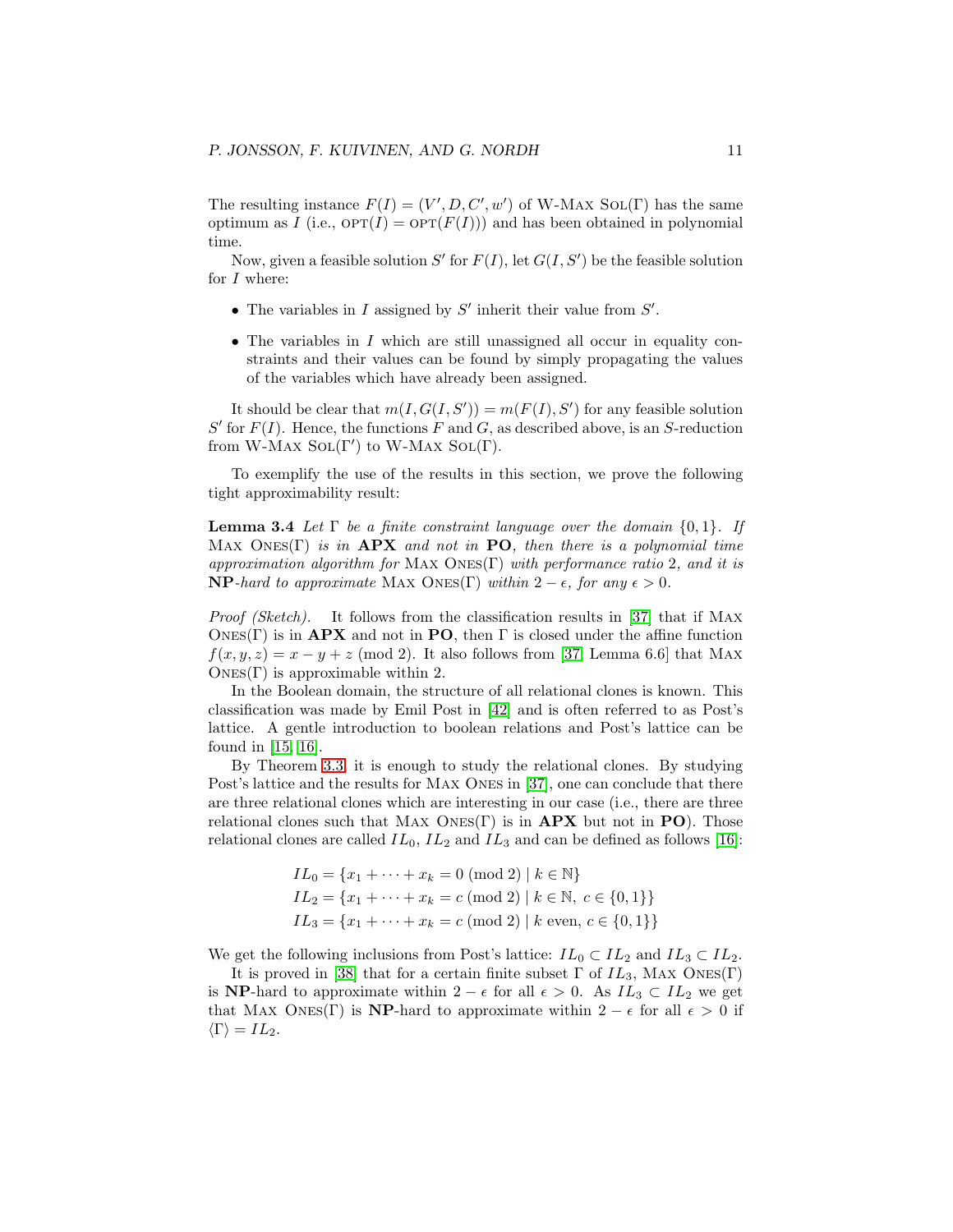What remains to be done is to prove **NP**-hardness for approximating MAX ONES(Γ) within  $2 - \epsilon$  if  $\langle \Gamma \rangle = IL_0$ . We do this with a reduction from MAX-E3-LIN-2 which is the following problem: given a set of equations over  $\mathbb{Z}_2$  with exactly three variables per equation, satisfy as many equations as possible. It is proved in [\[29\]](#page-46-9) that it is NP-hard to approximate MAX-E3-LIN-2 within  $2 - \epsilon$ for any  $\epsilon > 0$ .

Let  $I$  be an instance of MAX-E3-LIN-2. We will construct an instance  $I'$  of MAX ONES(Γ) for a subset Γ of  $IL_0$ . Given an equation  $x_1+x_2+x_3=1 \pmod{2}$ in I (we can assume that all equations have 1 on the right hand side  $[29]$ ), we add the equation  $x_1 + x_2 + x_3 = z$  (where z is a fresh variable that only occurs in one equation) to  $I'$ . Furthermore, we assign the weight zero to  $x_1, x_2$  and  $x_3$ and the weight one to  $z$ . It is not hard to see that a solution with measure  $m$  to I can easily be transformed into a solution with measure  $m$  for  $I'$ . It is also the case that a solution of measure  $m$  for  $I'$  can be seen as a solution with measure m for I.

### <span id="page-11-0"></span>4 Hardness and Membership Results

In this section, we first prove some general **APX** and **poly-APX** membership results for W-MAX  $SOL(\Gamma)$ . We also prove  $APX$ -completeness and  $poly-APX$ completeness for some particular constraint languages. Most of our hardness results in subsequent sections are based on these results.

We begin by making the following easy but interesting observation: we know from the classification of W-MAX  $SOL(\Gamma)$  over the Boolean domain  $\{0, 1\}$  that there exist many constraint languages  $\Gamma$  for which W-MAX SOL(Γ) is **poly-**APX-complete. However, if 0 is not in the domain, then there are no constraint languages  $\Gamma$  such that W-MAX SOL( $\Gamma$ ) is **poly-APX**-complete.

<span id="page-11-1"></span>**Proposition 4.1** If CSP(Γ) is in **P** and  $0 \notin D$ , then W-MAX SOL(Γ) is in APX.

*Proof.* It is proved in [\[19\]](#page-45-11) that if  $CSP(\Gamma)$  is in **P**, then we can also find a solution in polynomial time. It should be clear that this solution is a  $\frac{\max(D)}{\min(D)}$ -approximate solution. Hence, we have a trivial approximation algorithm with performance ratio  $\frac{\max(D)}{\min(D)}$ .

Next, we present a general membership result for W-MAX  $SOL(\Gamma)$ . The proof is similar to the proof of the corresponding result for the Boolean domain in [\[37,](#page-46-0) Lemma 6.2] so we omit the proof.

<span id="page-11-2"></span>**Lemma 4.2** Let  $\Gamma^c = {\{\Gamma \cup \{\{(d_1)\}, \dots, \{(d_n)\}\}\}}$ , where  $D = \{d_1, \dots, d_n\}$  (i.e.,  $\Gamma^c$  is the constraint language corresponding to  $\Gamma$  where we can force variables to take any given value in the domain). If  $CSP(\Gamma^c)$  is in **P**, then W-MAX  $SOL(\Gamma)$ is in poly-APX.

<span id="page-11-3"></span>We continue by proving the **APX**-completeness of some constraint languages.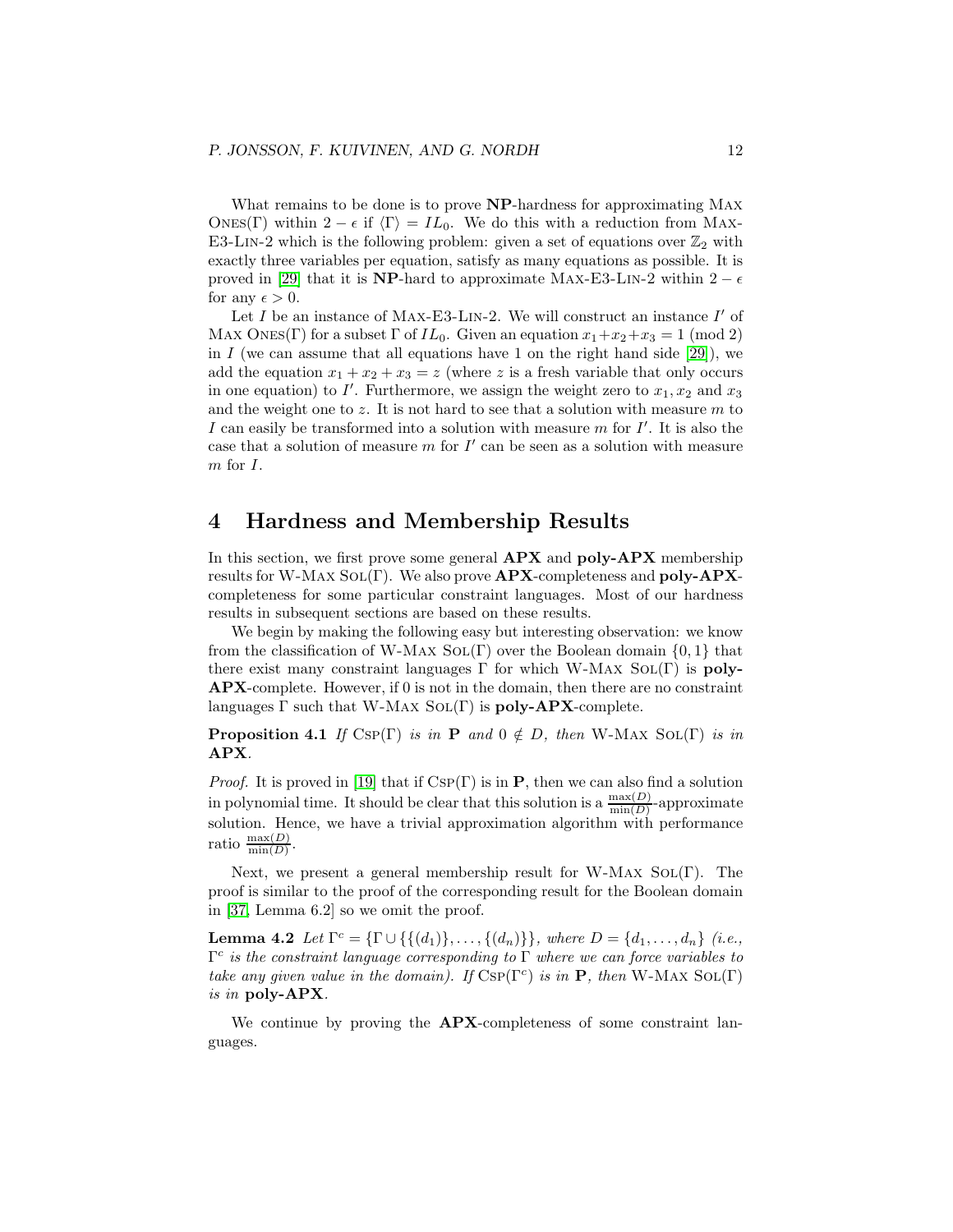**Lemma 4.3** Let  $R = \{(a, a), (a, b), (b, a)\}\$  and  $a, b \in D$  such that  $0 < a < b$ . Then, W-MAX  $\text{Sol}(\{R\})$  is  $\text{APX-complete.}$ 

Proof. Containment in **APX** follows from Proposition [4.1.](#page-11-1) To prove the hardness result we give an L-reduction (with parameters  $\beta = 4b$  and  $\gamma = \frac{1}{b-a}$ ) from the **APX**-complete problem INDEPENDENT SET restricted to degree 3 graphs [\[1\]](#page-44-8) to MAX SOL( $\{R\}$ ). Given an instance  $I = (V, E)$  of INDEPENDENT SET (restricted to graphs of degree at most 3 and containing no isolated vertices), let  $F(I) = (V, D, C)$  be the instance of MAX SOL( $\{R\}$ ) where, for each edge  $(v_i, v_j) \in E$ , we add the constraint  $R(x_i, x_j)$  to C. For any feasible solution S' for  $F(I)$ , let  $G(I, S')$  be the solution for I where all vertices corresponding to variables assigned b in S' form the independent set. We have  $|V|/4 \leq \text{OPT}(I)$ and  $\text{OPT}(F(I)) \leq b|V|$  so  $\text{OPT}(F(I)) \leq 4b \text{OPT}(I)$ . Thus,  $\beta = 4b$  is an appropriate parameter.

Let  $K$  be the number of variables being set to  $b$  in an arbitrary solution  $S'$ for  $F(I)$ . Then,

$$
|\text{OPT}(I) - m(I, G(I, S'))| = \text{OPT}(I) - K \text{ and}
$$
  

$$
|\text{OPT}(F(I)) - m(F(I), S')| = (b - a)(\text{OPT}(I) - K).
$$

Hence,

$$
|\text{OPT}(I) - m(I, G(I, S'))| = \frac{1}{b-a} |\text{OPT}(F(I)) - m(F(I), S')|
$$

and  $\gamma = \frac{1}{b-a}$  is an appropriate parameter.

<span id="page-12-0"></span>The generic poly-APX-complete constraint languages are presented in the following lemma.

**Lemma 4.4** Let  $R = \{(0, 0), (0, b), (b, 0)\}$  and  $b \in D$  such that  $0 < b$ . Then, W-MAX  $\text{SOL}(\{R\})$  is poly-APX-complete.

*Proof.* It is proved in [\[37,](#page-46-0) Lemma 6.15] that for  $Q = \{(0,0), (0,1), (1,0)\}\,$ , it is the case that W-MAX  $\text{SOL}(\lbrace Q \rbrace)$  is **poly-APX**-complete. To prove the **poly-APX**-hardness we give an AP-reduction from W-MAX SOL( $\{Q\}$ ) to W-MAX  $\text{SOL}(\{R\})$ . Given an instance I of W-MAX  $\text{SOL}(\{Q\})$ , let  $F(I)$  be the instance of W-Max  $\text{Sol}(\{R\})$  where all occurrences of Q has been replaced by R. For any feasible solution  $S'$  for  $F(I)$ , let  $G(I, S')$  be the solution for I where all variables assigned  $b$  in  $S'$  are instead assigned 1. It should be clear that this is an AP-reduction, since if S' is an  $\alpha$ -approximate solution to  $F(I)$ , then  $G(I, S')$ is an  $\alpha$ -approximate solution for I.

To see that W-MAX SOL( $\{R\}$ ) is in **poly-APX**, let  $D = \{d_1, \ldots, d_n\}$  and note that  $\Gamma^c = \{R, \{(d_1)\}, \ldots, \{(d_n)\}\}\$ is invariant under the min function. As the min function is associative, commutative and idempotent,  $CSP(\Gamma^c)$  is solvable in polynomial time [\[32\]](#page-46-4). Hence, W-MAX  $\text{SOL}(\{R\})$  is in poly-APX due to Lemma [4.2](#page-11-2)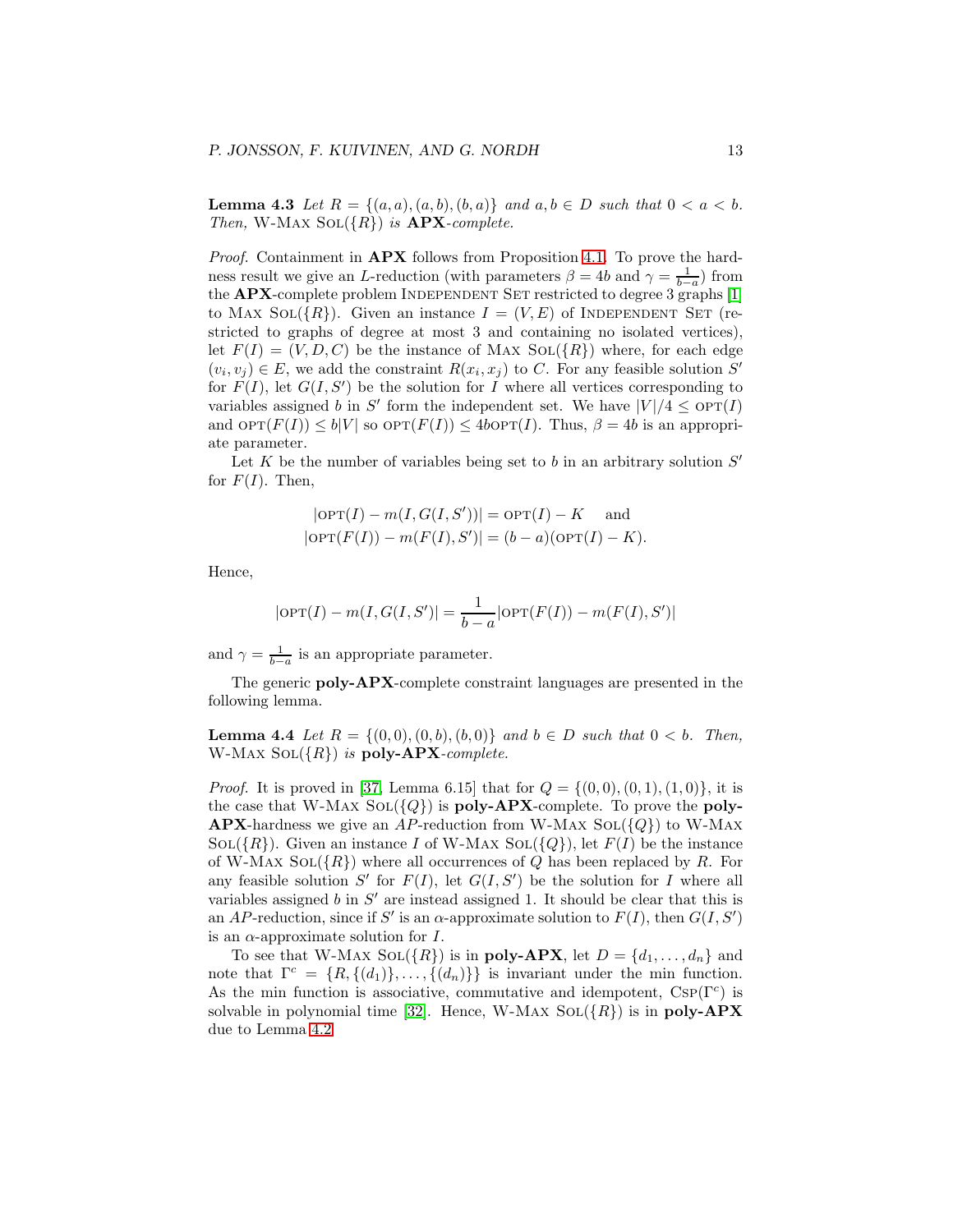### <span id="page-13-0"></span>5 Tractable Constraint Languages

In this section, we present tractability results for two classes of constraint languages: injective constraint languages and generalised max-closed constraint languages. The tractability of injective constraints follows from Cohen et al. [\[21,](#page-45-7) Sec. 4.4] but we present a simple proof for increased readability. The tractability result for generalised max-closed constraints is new and its proof constitutes the main part of this section.

These two classes can be seen as substantial and nontrivial generalisations of the tractable classes known for the corresponding (Weighted) Max Ones problem over the Boolean domain. There are only three tractable classes of constraint languages over the Boolean domain, namely width-2 affine, 1-valid, and weakly positive [\[37\]](#page-46-0). Width-2 affine constraint languages are examples of injective constraint languages and the classes of 1-valid and weakly positive constraint languages are examples of generalised max-closed constraint languages. The monotone constraints which are, for instance, studied by Hochbaum et al. [\[27,](#page-46-7) [28\]](#page-46-1) (in relation with integer programming) and Woeginger [\[51\]](#page-47-3) (in relation with constraint satisfaction) are also related to generalised max-closed constraints. Hochbaum & Naor [\[28\]](#page-46-1) show that monotone constraints can be characterised as those constraints that are simultaneously invariant under the max and min operators. Hence, monotone constraints are also generalised maxclosed constraints as long as the underlying domain is finite.

#### <span id="page-13-1"></span>5.1 Injective relations

We begin by formally defining *injective relations*.

**Definition 5.1** A relation,  $R \in R_D$ , is called injective if there exists a subset  $D' \subseteq D$  and an injective function  $\pi : D' \to D$  such that

$$
R = \{(x, \pi(x)) \mid x \in D'\}.
$$

It is important to note that the function  $\pi$  is not assumed to be total on D. Let  $I^D$  denote the set of all injective relations on the domain D and let  $\Gamma_I^D = \langle I^D \rangle$ .

**Example 5.2** Let  $D = \{0, 1\}$  and let  $R = \{(x, y) | x, y \in D, x + y \equiv$ 1 (mod 2). The relation R is injective because the function  $f: D \to D$  defined as  $f(0) = 1$  and  $f(1) = 0$  is injective. More generally, let  $G = (D', +, -)$  be an arbitrary Abelian group and let  $c \in D'$  be an arbitrary group element. It is easy to see that the relation  $\{(x, y) | x, y \in D', x + y = c\}$  is injective.

R is an example of a relation which is invariant under an affine operation. Such relations have previously been studied in relation with the Max Ones problem in [\[37,](#page-46-0) [38\]](#page-46-3). We will give some additional results for such constraints in  $\S6.3$ . With the terminology used in [\[37,](#page-46-0) [38\]](#page-46-3), R is said to be *width-2 affine*. The relations which can be expressed as the set of solutions to an equation with two variables over an Abelian group are exactly the width-2 affine relations, so the injective relations are a superset of the width-2 affine relations.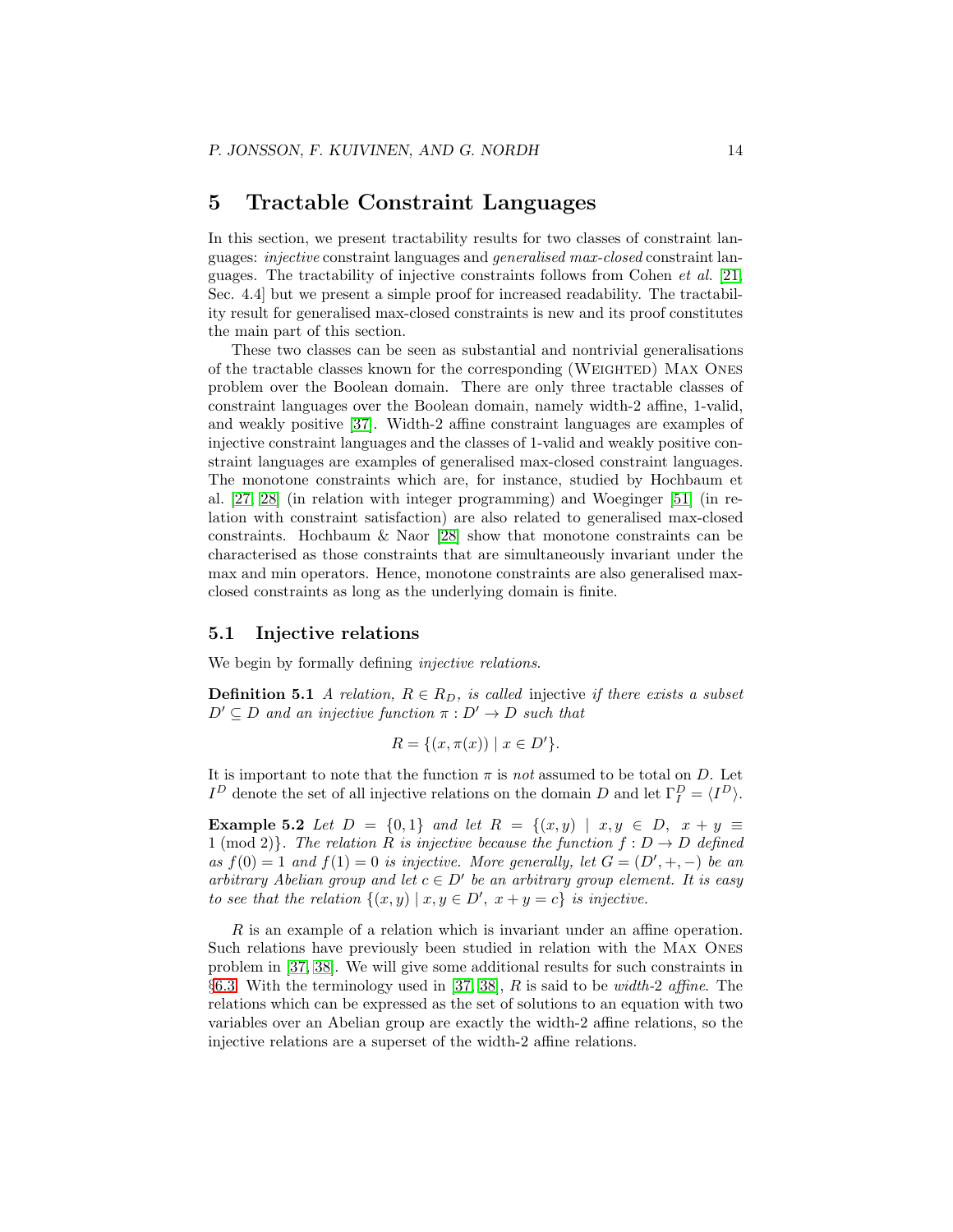To see that W-MAX  $SOL(\Gamma)$  is in **PO** for every finite constraint language  $\Gamma \subseteq \langle I^D \rangle$ , it is sufficient to prove that W-MAX SOL( $I^D$ ) is in **PO** by Theo-rem [3.3.](#page-9-0) Given an instance of W-MAX  $\text{SOL}(I^D)$ , consider the graph having the variables as vertices and edges between the vertices/variables occurring together in the same constraint. Each connected component of this graph represents an independent subproblem that can be solved separately. If a value is assigned to a variable/vertex, all variables/vertices in the same component will be forced to take a value by propagating this assignment. Hence, each connected component has at most  $|D|$  different solutions (that can be easily enumerated) and an optimal one can be found in polynomial time.

#### 5.2 Generalised Max-Closed Relations

We begin by giving the basic definition:

**Definition 5.3** A constraint language  $\Gamma$  over a domain  $D \subset \mathbb{N}$  is generalised max-closed if and only if there exists a binary operation  $f \in Pol(\Gamma)$  such that for all  $a, b \in D$ ,

- <span id="page-14-0"></span>1. if  $a \neq b$  and  $f(a, b) \leq \min(a, b)$ , then  $f(b, a) > \max(a, b)$ ; and
- 2.  $f(a, a) > a$ .

In the conference version of this article [\[35\]](#page-46-6), the definition of generalised max-closed constraint languages was slightly more restrictive. The following two examples will clarify the definition above.

**Example 5.4** Assume that the domain  $D$  is  $\{0, 1, 2, 3\}$ . As an example of a generalised max-closed relation consider

$$
R = \{(0,0), (1,0), (0,2), (1,2)\}.
$$

R is invariant under max and is therefore generalised max-closed since max satisfies the properties of Definition [5.3.](#page-14-0) Now, consider the relation Q defined as

$$
Q = \{(0, 1), (1, 0), (2, 1), (2, 2), (2, 3)\}.
$$

Q is not invariant under max because

$$
\max((0,1),(1,0)) = (\max(0,1), \max(1,0)) = (1,1) \notin Q.
$$

Let the operation  $\circ: D^2 \to D$  be defined by the following Cayley table:<sup>[†](#page-14-1)</sup>

|                | 0              | 1              | 2 | 3              |
|----------------|----------------|----------------|---|----------------|
|                | N              | $\overline{2}$ | 2 | 3              |
|                | $\overline{2}$ | T              | 2 | $\overline{2}$ |
| $\overline{2}$ | $\overline{2}$ | $\overline{c}$ | 2 | 3              |
| 3              | 3              | 2              | 3 | 3              |

<span id="page-14-1"></span><sup>&</sup>lt;sup>†</sup>Note that we write  $x \circ y$  instead of  $\circ (x, y)$ .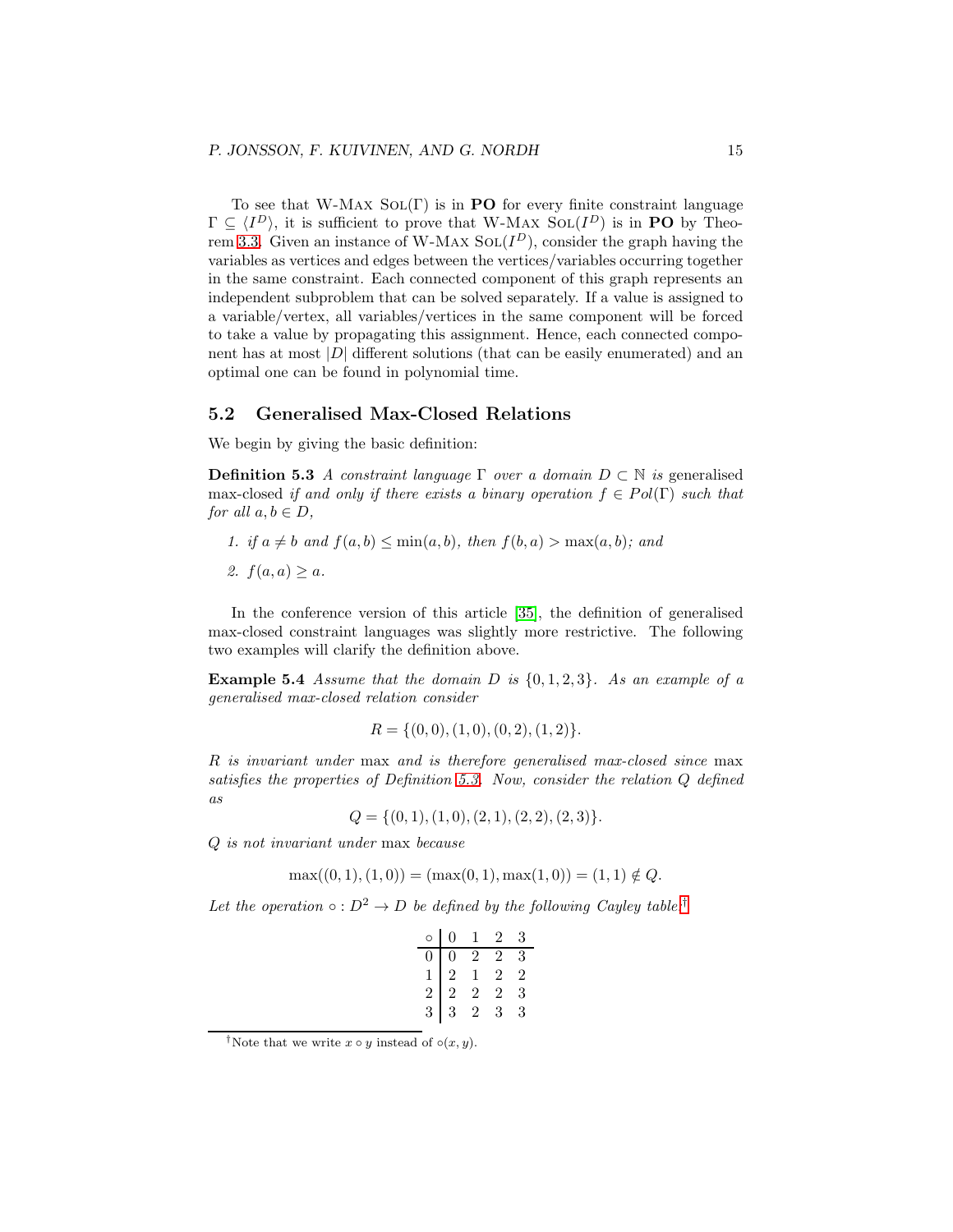Now, it is easy to verify that  $Inv(\circ)$  is a set of generalised max-closed relations and that  $Q \in Inv(\circ)$ .

**Example 5.5** Consider the relations  $R_1$  and  $R_2$  defined as,

$$
R_1 = \{(1,1,1), (1,0,0), (0,0,1), (1,0,1)\}
$$

and  $R_2 = R_1 \setminus \{(1,1,1)\}\.$  The relation  $R_1$  is 1-valid because the all-1 tuple is in  $R_1$ , i.e.,  $(1,1,1) \in R_1$ .  $R_2$ , on the other hand, is not 1-valid but is weakly positive<sup>†</sup> because it is invariant under max. Note that both  $R_1$  and  $R_2$ are generalised max-closed since  $R_1$  is invariant under  $f(x,y) = 1$  and  $R_2$  is invariant under  $f(x, y) = \max(x, y)$ . It is in fact the case that every weakly positive relation is invariant under max (more is true in the Boolean domain: a relation is weakly positive if and only if it is invariant under max), so the 1-valid and weakly positive relations are subsets of the generalised max-closed relations.

The tractability of generalised max-closed constraint languages crucially depends on the following lemma.

**Lemma 5.6** If  $\Gamma$  is generalised max-closed, then all relations

$$
R = \{(d_{11}, d_{12}, \dots, d_{1m}), \dots, (d_{t1}, d_{t2}, \dots, d_{tm})\}
$$

in  $\Gamma$  have the property that the tuple

$$
\boldsymbol{t_{\max}} = (\max\{d_{11},\ldots,d_{t1}\},\ldots,\max\{d_{1m},\ldots,d_{tm}\})
$$

is in R, too.

*Proof.* Assume that there is a relation R in  $\Gamma$  such that the tuple

$$
t_{\max} = (\max\{d_{11}, \ldots, d_{t1}\}, \ldots, \max\{d_{1m}, \ldots, d_{tm}\})
$$

is not in  $R$ . Define the distance between two tuples to be the number of coordinates where they disagree (i.e. the Hamming distance). Let  $\boldsymbol{a}$  be a tuple in R with minimal distance from  $t_{\text{max}}$  and let I denote the set of coordinates where **a** agrees with  $t_{\text{max}}$ . By the assumption that  $t_{\text{max}}$  is not in R, we know that the distance between  $a$  and  $t_{\text{max}}$  is at least 1. Hence, without loss of generality, assume that  $a[1] \neq t_{\text{max}}[1]$  and that  $a[1]$  is maximal for all tuples in R agreeing with  $t_{\text{max}}$  on the coordinates in I. Let b be a tuple in R such that  $$ 

Since  $\Gamma$  is generalised max-closed, there exists an operation  $f \in Pol(\Gamma)$ such that for all  $a, b \in D$   $(a \neq b)$ , it holds that  $f(a, b) > \max(a, b)$  whenever  $f(b, a) \le \min(a, b)$ . Furthermore, for all  $a \in D$  it holds that  $f(a, a) \ge a$ . Now consider the tuple  $x^n$   $(n = |D|)$  defined as follows:  $x^1 = f(a, b)$  and

<span id="page-15-0"></span><sup>‡</sup>A relation is weakly positive if it can be expressed as a CNF formula having at most one negated variable in each clause.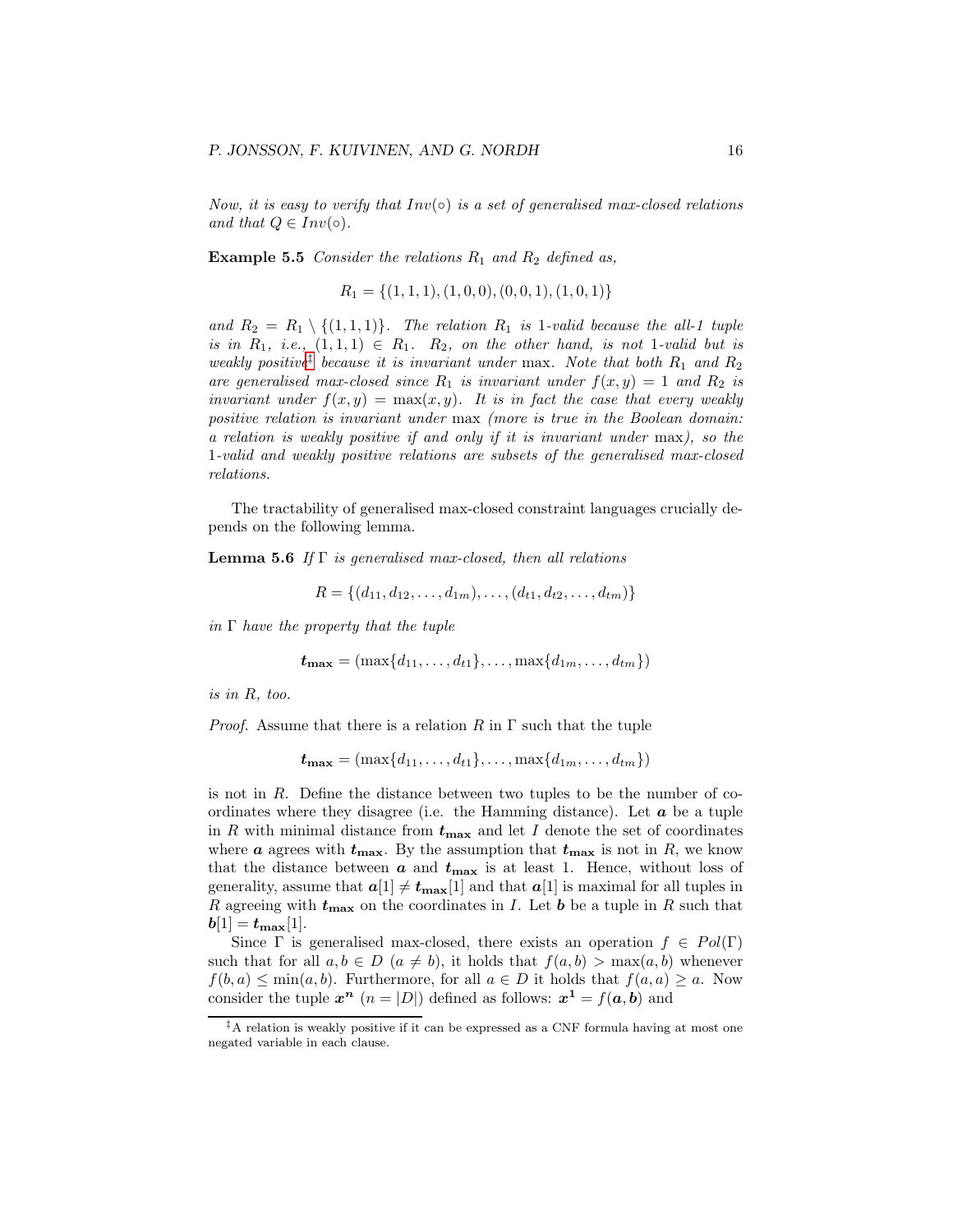$$
x^{i+1} = \begin{cases} f(x^i, a) & \text{if } f(x^i[1], a[1]) > a[1], \\ f(a, x^i) & \text{otherwise.} \end{cases}
$$

We begin by proving that  $x^n$  agrees with  $a$  on all coordinates in I. Let  $z$  be an arbitrary tuple in R. Note that for each  $i \in I$  such that  $z[i] \neq a[i]$ , it is the case that  $f(\mathbf{a}[i], \mathbf{z}[i]) \le \min(\mathbf{a}[i], \mathbf{z}[i])$  implies that  $f(\mathbf{z}[i], \mathbf{a}[i]) > \max(\mathbf{a}[i], \mathbf{z}[i])$ . Hence, as  $a[i] = t_{\text{max}}[i]$ , we cannot have that  $f(a[i], z[i]) \leq \min(a[i], z[i])$ . So, for each  $z \in R$  and  $i \in I$ , we must have  $f(\mathbf{a}[i], z[i]) > \min(\mathbf{a}[i], z[i])$  whenever  $a[i] \neq z[i]$ . By an analogous argument, it follows that for each  $z \in R$  and  $i \in I$ we must have  $f(z[i], a[i]) > \min(a[i], z[i])$  whenever  $a[i] \neq z[i]$ .

This together with the fact that  $f(d, d) \geq d$ , for all  $d \in D$ , and that **a** agrees with  $t_{\text{max}}$  on I implies that  $f(a, x^n)$  agrees with a on I.

We now show that  $x^n[1] > a[1]$ . This follows from essentially the same argument as above. First note that  $f(\boldsymbol{a}[1], \boldsymbol{b}[1]) = \boldsymbol{x}^1[1] > \boldsymbol{a}[1]$ . If  $f(\boldsymbol{a}[1], \boldsymbol{b}[1]) \leq$  $\min(a[1], b[1])$ , then  $f(b[1], a[1]) > b[1]$  which is not possible since  $b[1] =$  $t_{\text{max}}[1]$ . Hence, we must have  $f(a[1], b[1]) = x^1[1] > \min(a[1], b[1])$ . Now, by the definition of  $x^{i+1}$ , it follows that if  $x^{i}[1] > a[1]$ , then  $x^{i+1}[1] > min(x^{i}[1], a[1]) =$  $a[1]$  (just note that at least one of  $f(x^i[1], a[1])$  and  $f(a[1], x^i[1])$  is strictly larger than  $\min(x^i[1], a[1]) = a[1]$ . Hence, it follows by induction that  $x^n[1] >$  $a[1]$ .

Thus, we have a contradiction with the fact that  $a[1]$  is maximal for all tuples in R agreeing with  $t_{\text{max}}$  on the coordinates in I. Hence, our assumption was wrong and  $t_{\text{max}}$  is in R.

The algorithm for solving W-MAX  $SOL(\Gamma)$  when  $\Gamma$  is generalised max-closed is a simple consistency-based algorithm. The algorithm, which is based on pair-wise consistency, closely follows the algorithm for Csps over max-closed constraint languages from [\[33\]](#page-46-8).

We first need to introduce some terminology.

**Definition 5.7** Given a constraint  $C_i = (s_i, R_i)$  and a (ordered) subset  $s'_i$  of the variables in  $s_i$  where  $(i_1, i_2, \ldots, i_k)$  are the indices in  $s_i$  of the elements in  $s'_i$ . The projection of  $C_i$  onto the variables in  $s'_i$  is denoted by  $\pi_{s'_i} C_i$  and defined as:  $\pi_{s_i'} C_i = C_i' = (s_i', R_i')$  where  $R_i'$  is the relation  $\{(\boldsymbol{a}[i_1], \boldsymbol{a}[i_2], \ldots, \boldsymbol{a}[i_k]) \mid \boldsymbol{a} \in R_i\}$ .

**Definition 5.8** For any pair of constraints  $C_i = (s_i, R_i), C_j = (s_j, R_j),$  the join of  $C_i$  and  $C_j$ , denoted  $C_i \bowtie C_j$ , is the constraint on  $s_i \cup s_j$  containing all tuples **t** such that  $\pi_{s_i}\{\mathbf{t}\}\in R_i$  and  $\pi_{s_j}\{\mathbf{t}\}\in R_j$ .

**Definition 5.9 ([\[30\]](#page-46-10))** An instance of a constraint satisfaction problem  $I =$  $(V, D, C)$  is pair-wise consistent if and only if for any pair of constraints  $C_i =$  $(s_i, R_i), C_j = (s_j, R_j)$  in C, it holds that the constraint resulting from projecting  $C_i$  onto the variables in  $s_i \cap s_j$  equals the constraint resulting from projecting  $C_j$  onto the variables in  $s_i \cap s_j$ , i.e.,  $\pi_{s_i \cap s_j} C_i = \pi_{s_i \cap s_j} C_j$ .

<span id="page-16-0"></span>We are now ready to prove the tractability of generalised max-closed constraint languages.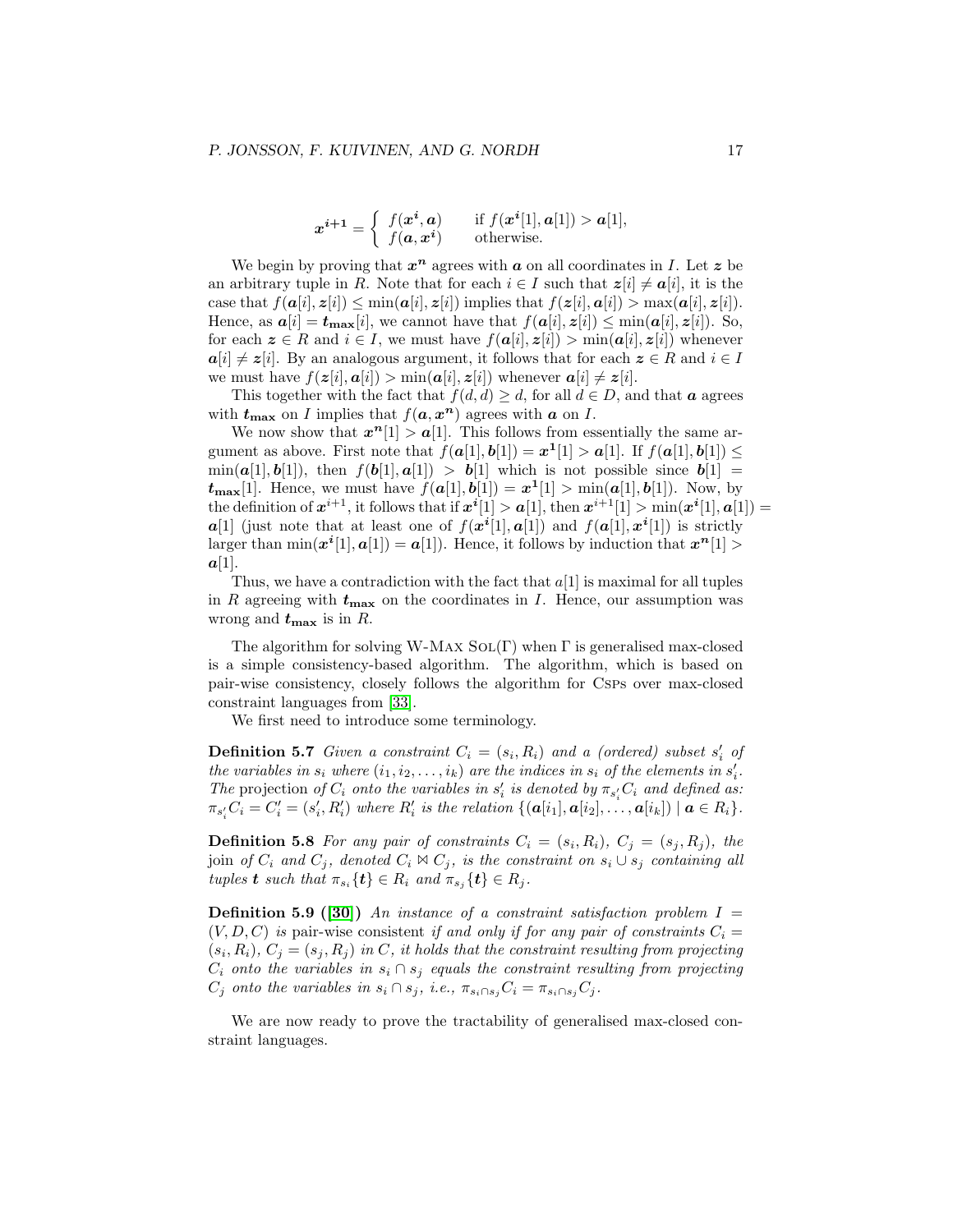**Theorem 5.10** If  $\Gamma$  is generalised max-closed, then W-MAX SOL( $\Gamma$ ) is in PO.

*Proof.* Since  $Inv(f)$  is a relational clone, constraints built over  $Inv(f)$  are invariant under taking joins and projections [\[31,](#page-46-11) Lemma 2.8] (i.e., the under-lying relations are still invariant under f). It is proved in [\[30\]](#page-46-10) that any set of constraints can be reduced to an equivalent set of pair-wise consistent constrains in polynomial time. Since the set of pair-wise consistent constraints can be obtained by repeated application of the join and projection operations, the underlying relations in the resulting constraints are still in  $Inv(f)$ .

Hence, given an instance  $I = (V, D, C, w)$  of W-MAX Sol $(Inv(f))$ , we can assume that the constraints in C are pair-wise consistent. We prove that for pair-wise consistent C, either C has a constraint with a constraint relation that do not contain any tuples (i.e., no assignment satisfies the constraint and there is no solution) or we can find the optimal solution in polynomial time.

Assume that C has no empty constraints. For each variable  $x_i$ , let  $d_i$  be the maximum value allowed for that variable by some constraint  $C_j$  (where  $x_i$ is in the constraint scope of  $C_j$ ). We will prove that  $(d_1, \ldots, d_n)$  is an optimal solution to I. Obviously, if  $(d_1, \ldots, d_n)$  is a solution to I, then it is the optimal solution. Hence, it is sufficient to prove that  $(d_1, \ldots, d_n)$  is a solution to I.

Assume, with the aim of reaching a contradiction, that  $(d_1, \ldots, d_n)$  is not a solution to I. Then, there exists a constraint  $C_j$  in C not satisfied by  $(d_1, \ldots, d_n)$ . Since the constraint relation corresponding to  $C_j$  is generalised max-closed, there exists a variable  $x_i$  in the constraint scope of  $C_j$  such that  $C_j$  has no solution where  $d_i$  is assigned to  $x_i$ . Note that it is essential that  $C_j$ is generalised max-closed to rule out the possibility that there exist two variables  $x_i$  and  $x_j$  in the constraint scope of  $C_j$  such that  $C_j$  has two solutions t, u where  $t(x_i) = d_i$  and  $u(x_i) = d_i$ , but  $C_i$  has no solution s where  $s(x_i) = d_i$ and  $s(x_j) = d_j$ . We know that there exists a constraint  $C_i$  in C having  $x_i$  in its constraint scope and  $d_i$  an allowed value for  $x_i$ . This contradicts the fact that C is pair-wise consistent. Thus,  $(d_1, \ldots, d_n)$  is a solution to I.

### <span id="page-17-0"></span>6 Maximal Constraint Languages

A maximal constraint language  $\Gamma$  is a constraint language such that  $\langle \Gamma \rangle \subset R_D$ , and if  $R \notin \langle \Gamma \rangle$ , then  $\langle \Gamma \cup \{R\} \rangle = R_D$ . That is, the maximal constraint languages are the largest constraint languages that are not able to express all finitary relations over D. This implies, among other things, that there exists an operation f such that  $\langle \Gamma \rangle = Inv(f)$  whenever  $\Gamma$  is a maximal constraint language [\[45\]](#page-47-11). Relational clones  $\langle \Gamma \rangle$  such that  $\Gamma$  is a maximal constraint language are called maximal relational clones. The complexity of the Csp(Γ) problem for all maximal constraint languages on domains  $|D| \leq 3$  was determined in [\[14\]](#page-45-3). Moreover, it was shown in [\[14\]](#page-45-3) that the only case that remained to be classified in order to extend the classification to all maximal constraint languages over a finite domain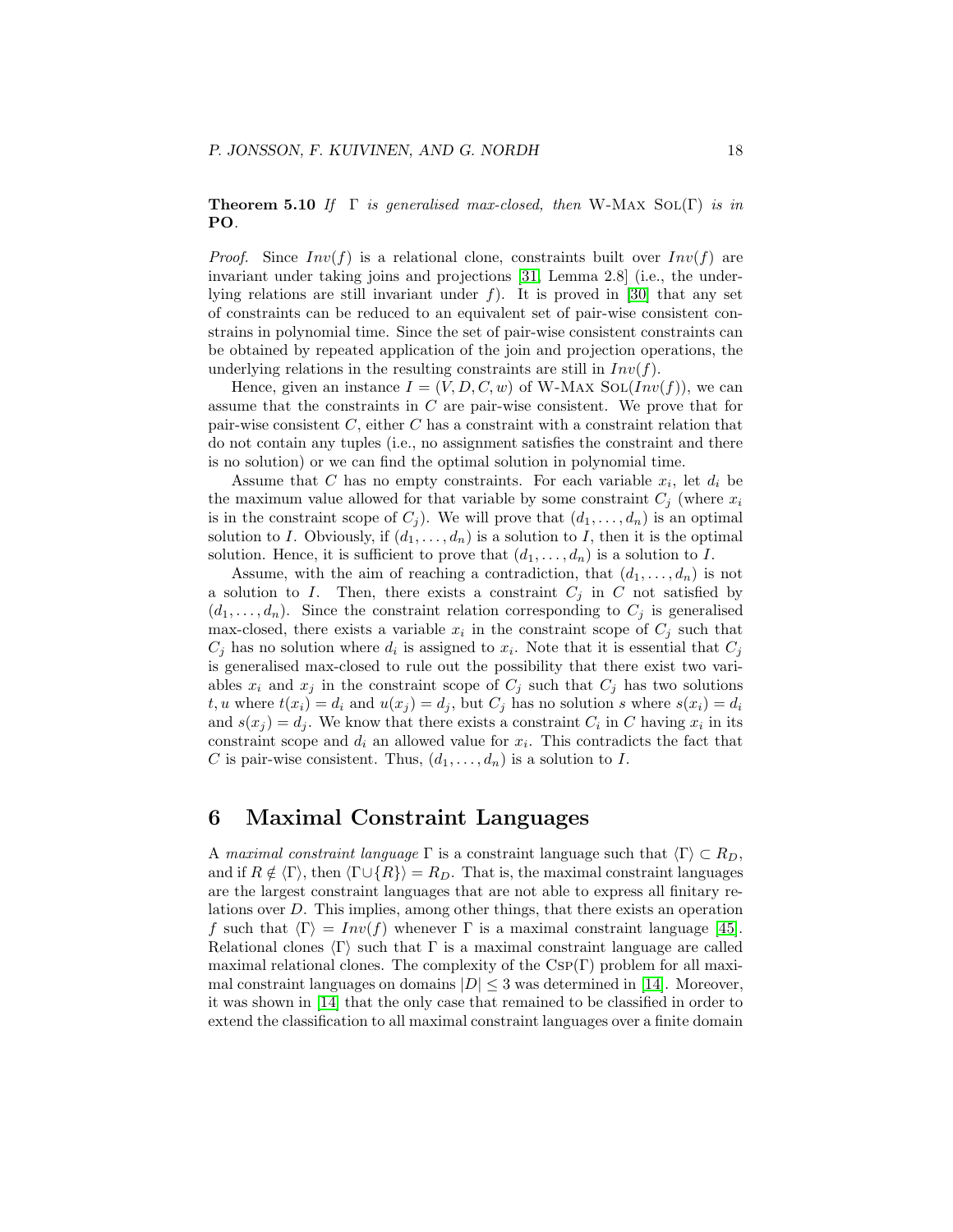<span id="page-18-0"></span>was the case where  $\langle \Gamma \rangle = Inv(f)$  for binary commutative idempotent operations f. These constraint languages were finally classified by Bulatov in [\[8\]](#page-44-5).

**Theorem 6.1** ([\[8,](#page-44-5) [14\]](#page-45-3)) Let  $\Gamma$  be a maximal constraint language on an arbitrary finite domain D. Then,  $CSP(\Gamma)$  is in **P** if  $\langle \Gamma \rangle = Inv(f)$  where f is a constant operation, a majority operation, a binary commutative idempotent operation, or an affine operation. Otherwise,  $CSP(\Gamma)$  is  $NP$ -complete.

In this section, we classify the approximability of W-MAX  $SOL(\Gamma)$  for all maximal constraint languages  $\Gamma$  over  $|D| \leq 4$ . Moreover, we prove that the only cases that remain to be classified, in order to extend the classification to all maximal constraint languages over finite domains, are constraint languages Γ such that  $\langle \Gamma \rangle$  is invariant under a binary commutative idempotent operation. We also prove that if a certain conjecture regarding minimal clones generated by binary operations, due to Szczepara [\[47\]](#page-47-2), holds, then our classification can be extended to capture also these last cases.

**Theorem 6.2** Let  $\Gamma$  be maximal constraint language on a finite domain D, with  $|D| \leq 4$ , and  $\langle \Gamma \rangle = Inv(f)$ .

- 1. If  $\Gamma$  is generalised max-closed or an injective constraint language, then W-MAX  $SOL(\Gamma)$  is in PO;
- 2. else if f is an affine operation, a constant operation different from the constant 0 operation, or a binary commutative idempotent operation satisfying  $f(0, b) > 0$  for all  $b \in D \setminus \{0\}$  (assuming  $0 \in D$ ); or if  $0 \notin D$  and f is a binary commutative idempotent operation or a majority operation, then W-MAX  $SOL(\Gamma)$  is  $APX$ -complete;
- 3. else if f is a binary commutative idempotent operation or a majority operation, then W-MAX  $SOL(\Gamma)$  is poly-APX-complete;
- 4. else if f is the constant 0 operation, then finding a solution with non-zero measure is  $NP$ -hard:
- 5. otherwise, finding a feasible solution is NP-hard.

Moreover, if Conjecture 131 from [\[47\]](#page-47-2) holds, then the results above hold for arbitrary finite domains D.

The proof of the preceding theorem consists of a careful analysis of the approximability of W-MAX  $SO(L)$  for all maximal constraint languages  $\Gamma$  such that  $\langle \Gamma \rangle = Inv(f)$ , where f is one of the types of operations in Theorem [6.1.](#page-18-0) These results are presented below.

#### 6.1 Constant Operation

We begin by considering maximal constraint languages that are invariant under constant operations. Given an instance  $I = (V, D, C)$  of a Csp problem, we define the *constraint graph* of I to be  $G = (V, E)$  where  $\{v, v'\} \in E$  if there is at least one constraint  $c \in C$  which have both v and v' in its constraint scope.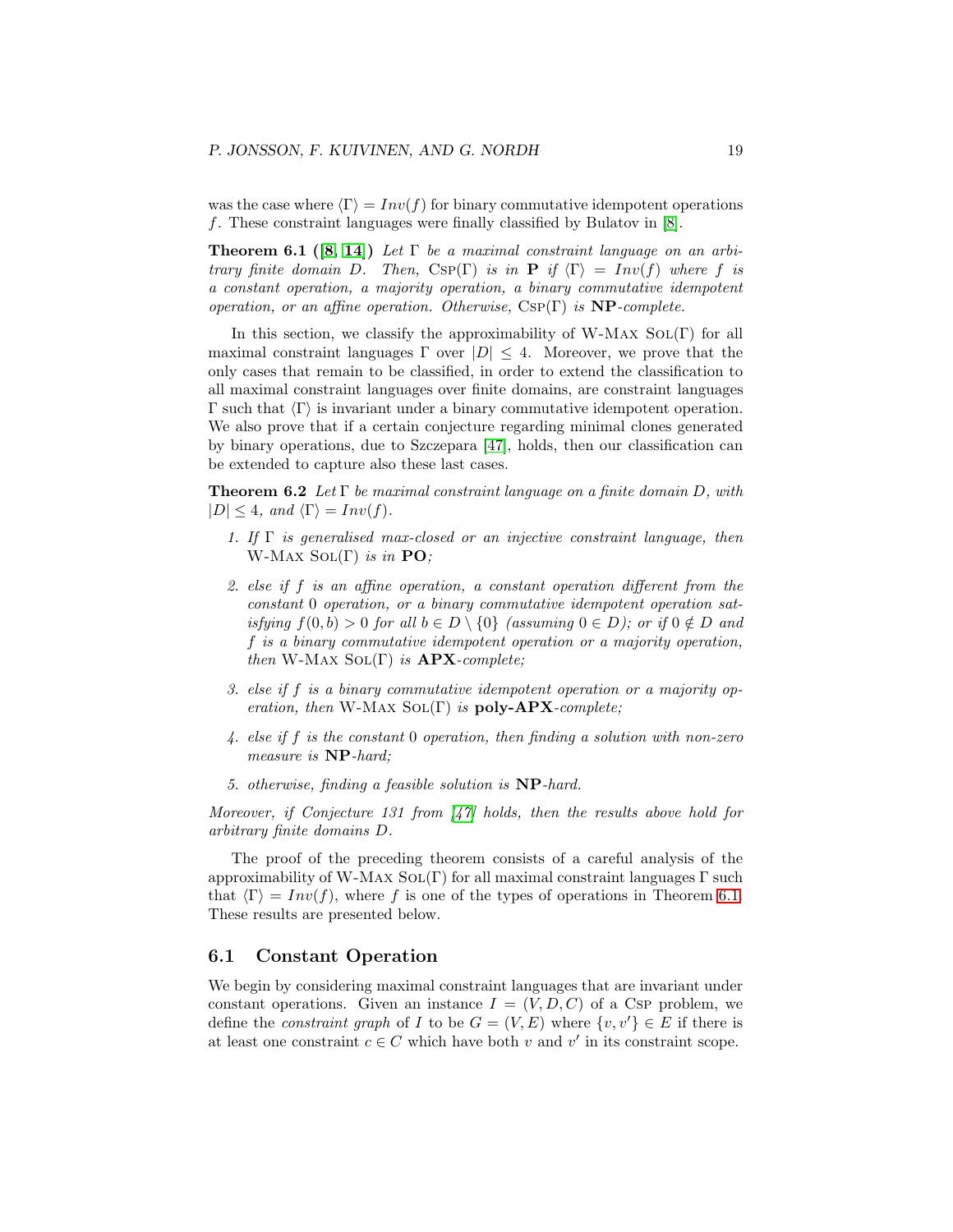**Lemma 6.3** Let  $d^* = \max(D)$  and let  $C_d$  be a constraint language such that  $\langle C_d \rangle = Inv(f_d)$  where  $f_d : D \to D$  satisfies  $f_d(x) = d$  for all  $x \in D$ . Then, W-MAX SOL $(C_{d^*})$  is in **PO**, W-MAX SOL $(C_d)$  is **APX**-complete if  $d \in D \setminus \{d^*, 0\}$ , and it is  $NP$ -hard to find a solution with non-zero measure for W-MAX  $Sol(C_0)$ .

*Proof.* The tractability of W-MAX  $\text{Sol}(C_{d^*})$  is trivial, since the optimum solution is obtained by assigning  $d^*$  to all variables.

For the **APX**-hardness of W-MAX  $\text{SOL}(C_d)$   $(d \in D \setminus \{d^*, 0\})$ , it is sufficient to note that  $\{(d, d), (d, d^*), (d^*, d)\}\$ is in  $\langle C_d \rangle$ , and since  $0 < d < d^*$  it follows from Lemma [4.3](#page-11-3) that W-MAX  $\text{SOL}(C_d)$  is **APX**-hard. It is easy to realise that W-MAX SOL $(C_d)$  is in **APX**, since we can obtain a  $\frac{d^*}{d}$  $\frac{d}{d}$ -approximate solution by assigning the value d to all variables.

The fact that it is NP-hard to find a solution with non-zero measure for W-MAX SOL $(C_0)$  over the Boolean domain  $\{0, 1\}$  is proved in [\[37,](#page-46-0) Lemma 6.23]. To prove that it is NP-hard to find a solution with non-zero measure for W-Max SoL( $C_0$ ) over a domain D of size  $\geq$  3, we give a reduction from the well-known **NP**-complete problem POSITIVE-1-IN-3-SAT [\[26\]](#page-46-12), i.e.,  $Csp({R})$ with  $R = \{(1, 0, 0), (0, 1, 0), (0, 0, 1)\}.$  It is easy to see that POSITIVE-1-IN-3-Sat restricted to instances where the constraint graph is connected is still NP-complete.

Now, let  $R' = \{(b, a, a), (a, b, a), (a, a, b), (0, 0, 0)\}$ , where  $0 < a < b$  and  $a, b, 0 \in D$ . For an instance  $I = (V, D, C)$  of  $CSP({R})$  where the constraint graph of I is connected, create an instance I' of W-MAX  $\text{SOL}(\lbrace R' \rbrace)$  by replacing all occurrences of  $R$  by  $R'$  and giving all variables weight 1. Since the constraint graph is connected,  $I$  has a solution if and only if  $I'$  has a solution with non-zero measure, and since  $R' \in C_0$ , it follows that it is **NP**-hard to find a solution with non-zero measure for W-MAX  $SOL(C_0)$ .

#### 6.2 Majority Operation

Maximal constraint languages based on majority operations are fairly easy to analyse due to the results in §[4.](#page-11-0)

Lemma 6.4 Let m be an arbitrary majority operation on D. Then, W-Max SOL(Inv(m)) is  $APX$ -complete if  $0 \notin D$  and  $poly-APX$ -complete if  $0 \in D$ .

*Proof.* Arbitrarily choose elements  $a, b \in D$  such that  $a < b$ . Then, it is easy to see that  $\{(a, a), (a, b), (b, a)\}\$ is in  $Inv(m)$ . Thus, by Proposition [4.1](#page-11-1) and Lemmas [4.3](#page-11-3) and [4.4,](#page-12-0) it follows that W-MAX  $\text{SOL}(Inv(m))$  is  $\mathbf{APX}\text{-complete}$ or **poly-APX**-complete depending on whether 0 is in  $D$  or not.

#### <span id="page-19-0"></span>6.3 Affine Operation

We split the proof of this result into two parts. The first part,  $\S 6.3.1$ , contains the hardness result: for every affine operation  $a: D^3 \to D$ , W-MAX SOL(Inv(a)) is  $APX$ -hard. The proof is based on a reduction from  $MAX-p-CUT$  which is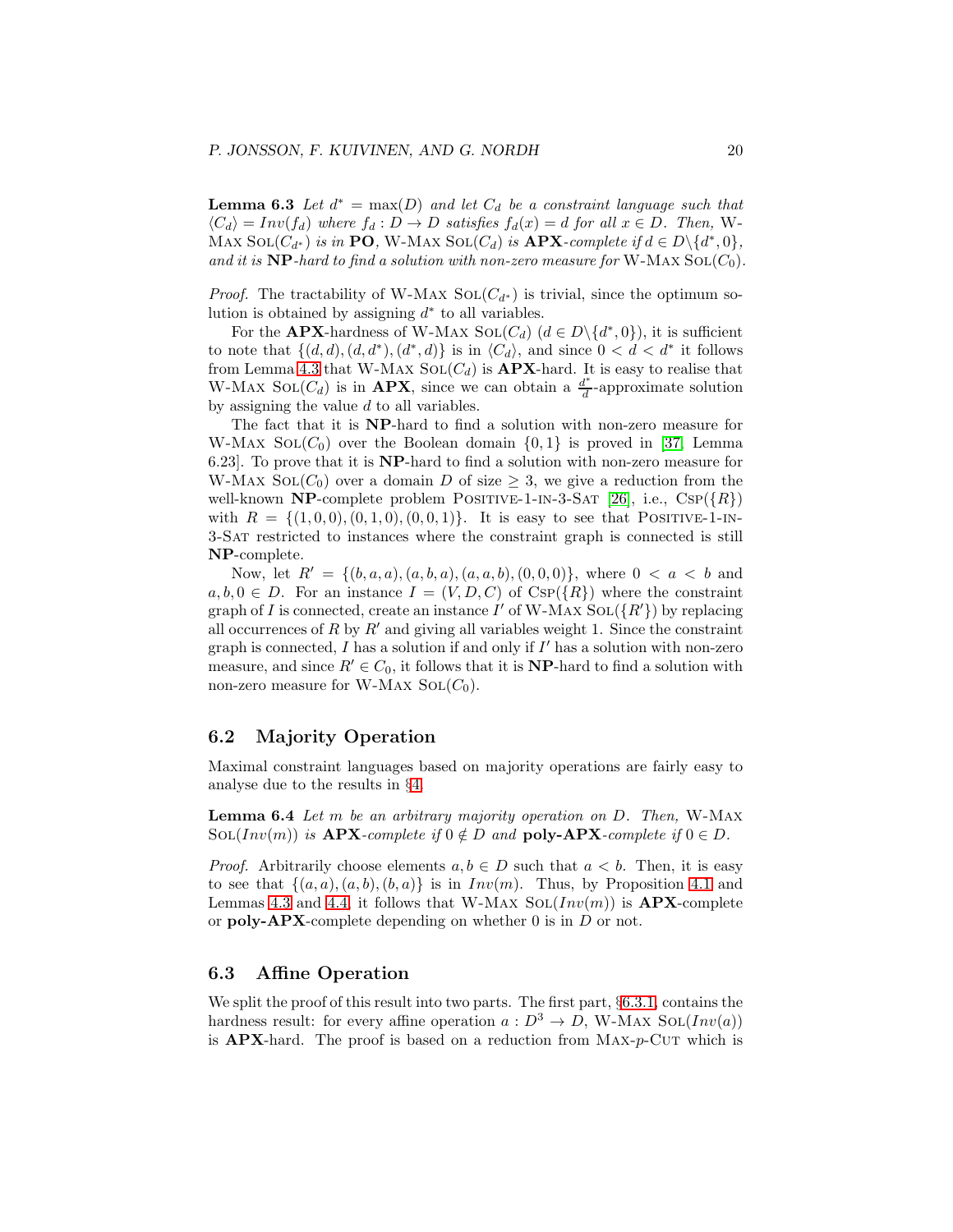a well-known APX-complete problem [\[2\]](#page-44-0). Membership in APX is proved in §[6.3.2](#page-22-0) by presenting an approximation algorithm with constant performance ratio.

We will denote the affine operation on the group G by  $a_G$ , i.e., if  $G =$  $(D, +G, -G)$  then  $a_G(x, y, z) = x - G y + G z$ .

#### <span id="page-20-0"></span>6.3.1 APX-hardness

In this section we will prove Theorem [6.11,](#page-22-1) which states that relations invariant under an affine operation give rise to **APX**-hard W-MAX SOL-problems. We need a number of lemmas before we can prove this result. We begin by giving an L-reduction from MAX-p-CUT to W-MAX SOL EQN( $\mathbb{Z}_p$ , g) where p is prime.  $MAX-p-CUT$  and  $W-MAX$  Sol Eqn are defined as follows:

**Definition 6.5** ([\[2\]](#page-44-0)) MAX-p-CUT is an optimisation problem with

**Instance:** A graph  $G = (V, E)$ .

**Solution:** A partition of V into p disjoint sets  $C_1, C_2, \ldots, C_p$ .

Measure: The number of edges between the disjoint sets, i.e.,

$$
\sum_{i=1}^{p-1} \sum_{j=i+1}^{p} |\{\{v, v'\} \in E \mid v \in C_i \text{ and } v' \in C_j\}|.
$$

**Definition 6.6 ([\[38\]](#page-46-3))** Let  $G = (D, +G, -G)$  be a group and  $g : D \to \mathbb{N}$  a function. W-MAX SOL  $\text{EqN}(G, g)$  is an optimisation problem with

- **Instance:** A triple  $(V, E, w)$  where,  $V = \{v_1, v_2, \ldots, v_n\}$  is a set of variables, E is a set of equations of the form  $u_1 +_G \ldots +_G u_k = 0_G$ , where each  $u_i$ is either a variable (e.g., "v<sub>4</sub>"), an inverted variable (e.g., " $-g v_7$ ") or a group constant, and w is a weight function  $w: V \to \mathbb{N}$ .
- **Solution:** An assignment  $f: V \to D$  to the variables such that all equations are satisfied.

Measure:  $\sum$ v∈V  $w(v)g(f(v))$ 

We do not require the group  $G$  to be Abelian in the definition of W-MAX Sol Eqn but this will always be the case in this article. Note that the function g and the group G are not parts of the input so W-MAX SOL EQN( $G, g$ ) is a problem parameterised by  $G$  and  $g$ . We refer the reader to [\[38\]](#page-46-3) for more information on the problem W-MAX SOL EQN( $\mathbb{Z}_p$ , g),

<span id="page-20-1"></span>The following lemma follows from the proof of Proposition 2.3 in [\[20\]](#page-45-12).

**Lemma 6.7** For any instance  $I = (V, E)$  of MAX-p-CUT, we have  $\text{OPT}(I) \geq$  $|E|(1-1/p).$ 

<span id="page-20-2"></span>We can now prove the **APX**-hardness of W-MAX SOL EQN.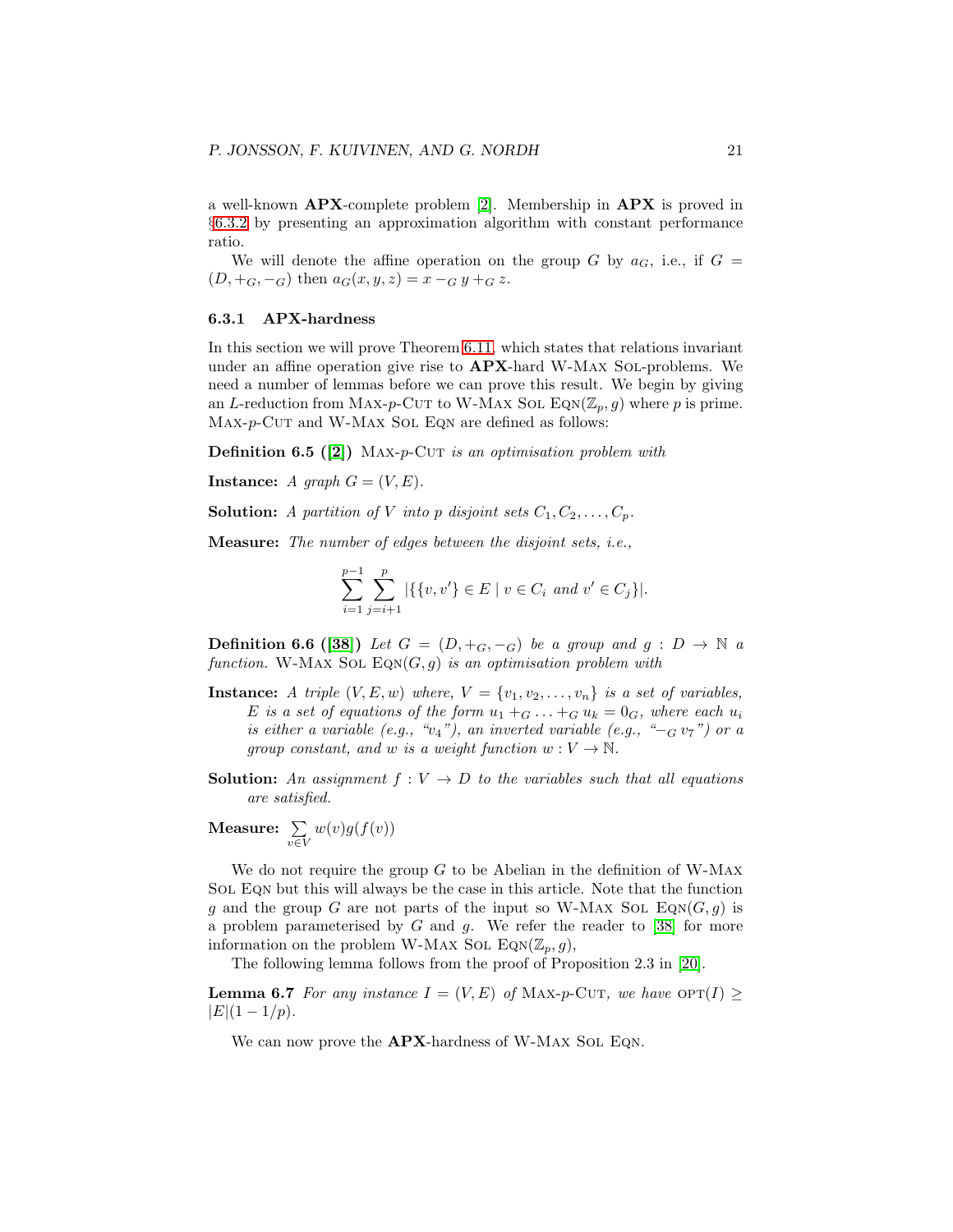**Lemma 6.8** For every prime p and every non-constant function  $g : \mathbb{Z}_p \to \mathbb{N}$ , W-MAX SOL EQN( $\mathbb{Z}_p$ , g) is **APX**-hard.

*Proof.* Given an instance  $I = (V, E)$  of MAX-p-CUT, we construct an instance  $F(I)$  of W-MAX SOL EQN( $\mathbb{Z}_p$ , g) where, for every vertex  $v_i \in V$ , we create a variable  $x_i$  and give it weight 0, and for every edge  $\{v_i, v_j\} \in E$ , we create p variables  $z_{ij}^{(k)}$  for  $k = 0, \ldots, p-1$  and give them weight 1. Let  $g_{\min}$  denote an element in  $\mathbb{Z}_p$  that minimises g, i.e.,

$$
\min_{x \in \mathbb{Z}_p} g(x) = g(g_{\min})
$$

and let  $g_s$  denote the sum

$$
\sum_{k=0}^{p-1}g(k).
$$

For every edge  $\{v_i, v_j\} \in E$ , we introduce the equations

$$
k(x_i - x_j) + g_{\min} = z_{ij}^{(k)}
$$

for  $k = 0, \ldots, p - 1$ . If  $x_i = x_j$ , then the p equations for the edge  $\{v_i, v_j\}$ will contribute  $pg(g_{\min})$  to the measure of the solution. On the other hand, if  $x_i \neq x_j$  then the p equations will contribute  $g_s$  to the measure.

Given a solution  $s'$  to  $F(I)$ , we can construct a solution s to I in the following way: let  $s(v_i) = s'(x_i)$ , i.e. for every vertex  $v_i$ , place this vertex in partition  $s'(x_i)$ . The measures of the solutions s and s' are related to each other by the equality

<span id="page-21-0"></span>
$$
m'(F(I),s') = |E| \cdot p \cdot g(g_{\min}) + (g_s - p \cdot g(g_{\min})) \cdot m(I,s). \tag{1}
$$

From [\(1\)](#page-21-0), we get

<span id="page-21-1"></span>
$$
\text{OPT}(F(I)) = |E| \cdot p \cdot g(g_{\min}) + (g_s - p \cdot g(g_{\min})) \cdot \text{OPT}(I) \tag{2}
$$

and from Lemma [6.7,](#page-20-1) we have that  $\text{OPT}(I) \geq |E| \cdot (1 - 1/p)$  which implies  $\text{OPT}(I) \geq |E|/p$ . By combining this with [\(2\)](#page-21-1), we can conclude that

$$
OPT(F(I)) = OPT(I) \left( \frac{|E| \cdot p \cdot g(g_{\min})}{OPT(I)} + g_s - p \cdot g(g_{\min}) \right)
$$
  

$$
\le OPT(I) \left( p^2 \cdot g(g_{\min}) + g_s - p \cdot g(g_{\min}) \right).
$$

Hence,  $\beta = p(p-1) \cdot g(g_{min}) + g_s$  is an appropriate parameter for the L-reduction.

We will now deduce an appropriate  $\gamma$ -parameter for the *L*-reduction: from  $(1)$  and  $(2)$  we get

$$
|\text{OPT}(F(I)) - m'(F(I), s')| = (g_s - p \cdot g(g_{\min})) \cdot |\text{OPT}(I) - m(I, s)|
$$

so,  $\gamma = 1/(g_s - p \cdot g(g_{\min}))$  is sufficient ( $\gamma$  is well-defined because a non-constant g implies  $g_s > p \cdot g_{\text{min}}$ .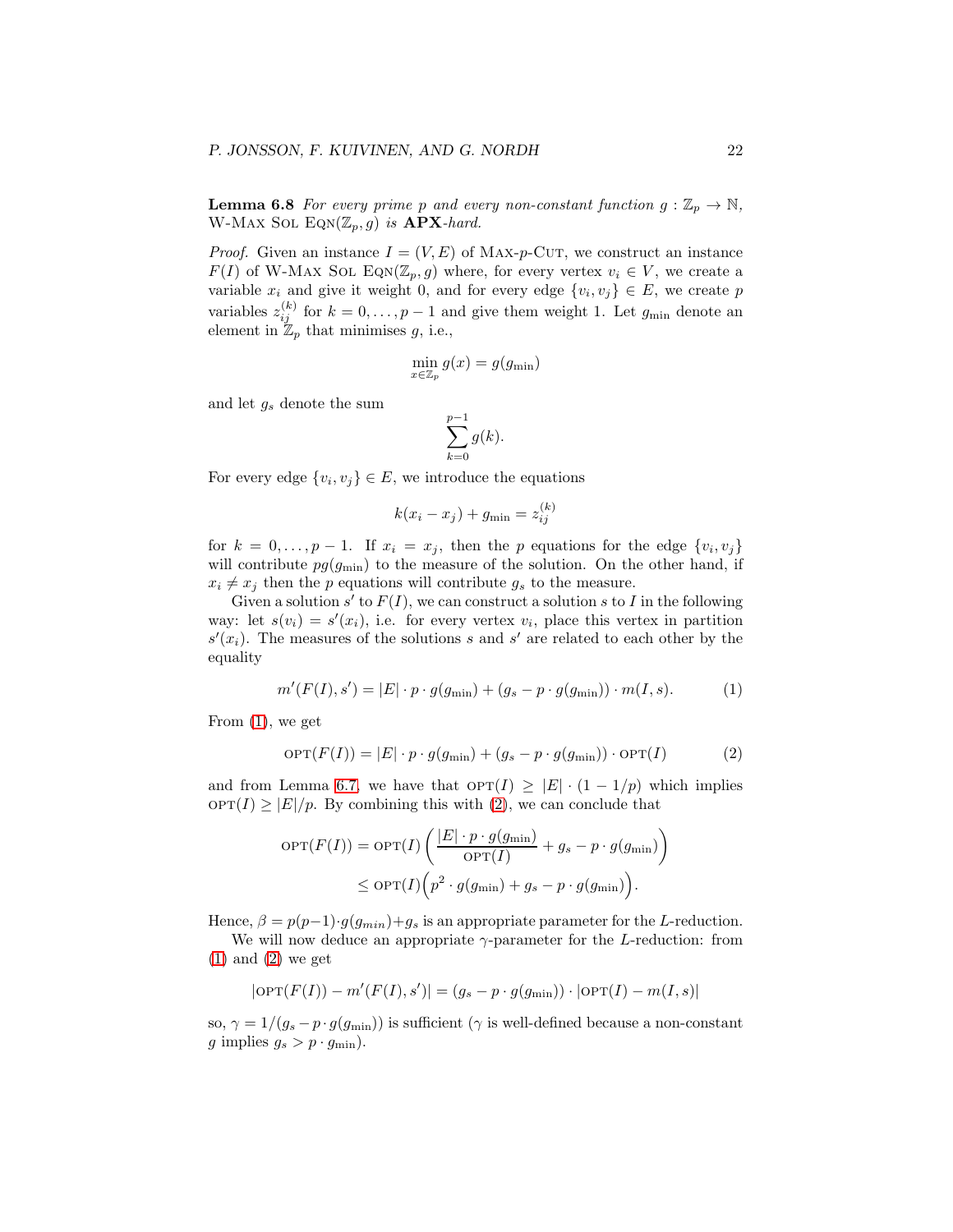We need two lemmas before we can prove the **APX**-hardness of affine relations. Let  $v_1, v_2, \ldots, v_k$  be a collection of variables,  $G = (D, +_G, -_G)$  an Abelian group, and E an equation of the form  $x_1 + G x_2 + G \ldots + G x_n = c$ , where each  $x_i$ is a (possibly inverted) variable and  $c \in D$ . Note that each variable may occur several times in E. The set of all solutions to E may be seen as a  $k$ -ary relation  $R_E$  on  $D^k$ . The following two lemmas are well-known [\[32\]](#page-46-4).

<span id="page-22-2"></span>**Lemma 6.9** The relation  $R_E$  is invariant under  $a_G$ .

**Lemma 6.10** If P is a coset of G, then P is invariant under  $a_G$ .

<span id="page-22-3"></span><span id="page-22-1"></span>We now have all results needed to prove the main theorem of this section.

**Theorem 6.11** W-MAX SOL( $Inv(a_G)$ ) is **APX**-hard for every affine operation  $a_G$ .

*Proof.* We show that there exists a prime  $p$  and a non-constant function  $h$ :  $\mathbb{Z}_p \to \mathbb{N}$  such that W-MAX SOL EQN( $\mathbb{Z}_p$ , h) can be S-reduced to W-MAX  $SOL(Inv(a_G))$ . The result will then follow from Lemma [6.8.](#page-20-2)

Let p be a prime such that  $\mathbb{Z}_p$  is isomorphic to a subgroup H of G. We know that such a  $p$  always exists by the fundamental theorem of finitely generated Abelian groups. Let  $\alpha$  be the isomorphism which maps elements of  $\mathbb{Z}_p$  to elements of H and let  $h = \alpha$ . (Note that  $H \subset \mathbb{N}$  since the domain is a subset of N. Consequently, h may be viewed as a function from  $\mathbb{Z}_p$  to N.)

Let  $I = (V, E, w)$  be an instance of W-MAX SOL EQN( $\mathbb{Z}_p$ , h) with variables  $V = \{v_1, \ldots, v_n\}$  and equations  $E = \{e_1, \ldots, e_m\}$ . We will construct an instance  $I' = (V, D, C, w)$  of W-Max SoL $(Inv(a_G))$ .

Let U be the unary relation for which  $x \in U \iff x \in H$ ; this relation is in  $Inv(a_G)$  by Lemma [6.10.](#page-22-2) For every equation  $E_i \in E$ , there is a corresponding pair  $(s_i, R_i)$  where  $s_i$  is a list of variables and  $R_i$  is a relation in  $Inv(a_G)$  such that the set of solutions to  $E_i$  are exactly the tuples which satisfies  $(s_i, R_i)$  by Lemma [6.9.](#page-22-3) We can now construct  $C$ :

$$
C = \{(v_i, U) \mid 1 \le i \le n\} \cup \{(s_i, R_i) \mid 1 \le i \le m\}.
$$

It is easy to see that  $I$  and  $I'$  are essentially the same in the sense that every feasible solution to  $I$  is also a feasible solution to  $I'$ , and they have the same measure. The converse is also true: every feasible solution to  $I'$  is also a feasible solution to I. Hence, we have given a S-reduction from W-MAX SOL  $\text{EQN}(\mathbb{Z}_p, h)$ to W-MAX SOL( $Inv(a_G)$ ). As h is not constant (it is in fact injective), it follows from Lemma [6.8](#page-20-2) that W-MAX SOL EQN( $\mathbb{Z}_p$ , h) is **APX**-hard. This S-reduction implies that W-MAX SOL( $Inv(a_G)$ ) is **APX**-hard.

#### <span id="page-22-0"></span>6.3.2 Membership in APX

We will now prove that relations that are invariant under an affine operation give rise to problems which are in APX. It has been proved that a relation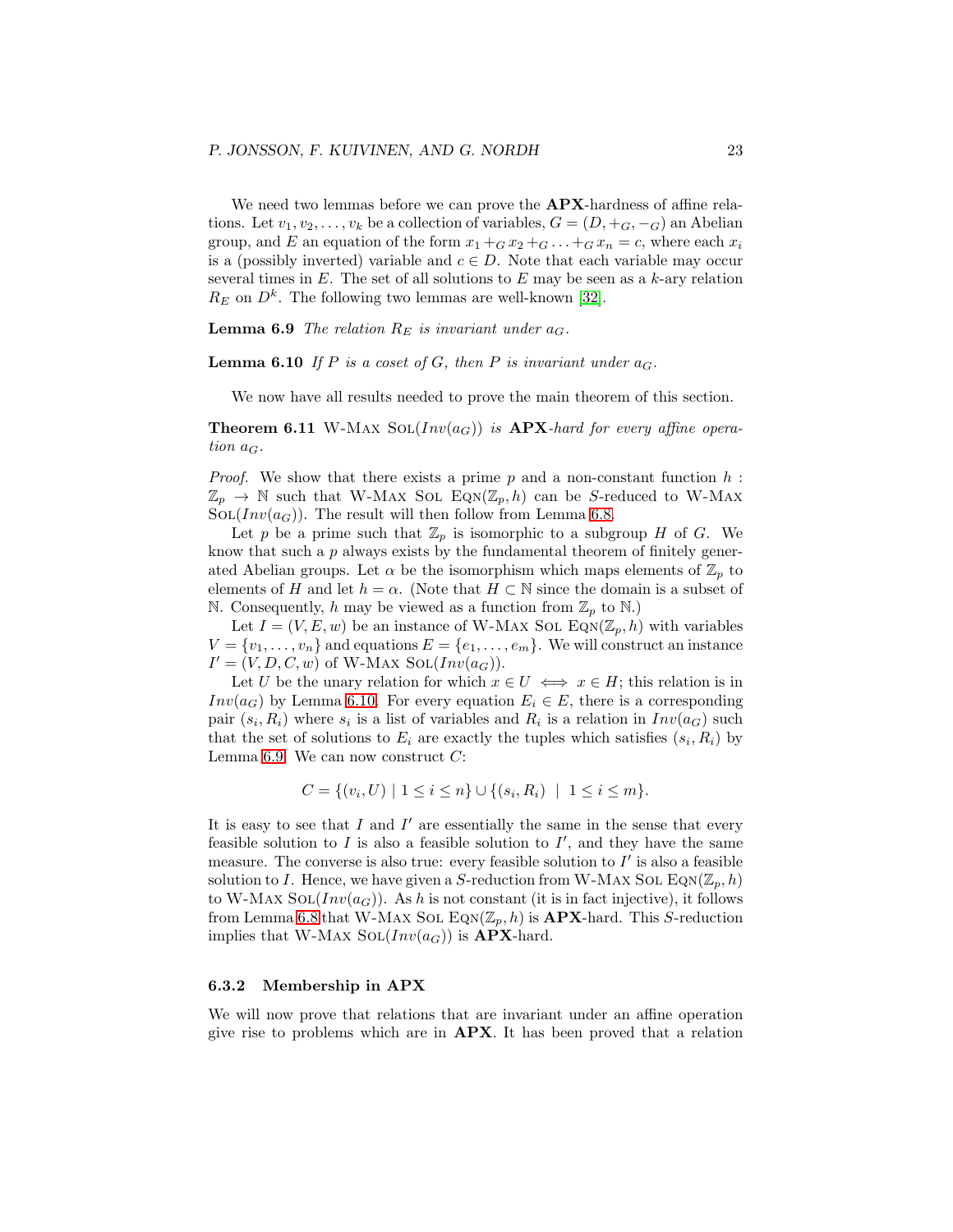which is invariant under an affine operation is a coset of a subgroup of some Abelian group [\[32\]](#page-46-4). We will give an approximation algorithm for the more general problem when the relations are cosets of subgroups of a finite group.

Our algorithm is based on an algorithm by Bulatov and Dalmau [\[12\]](#page-45-13) for deciding the satisfiability of *Mal'tsev constraints*. A *Mal'tsev operation* is a ternary operation m such that  $m(x, y, y) = m(y, y, x) = x$  for all  $x, y \in D$ . If a constraint language  $\Gamma$  is invariant under a Mal'tsev operation, then Bulatov and Dalmau have proved that  $CSP(\Gamma)$  is solvable in polynomial time. We note that every affine operation is a Mal'tsev operation since  $x - G y + G y = x$  and  $y - G y + G x = x.$ 

<span id="page-23-0"></span>Let  $G^k$  denote the direct product of k copies of G. We are now ready to prove containment in APX.

**Theorem 6.12** Let  $G = (D; +_G, -_G)$  be a finite group and let  $\Gamma$  be a constraint language such that for each  $R \in \Gamma$  there is an integer k such that R is a coset of some subgroup of  $G^k$ . Then W-MAX SOL(Γ) is in **APX**.

*Proof.* Let  $I = (V, D, C, w)$  be an arbitrary instance of W-MAX SOL(Γ) where  $V = \{v_1, \ldots, v_n\}$ . Feasible solutions to our optimisation problem can be viewed as certain elements in  $H = G<sup>n</sup>$ . Each constraint  $C<sub>i</sub> \in C$  defines a coset  $a<sub>i</sub> +_{G} J<sub>i</sub>$ of H with representative  $a_i \in H$ , for some subgroup  $J_i$  of H. The set of solutions to the problem is the intersection of all those cosets. Thus,  $S = \bigcap_{i=1}^{|C|} a_i +_G J_i$ denotes the set of all solutions.

Since Γ is invariant under the affine operation  $a_G(x, y, z) = x - G y + G z$ and  $a_G$  is a Mal'tsey operation, we can decide if there are any solutions to I in polynomial-time [\[12\]](#page-45-13). Clearly, S is empty if and only if there are no solutions. It is well-known that an intersection of a set of cosets is either empty or a coset so if  $S \neq \emptyset$ , then S is a coset.

We will represent the elements of  $G^n$  by vectors  $\boldsymbol{x} = (x_1, \ldots, x_n)$  where each  $x_i$  is an element of G. For any instance I, we define  $\mathcal{R}(I)$  to be the random variable which is uniformly distributed over the set of solutions to I. Let  $V_i$  denote the random variable which corresponds to the value which will be assigned to  $v_i$  by  $\mathcal{R}(I)$ . We claim that  $V_i$  is uniformly distributed over some subset of G. As S is a coset there is a subgroup S' of  $G<sup>n</sup>$  and an element  $s \in S$ such that  $S = s +_{G} S'$ . Assume, for the sake of contradiction, that  $V_i$  is not uniformly distributed. Then, there are group elements  $a, b \in G$  such that the sets

$$
X_a = \{ \mathbf{x} \in S' \mid x_i = a \}
$$
 and  $X_b = \{ \mathbf{x} \in S' \mid x_i = b \}$ 

have different cardinality. Assume that  $|X_a| > |X_b|$ . Arbitrarily pick  $y \in$  $X_a, z \in X_b$  and construct the set  $Z = \{x - G \mid y + G \mid x \in X_a\}$ . From the definition of Z and the fact that  $S'$  is invariant under  $a_G$ , it follows that  $Z \subseteq S'$ . For each  $x \in Z$  we have  $x_1 = b$ , hence  $Z \subseteq X_b$ . However, we also have  $|Z| = |X_a|$ , which contradicts the assumption that  $|X_a| > |X_b|$ . We conclude that this cannot hold and  $V_i$  is uniformly distributed. Hence, for each  $1 \leq i \leq n$ ,  $V_i$  is uniformly distributed.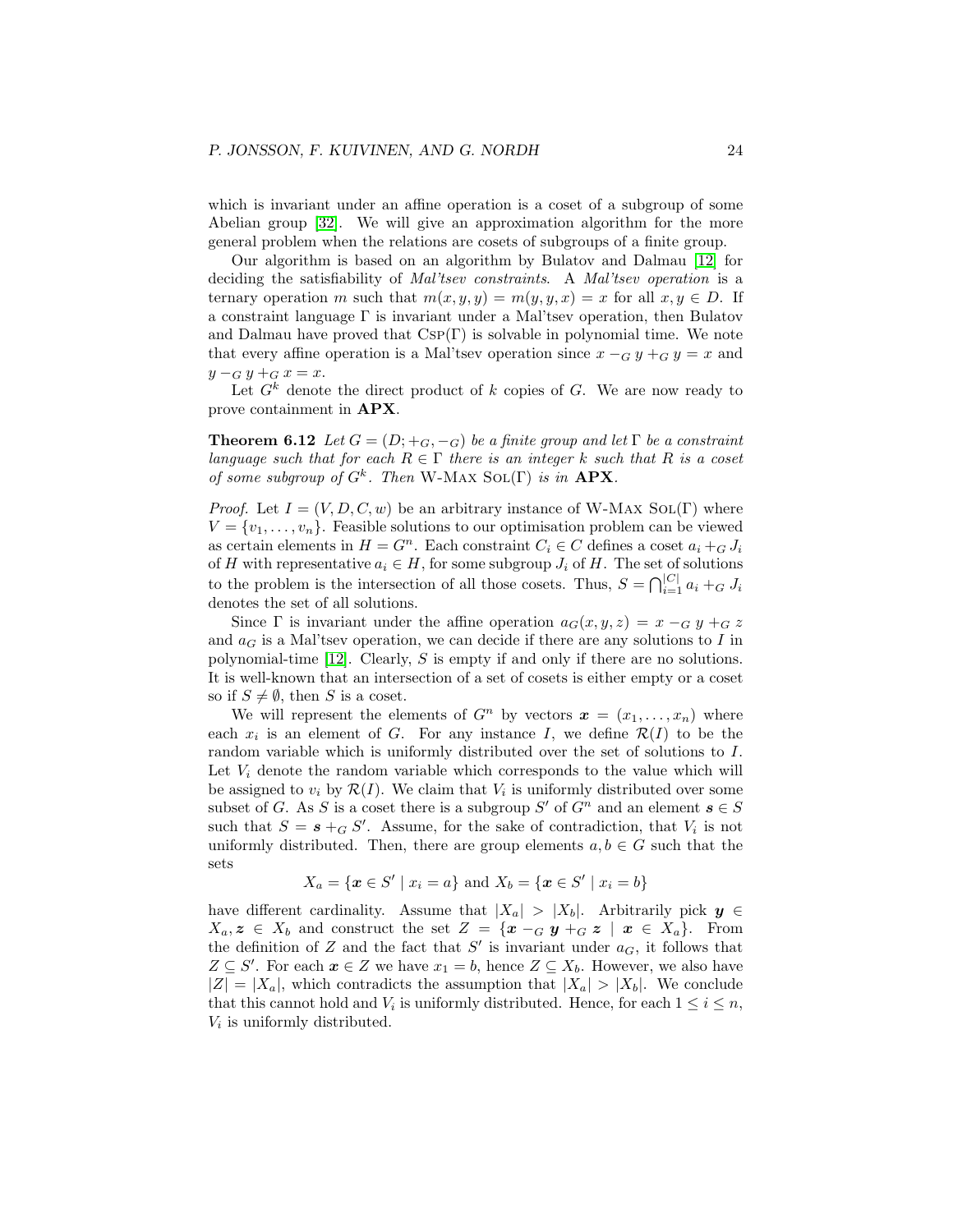#### P. JONSSON, F. KUIVINEN, AND G. NORDH 25

Now, let A denote the set of indices such that for every  $i \in A$ ,  $Pr[V_i = c_i] = 1$ for some  $c_i \in G$ . That is, A contains the indices of the variables  $V_i$  which are constant in every feasible solution. Let  $B$  contain the indices for the variables which are not constant in every solution, i.e.,  $B = [n] \setminus A$ .

Let  $S^* = \sum_{i \in B} w(v_i) \max(D) + \sum_{i \in A} w(v_i)c_i$  and note that  $S^* \geq \text{OPT}$ . Furthermore, let

<span id="page-24-0"></span>
$$
E_{\min} = \min_{X \subseteq G, |X| > 1} \frac{1}{|X|} \cdot \sum_{x \in X} x
$$

and note that  $\max(D) > E_{\min} > 0$ .

The expected value of the measure of  $\mathcal{R}(I)$  can now be estimated as

$$
E\left[\sum_{i=1}^{n} w(v_i)V_i\right] = \sum_{i \in A} w(v_i)E[V_i] + \sum_{i \in B} w(v_i)E[V_i]
$$
(3)  

$$
\geq \sum_{i \in A} w(v_i)c_i + E_{\min} \sum_{i \in B} w(v_i) \geq \frac{E_{\min}}{\max(D)} S^* \geq \frac{E_{\min}}{\max(D)} \text{OPT}.
$$

Since  $E_{\min}/\max(D) > 0$ , it follows that the measure of  $\mathcal{R}(I)$  has, in expectation, a constant performance ratio. We will denote  $\frac{E_{\min}}{\max(D)}$  opt by E.

To get a deterministic polynomial-time algorithm, note that for any instance I we can use the algorithm by Bulatov and Dalmau [\[12\]](#page-45-13) to compute the two sums in [\(3\)](#page-24-0) in polynomial-time. Hence, we can compute the expected measure of  $\mathcal{R}(I)$  in polynomial-time. Our algorithm is presented in Figure [1.](#page-25-0)

We claim that the following loop invariant holds in the algorithm: before line 4 is executed it is always the case that the expected measure of  $\mathcal{R}(I_i)$  is at least  $E$ .

We first prove the correctness of the algorithm assuming that the loop invariant holds. From the loop invariant it follows that the expected measure of  $\mathcal{R}(I_{|V|+1})$  is at least E. In  $I_{|V|+1}$  there is, for each variable  $v_i \in V$ , a constraint of the form  $v_i = x_i$ , therefore there is only one solution to  $I_{|V|+1}$ . This solution will be returned by the algorithm.

We now prove that the loop invariant holds. The first time line 4 is reached the expected performance ratio of  $\mathcal{R}(I_1)$  is at least E, per the calculations above. Now assume that the loop invariant holds in iteration  $i = k \leq |V|$ ; we will prove that it also holds in iteration  $i = k + 1$ . Since the performance ratio of  $\mathcal{R}(I_k)$ is at least E, there must be some value  $x \in D$  such that when  $v_i$  is fixed to x, the performance ratio of  $\mathcal{R}(I_{k+1})$  is at least E. This element will be found by the algorithm as it maximises the expected performance ratio  $\mathcal{R}(I_{k+1})$ . Hence, the loop invariant holds for  $i = k + 1$ .

#### 6.4 Binary Commutative Idempotent Operation

We now investigate the complexity of W-MAX  $SOL(\Gamma)$  for maximal constraint languages Γ satisfying  $\langle \Gamma \rangle = Inv(f)$  where f is a binary commutative idempotent operation.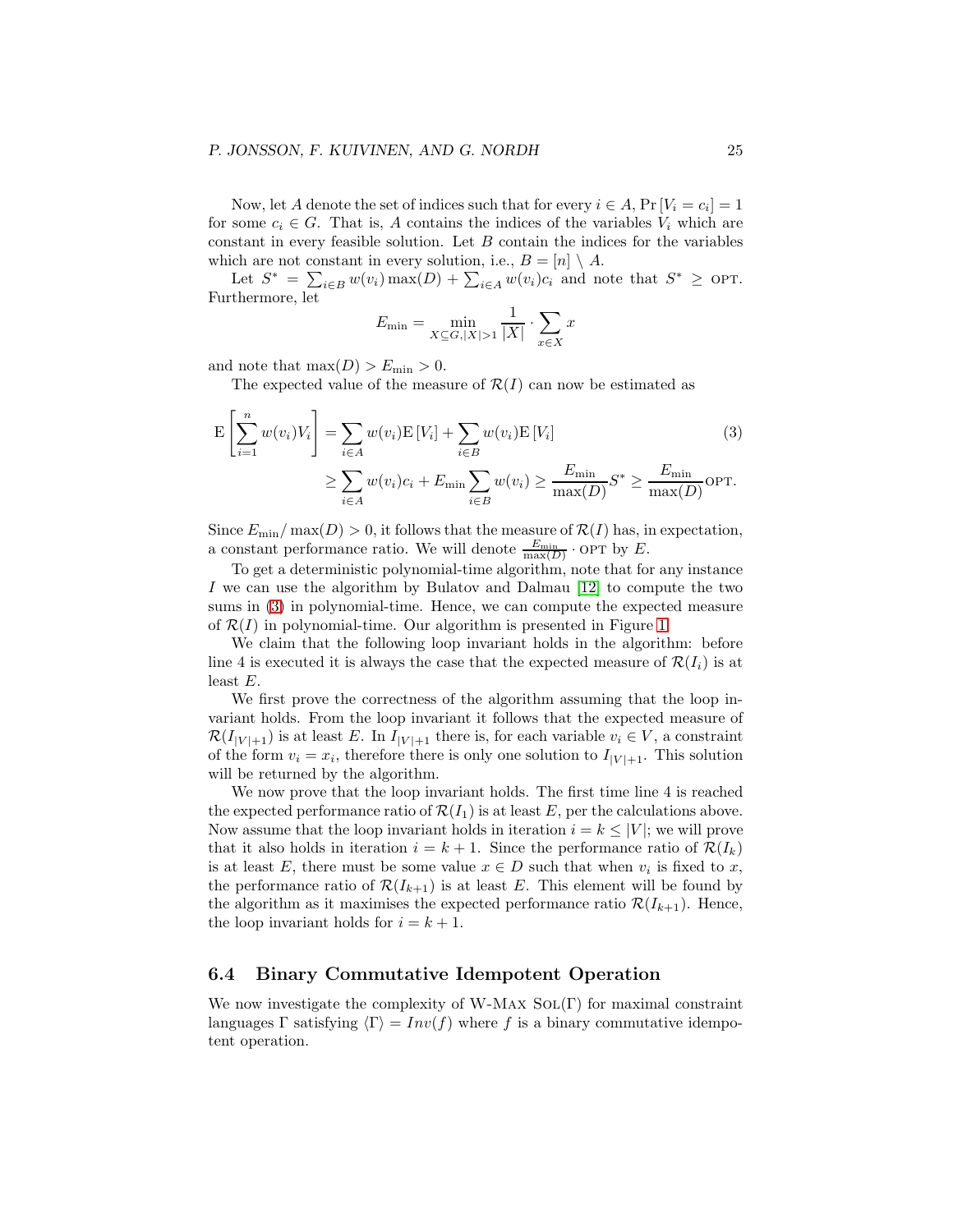**Input:** An instance  $I = (V, D, C, w)$  of W-Max Sol(Γ) **Output:** A solution with performance ratio at least  $E_{\text{min}}/\max(D)$ , or "no solution" if there are no solutions.

- 1. Return "no solution" if there are no solutions (use Bulatov and Dalmau's algorithm to check this)
- 2. Let  $I_1 = I$ .
- 3. For each i from 1 to  $|V|$ :
- 4. For each  $x \in D$ :
- 5. Let  $I_i = I$  and add the constraint  $v_i = x$  to  $I_i$
- 6. If there is no solution to  $I_i$ , then go to 8.
- 7. Compute the expected measure of  $\mathcal{R}(I_i)$
- 8. Remove the constraint  $v_i = x$  from  $I_i$
- 9. Let  $x_i \in D$  be the value which maximises the expected measure of  $\mathcal{R}(I_i)$  in the computations in 4–8. Create a new instance,  $I_{i+1}$ , which is identical to  $I_i$  except for the addition of the constraint  $v_i = x_i$ .
- 10. Return the unique solution to  $I_{|V|+1}$ .

<span id="page-25-0"></span>Figure 1: The algorithm in Theorem [6.12](#page-23-0)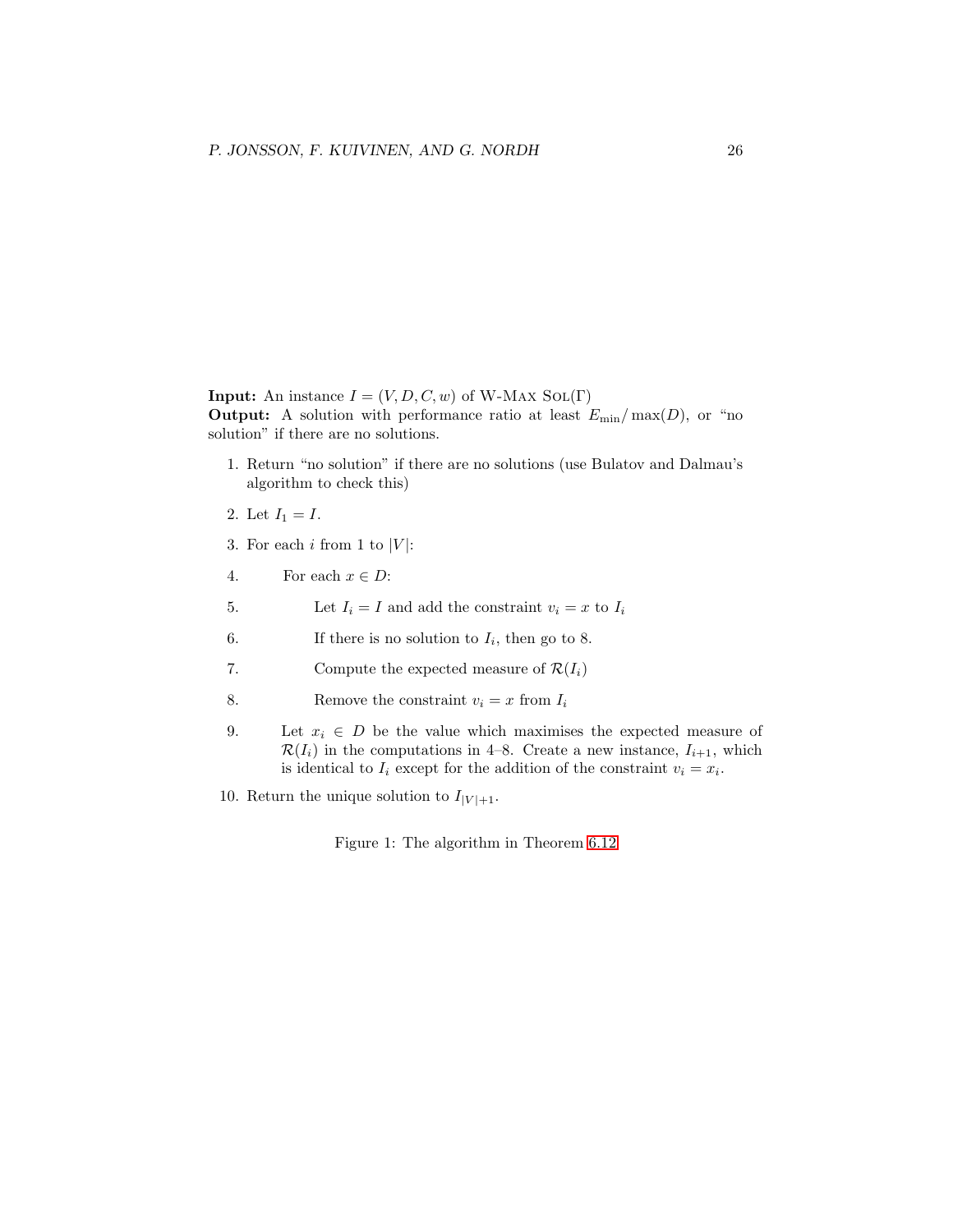Let  $(F; +_F, -_F, \cdot_F, 1_F)$  be a finite field of prime order p, where  $+_F, -_F, \cdot_F,$ and  $1_F$  denotes addition, subtraction, multiplication and multiplicative identity, respectively (we refrain from defining a notation for multiplicative inverses, as we do not need it). Furthermore, let  $z_F$  be the unique element in F such that  $z_F + z_F = 1_F$ . Note that for  $F = \mathbb{Z}_p$  we get  $1_F = 1$  and  $z_F = \frac{p+1}{2}$ .

Let A denote the set of operations  $f(x, y) = z_F \cdot_F (x +_F y)$ , where F is a finite field of prime order  $p = |D|$  and  $p > 2$ . The proof will be partitioned into two main cases due to the following result:

<span id="page-26-0"></span>**Lemma 6.13** ([\[14,](#page-45-3) [49\]](#page-47-12)) If  $Inv(f)$  is a maximal relational clone and f is a binary idempotent operation, then either

- 1.  $Inv(f) = Inv(g)$  where  $g \in \mathcal{A}$ ; or
- 2.  $B \in Inv(f)$  for some two-element  $B \subseteq D$ .

The classification result is given in the next lemma together with a proof outline. Full proofs concerning the case when  $Inv(f) = Inv(q)$  and  $q \in \mathcal{A}$ can be found in  $\S 6.4.1$ . In  $\S 6.4.2$  $\S 6.4.2$  we give a complete characterisation of the complexity for the second case for domains D such that  $|D| \leq 4$ . Finally, in §[6.4.3](#page-29-0) we extend the classification to general domains under the assumption of a conjecture due to Szczepara (Conjecture [6.18\)](#page-29-1).

<span id="page-26-1"></span>Lemma 6.14 Let f be a binary commutative idempotent operation on D such that  $Inv(f)$  is a maximal relational clone, and let  $\Gamma$  be a constraint language such that  $\langle \Gamma \rangle = Inv(f)$ .

- If  $Inv(f) = Inv(q)$  for some  $q \in A$ , then W-MAX SOL(Γ) is **APX**complete;
- else if  $|D| \leq 4$  and there exist  $a, b \in D$  such that  $a \leq b$  and  $f(a, b) = a$ , then let  $a_*$  be the minimal such element (according to <), then
	- W-MAX SOL(Γ) is **poly-APX**-complete if  $a_* = 0$ , and
	- APX-complete if  $a_* > 0$ .
- Otherwise, if  $|D| \leq 4$ , then W-MAX SOL(Γ) is in PO.

*Proof.* If  $Inv(f) = Inv(g)$  and  $g \in A$ , then the result follows from §[6.4.1.](#page-27-0)

If there exist  $a, b \in D$  such that  $a < b$  and  $f(a, b) = a$ , then we need to consider two cases depending on  $a_*$ . If  $a_* = 0$ , then W-MAX SOL(Γ) is **poly-**APX-hard by Lemma [4.4](#page-12-0) and a member of poly-APX by Lemma [4.2](#page-11-2) since CSP is in **P** [\[14\]](#page-45-3). If  $a_* > 0$ , then W-MAX SOL(Γ) is **APX**-complete by Lemma [6.25](#page-31-0) in §[6.4.2.](#page-27-1)

Finally, if there do not exist any  $a, b \in D$  such that  $a < b$  and  $f(a, b) = a$ , then f acts as the max operation on every two-element  $B \subseteq D$  such that  $B \in$  $Inv(f)$ . Lemma [6.26](#page-32-1) shows that f is a generalised max operation in this case, and W-MAX  $SOL(\Gamma)$  is in **PO** by Theorem [5.10.](#page-16-0)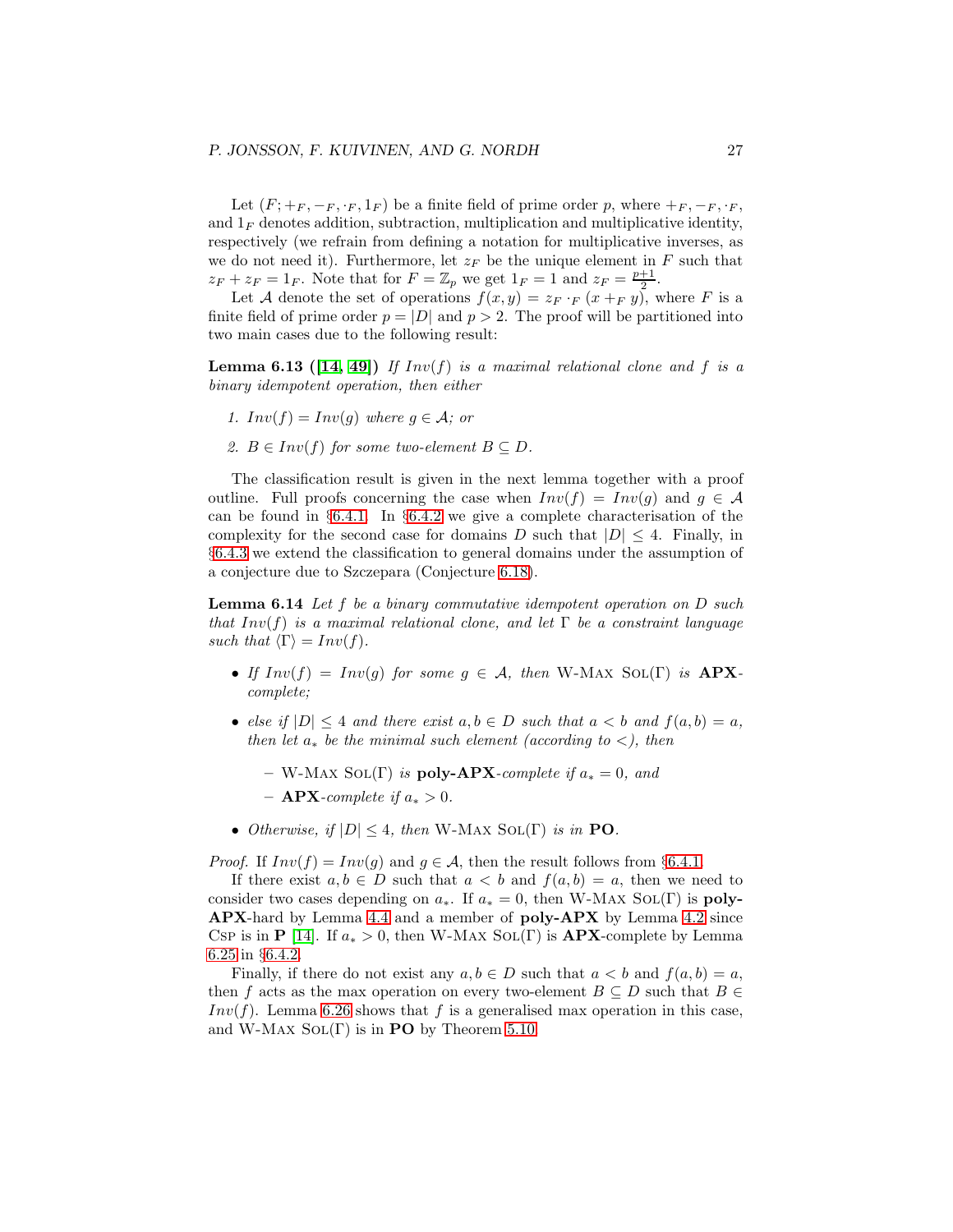#### <span id="page-27-0"></span>**6.4.1** f is contained in  $\mathcal A$

<span id="page-27-4"></span>We will now prove that W-MAX SOL(Γ) is **APX**-complete whenever  $f \in \mathcal{A}$  and  $\langle \Gamma \rangle = Inv(f).$ 

**Lemma 6.15** Let  $f(x,y) = z_F \cdot_F (x +_F y)$ , where F is a finite field of prime order  $p = |D| > 2$  and  $Inv(f)$  is a maximal relational clone. Then, W-MAX SOL(Γ) is **APX**-complete if  $\langle \Gamma \rangle = Inv(f)$ .

*Proof.* We will give the proof for  $F = \mathbb{Z}_p$  and after that we will argue that the proof can easily be adapted to the general case.

Let  $q = \frac{p+1}{2}$  and f be the function  $f(x, y) = q(x+y) \pmod{p}$ . We will show that we can express  $x - y + z$  through f.

Note that

$$
\sum_{i=1}^{p-1} q^i = \frac{1-q^p}{1-q} - 1 = 0 \pmod{p}.
$$
 (4)

(The second equality follows from Fermat's little theorem:  $a^{p-1} = 1 \pmod{p}$ for any prime  $p$  and integer  $a$  not divisible by  $p$ .) By using [\(4\)](#page-27-2) and Fermat's little theorem again, we get

<span id="page-27-3"></span><span id="page-27-2"></span>
$$
\sum_{i=1}^{p-2} q^i = -1 \pmod{p}.
$$
 (5)

We can now express  $x - y + z$  as follows:

$$
\frac{f(f(f(\ldots f(f(f(x, z), y), y) \ldots), y), y)}{p-1 \text{ times}} =
$$
\n
$$
q(q(q(\ldots q(q(q(x + z) + y) + y) + \ldots) + y) + y) =
$$
\n
$$
q^{p-1}x + q^{p-1}z + \sum_{i=1}^{p-2} q^i y =
$$
\n
$$
x - y + z \pmod{p}
$$

where the final equality follows from  $(4)$ ,  $(5)$  and Fermat's little theorem.

As any finite field F of prime order is isomorphic to  $\mathbb{Z}_p$ , it is not hard to see that  $x - F y + F z$  can be expressed through f for any such field. Since  $Inv(f)$ is a maximal relational clone,  $x - F y + F z$  can be expressed through f, and  $x - F y + F z$  is not a projection, it follows that  $Inv(f) = Inv(x - F y + F z)$ . We now get containment in  $APX$  from Theorem [6.12](#page-23-0) and  $APX$ -hardness from Theorem [6.11.](#page-22-1)

#### <span id="page-27-1"></span>6.4.2  $f$  is not contained in  $A$

In the first part of this section we classify the complexity of W-MAX  $SOL(\Gamma)$ when  $\langle \Gamma \rangle = Inv(f)$  for all 2-semilattice operations f. Recall that a 2-semilattice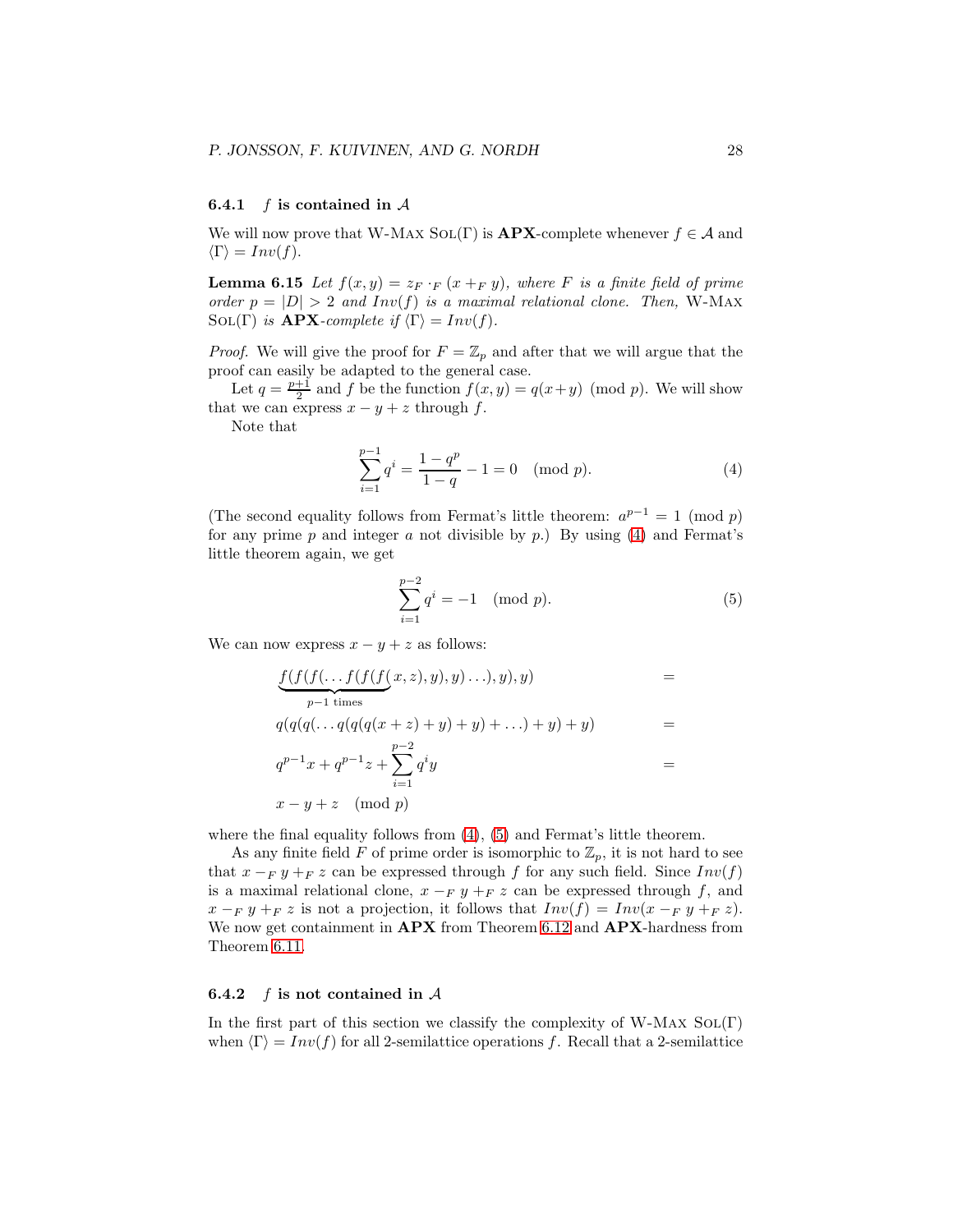operation f is an operation satisfying the conditions  $f(x, x) = x$ ,  $f(x, y) = x$  $f(y, x)$ , and  $f(x, f(x, y)) = f(x, y)$ . It is noted in [\[9\]](#page-44-9) that binary operations f such that  $Inv(f)$  is a maximal constraint language on  $|D| \leq 4$  are either 2semilattices or otherwise  $CSP(\Gamma)$  is **NP**-complete. Hence, we get a classification of the complexity of W-Max SOL(Γ) when  $\langle \Gamma \rangle = Inv(f)$  is a maximal constraint language over  $|D| \leq 4$  and f is a binary operation.

The second result in this section is a complete complexity classification of W-Max SoL(Γ) for maximal constraint languages Γ, such that  $\langle \Gamma \rangle = Inv(f)$ where  $f$  is a binary operation, under the condition that Conjecture 131 from [\[47\]](#page-47-2) holds.

<span id="page-28-0"></span>**Lemma 6.16** Let f be a 2-semilattice operation on D and  $\langle \Gamma \rangle = Inv(f)$ . If there exist  $a, b \in D$  such that  $a < b$ ,  $f(a, b) = a$ , and  $a^* > 0$  where  $a^*$  is the minimal element such that there is  $b^*$  with  $f(a^*, b^*) = a^*$ , then W-MAX SOL(Γ) is APX-complete.

Proof. The **APX**-hardness part is clear. What remains is to show that the problem is in **APX**. We can assume, without loss of generality, that  $a = a^*$ and  $b = b^*$ . We begin by proving that  $U = D \setminus \{0\}$  is in  $Inv(f)$ . Assume that  $f(a, b) = 0$  and  $a, b > 0$ , then  $f(a, f(a, b)) = f(a, b) = 0$  and consequently  $f(a, 0) = 0$  contradicting the assumption that  $a > 0$  was the minimal such element. Hence,  $f(a, b) = 0$  if and only if  $a = b = 0$ . In particular U is in  $Inv(f)$ .

We continue with the actual proof of the lemma. Let  $I = (V, D, C, w)$  be an arbitrary instance of W-MAX SOL(Γ). Define  $V' \subseteq V$  such that

$$
V' = \{ v \in V \mid S(v) = 0 \text{ for every solution } S \text{ of } I \}.
$$

We see that  $V'$  can be computed in polynomial time: a variable  $v$  is in  $V'$  if and only if the CsP instance  $(V, D, C \cup \{(v), U)\})$  is not satisfiable.

Given two assignments  $A, B : V \to D$ , we define the assignment  $f(A, B)$ such that  $f(A, B)(v) = f(A(v), B(v))$ . We note that if A and B are solutions of I, then  $f(A, B)$  is a solution to I, too: indeed, arbitrarily choose one constraint  $((x_1, \ldots, x_k), r) \in C$ . Then,  $(A(x_1), \ldots, A(x_k)) \in r$  and  $(B(x_1), \ldots, B(x_k)) \in r$ which implies that  $(f(A(x_1), B(x_1)), \ldots, f(A(x_k), B(x_k))) \in r$ , too.

Let  $S_1, \ldots, S_m$  be an enumeration of all solutions of I and define

$$
S^+ = f(S_1, f(S_2, f(S_3 \dots f(S_{m-1}, S_m) \dots))).
$$

By the choice of V' and the fact that  $f(c,d) = 0$  if and only if  $c = d = 0$ , we see that the solution  $S^+$  has the following property:  $S^+(v) = 0$  if and only if  $v \in V'$ . Let p denote the second least element in D, and note that  $\text{OPT}(I) \geq \sum_{v \in V \setminus V'} w(v)p = c$ . Thus, by finding a solution with measure  $\geq c$ , we have approximated I within  $(\max D)/p$  and W-MAX SOL(Γ) is in **APX**. To find such a solution, we consider the instance  $I' = (V, D, C', w)$ , where  $C' = C \cup \{((v), u) \mid v \in V \setminus V'\}.$  This instance has feasible solutions (since  $S^+$ is a solution) and every solution has measure  $\geq c$ . Finally, a concrete solution can be found in polynomial time by the result in [\[19\]](#page-45-11).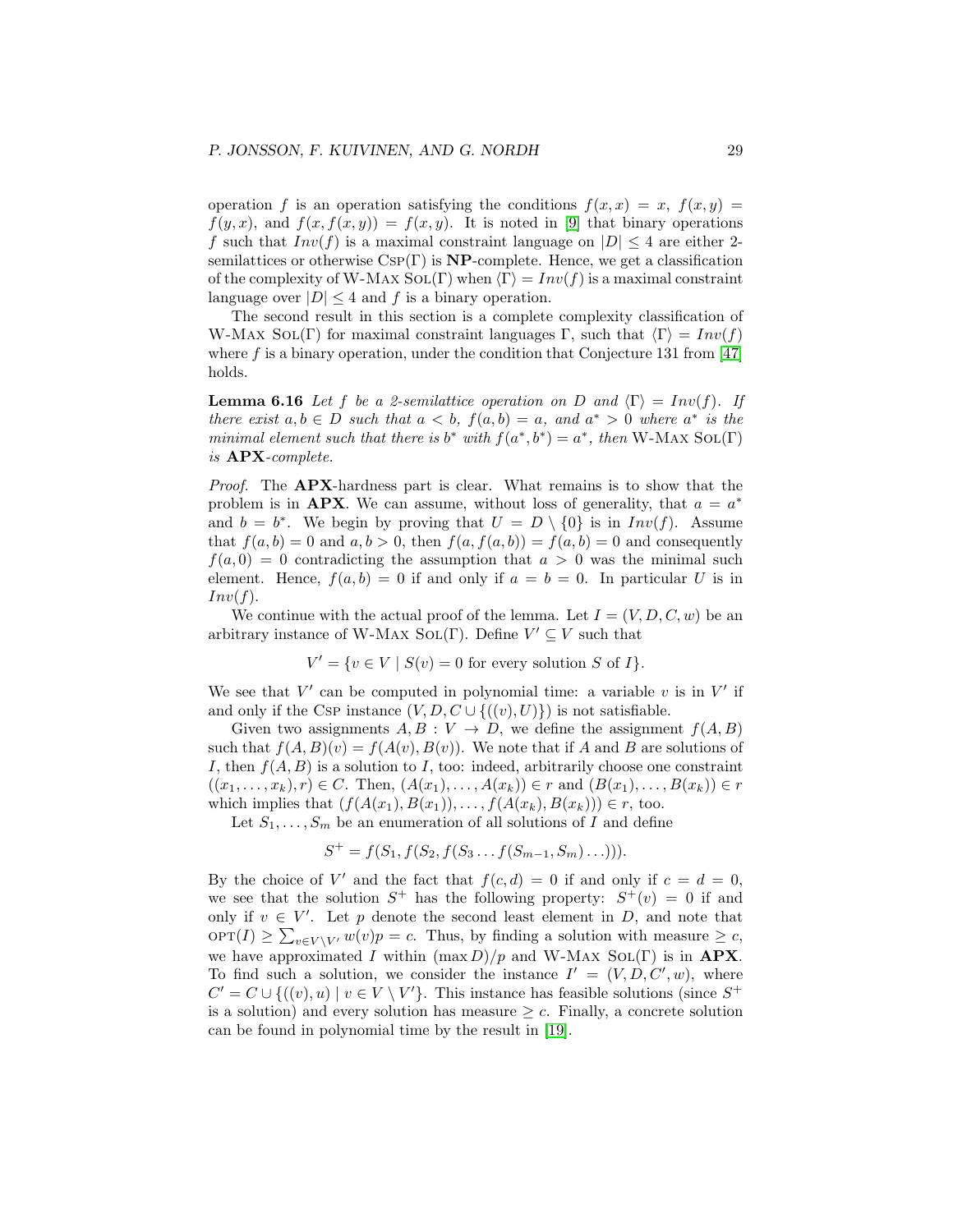**Lemma 6.17** If f is a 2-semilattice operation such that  $f \notin A$ ,  $\Gamma$  is a maximal constraint language satisfying  $\langle \Gamma \rangle = Inv(f)$ , and for all two-element  $B \in Inv(f)$ the operation f acts as the max operation on B, then W-MAX SOL(Γ) is in PO.

*Proof.* What we will prove is that if f acts as max on all two-element  $B \in$  $Inv(f)$ , then f is a generalised max operation and consequently W-MAX SOL(Γ) is in PO.

First note that if  $a \neq b$  and  $f(a, b) = a$ , then by assumption  $a > b$  and  $f(a, b) > min\{a, b\}$ . Now, if  $f(a, b) \neq a$ , then  $f(a, f(a, b)) = f(a, b)$  and by assumption f is max on  $\{a, f(a, b)\}\$ . As a consequence of this we get  $f(a, b)$  $\min\{a, b\}$ . Now,  $f(a, b) > \min\{a, b\}$  for all  $a \neq b$ . Moreover, f is idempotent, so f is a generalised max operation and tractability follows from Theorem [5.10.](#page-16-0)

We have now completely classified the complexity of W-MAX  $SOL(\Gamma)$  for all constraint languages Γ such that  $\langle \Gamma \rangle$  is maximal and  $|D| \leq 4$ .

#### <span id="page-29-0"></span>6.4.3 Complete Classification under a Conjecture

In this section we will prove that the validity of Conjecture 131 from [\[47\]](#page-47-2) implies a complete complexity classification of W-MAX  $SOL(\Gamma)$  for all constraint languages Γ such that  $\langle \Gamma \rangle$  is maximal. Given a binary operation f on D, the fixity of f is denoted  $\mathcal{F}(f)$  and is defined by

$$
\mathcal{F}(f) = \{(x, y) \in D^2 \mid f(x, y) \in \{x, y\}\}.
$$

<span id="page-29-1"></span>The fixity-count of f is defined to be the cardinality of  $\mathcal{F}(f)$  and is denoted  $|\mathcal{F}(f)|$ .

Conjecture 6.18 ([\[47\]](#page-47-2), Conjecture 131) If  $Inv(f)$  is a maximal relational clone and  $Inv(f') = Inv(f)$ , then  $|\mathcal{F}(f)| = |\mathcal{F}(f')|$ .

Although Conjecture [6.18](#page-29-1) is not known to hold in the general case, it has been verified for small domains. In particular, it was shown in [\[47\]](#page-47-2) that for domains D such that  $|D| \leq 4$  the conjecture holds. Our proof builds on a construction that facilitates the study of operation  $f$ —the details are collected in Lemma [6.19.](#page-29-2) The underlying idea and the proof of Lemma [6.19](#page-29-2) are inspired by Lemma 3 in [\[14\]](#page-45-3).

Let f be a binary operation on D and define operations  $f_1, f_2, \ldots : D^2 \to D$ inductively:  $f(x, y) = f(x)$ 

$$
f_1(x, y) = f(x, y)
$$

$$
f_{n+1}(x, y) = f(x, f_n(x, y)).
$$

<span id="page-29-2"></span>Lemma 6.19 Assume f to be a binary commutative idempotent operation on D such that  $Inv(f)$  is a maximal relational clone and  $Inv(f) \neq Inv(g)$  for every  $q \in \mathcal{A}$ . The following holds:

1.  $f|_B = f_n|_B$  for every  $n \ge 1$  and every two-element  $B \subseteq D$  in  $Inv(f)$ ; and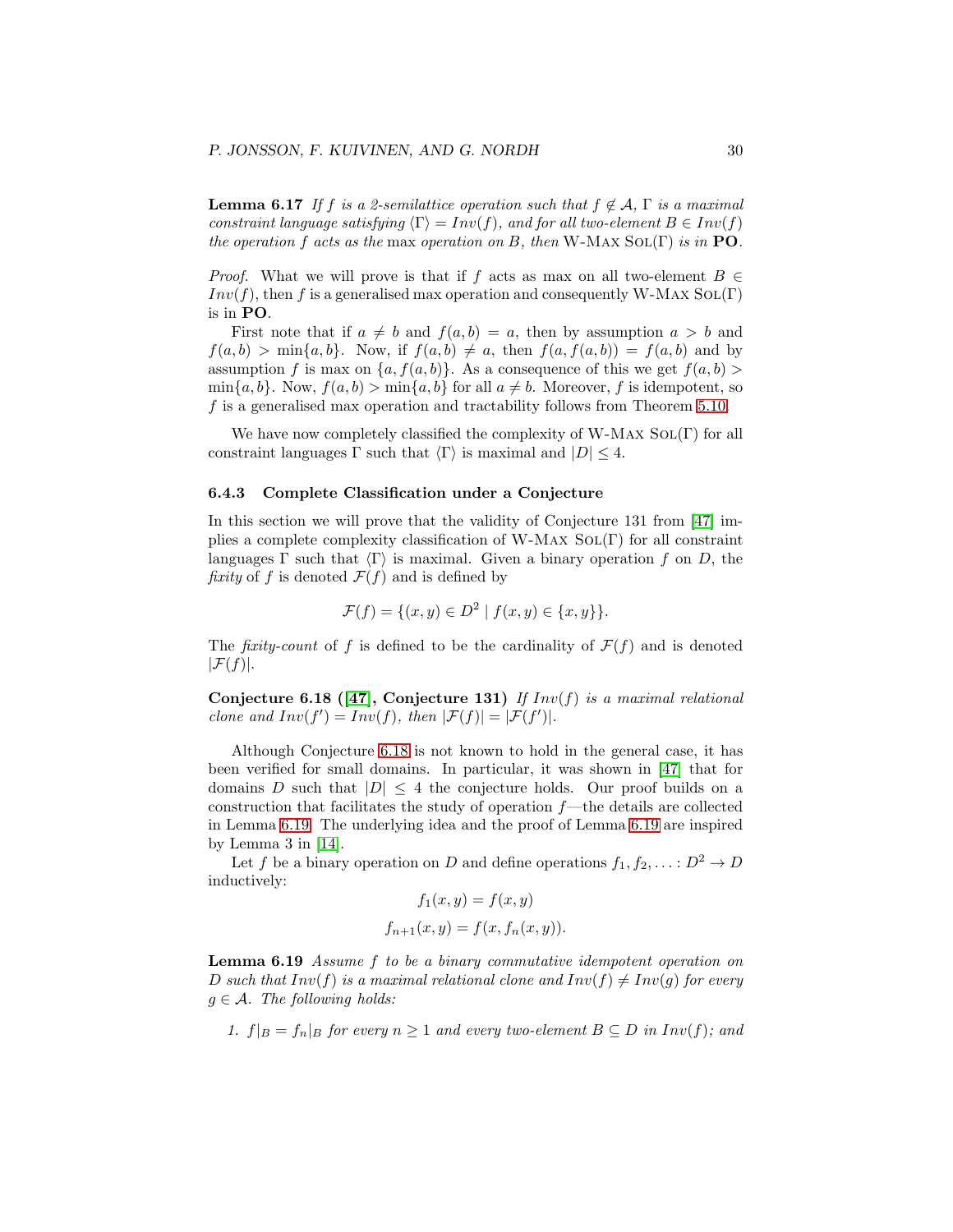$$
2. Inv(f) = Inv(f_n), n \ge 1.
$$

*Proof.* 1. Arbitrarily choose a two-element  $\{a, b\} = B \subseteq D$  in  $Inv(f)$ . There are two possible binary commutative idempotent operations on  $B$ , namely max and min. We assume without loss of generality that  $f|_B = \max$  and prove the result by induction over n. Since  $f_1 = f$ , the claim holds for  $n = 1$ . Assume it holds for  $n = k$  and consider  $f_{k+1}$ . We see that  $f_{k+1}(a, b) = f(a, f_k(a, b))$ and, by the induction hypothesis,  $f_k(a, b) = \max(a, b)$ . Hence,  $f_{k+1}(a, b) =$  $\max(a, \max(a, b)) = \max(a, b).$ 

2. Obviously,  $f_n \in Pol(Inv(f))$  and, thus,  $Inv(f) \subseteq Inv(f_n) \subseteq R_D$ . Since  $Inv(f) \neq Inv(g)$  for every  $g \in A$ , we know from Lemma [6.13](#page-26-0) that there is some two-element  $B \in Inv(f)$ . By the proof above, we also know that  $f|_B = f_n|_B$ so  $f_n|_B$  (and consequently  $f_n$ ) is not a projection. Thus,  $Inv(f_n) \neq R_D$ , since  $Inv(f') = R_D$  if and only if f' is a projection. By the assumption that  $Inv(f)$ is a maximal relational clone and the fact that  $Inv(f) \subseteq Inv(f_n) \subseteq R_D$ , we can draw the conclusion that  $Inv(f) = Inv(f_n)$ .

<span id="page-30-0"></span>We will now present some technical machinery that is needed for proving Lemmas [6.25](#page-31-0) and [6.26.](#page-32-1)

Lemma 6.20 ([\[47\]](#page-47-2), Lemma 28) Let f be an idempotent binary operation and  $n \in \mathbb{N}$ . Then,  $\mathcal{F}(f) \subseteq \mathcal{F}(f_n)$ .

*Proof.* Let  $(x, y) \in \mathcal{F}(f)$ . Then, either  $f(x, y) = x$  or  $f(x, y) = y$ . Now

$$
f(x,y) = x \Longrightarrow f_n(x,y) = \underbrace{f(x,f(x,\ldots,f(x,y)\ldots))}_{n \text{ times}} =
$$

$$
\underbrace{f(x,f(x,\ldots,f(x,x)\ldots))}_{n-1 \text{ times}} = x \Longrightarrow f_n(x,y) = x.
$$

While

<span id="page-30-1"></span>
$$
f(x,y) = y \Longrightarrow f_n(x,y) = \underbrace{f(x, f(x, \dots, f(x,y) \dots))}_{n \text{ times}} =
$$

$$
\underbrace{f(x, f(x, \dots, f(x,y) \dots))}_{n-1 \text{ times}} \Longrightarrow f_n(x,y) = y.
$$

Assuming that Conjecture [6.18](#page-29-1) holds, we get the following corollary as a consequence of Lemma [6.20.](#page-30-0)

**Corollary 6.21** If  $Inv(f)$  is maximal relational clone such that f is commutative, idempotent, and  $(x, y) \in \mathcal{F}(f_k)$ , (i.e.  $f_k(x, y) \in \{x, y\}$ ), then  $\{x, y\} \in$  $Inv(f)$ .

*Proof.* By Lemma [6.20,](#page-30-0) we have  $\mathcal{F}(f) \subseteq \mathcal{F}(f_k)$ , and if Conjecture [6.18](#page-29-1) holds, then  $|\mathcal{F}(f)| = |\mathcal{F}(f_k)|$  which implies that  $\mathcal{F}(f) = \mathcal{F}(f_k)$ . Now, if  $f_k(x, y) \in$  ${x, y}$ , then  $f(x, y) \in {x, y}$  and by the commutativity of f we have  $f(y, x) \in$  $\{x, y\}$ . Since f is idempotent, it is clear that  $\{x, y\} \in Inv(f)$ .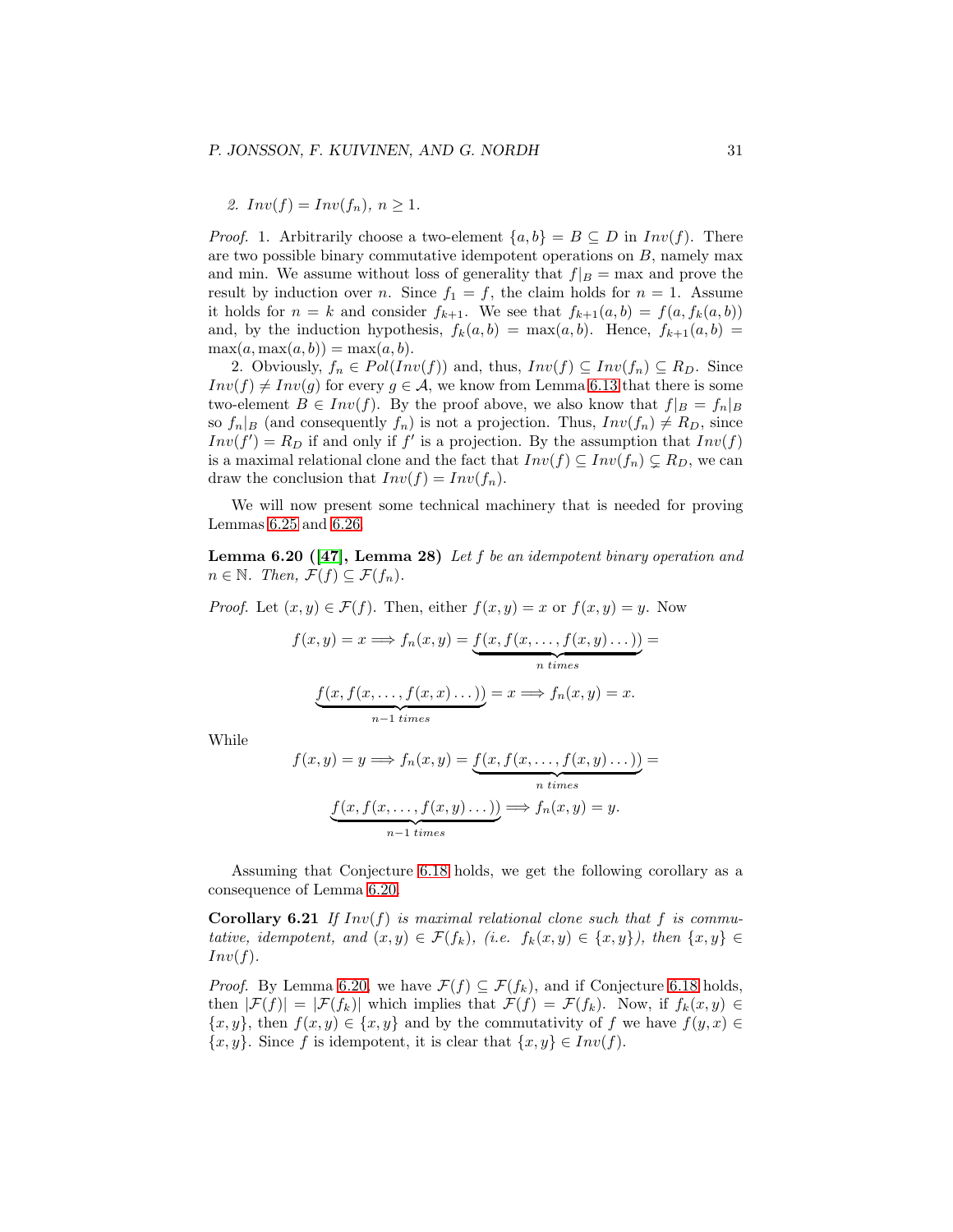We continue by introducing a digraph associated with the binary operation f. This digraph enables us to make efficient use of Lemma [6.19.](#page-29-2) Given a binary operation  $f: D^2 \to D$ , we define  $G_f = (V, E)$  such that  $V = D \times D$  and  $E = \{((a, b), (a, f(a, b))) \mid a, b \in D\}$ . We make the following observations about  $G_f$ :

- (1) an edge  $((a, b), (a, c))$  implies that  $f(a, b) = c$ ;
- (2) every vertex has out-degree 1; and
- (3) there is no edge  $((a, b), (c, d))$  with  $a \neq c$ .

<span id="page-31-2"></span>We extract some more information about  $G_f$  in the next three lemmas.

**Lemma 6.22** The digraph  $G_f$  contains no directed cycle.

*Proof.* Assume  $G_f$  contains a directed cycle. Fact (3) allows us to assume (without loss of generality) that the cycle is  $(0, 1), (0, 2), \ldots, (0, k), (0, 1)$  for some  $k \ge 2$ . Fact (1) tells us that  $f(0, 1) = 2$ ,  $f(0, 2) = 3, \ldots, f(0, k - 1) = k$ and  $f(0, k) = 1$ . Furthermore, one can see that  $f_2(0, 1) = 3$ ,  $f_2(0, 2) = 4$ ,  $\ldots$ , and inductively  $f_p(0, i) = i + p \pmod{k}$ . This implies that  $f_k(0, 1) =$  $1 + k \pmod{k} = 1$ . By Corollary [6.21,](#page-30-1)  $\{0, 1\}$  is a subalgebra of  $Inv(f)$  which contradicts the fact that  $f(0, 1) = 2$ .

<span id="page-31-1"></span>**Lemma 6.23** Every path in  $G_f$  of length  $n \geq |D|$  ends in a reflexive vertex, *i.e.*,  $f_n(a, b) = c$  implies that  $(a, c)$  is a reflexive vertex.

*Proof.* Assume that  $G_f$  contains a path P of length  $n \geq |D|$ . This path can contain at most  $|D|$  distinct vertices by fact (3). Fact (2) together with the acyclicity of  $G_f$  implies that at least one vertex v on P is reflexive; by using fact (2) once again, we see that there exists exactly one reflexive vertex on P and it must be the last vertex.

<span id="page-31-3"></span>**Lemma 6.24** If  $f_n(a, b) = c$ , then  $(a, c)$  is a reflexive vertex in  $G_f$ .

<span id="page-31-0"></span>*Proof.* By Lemma [6.23,](#page-31-1) every path in  $G_f$  of length  $n \geq |D|$  ends in a reflexive vertex. Hence,  $(a, f_n(a, b)) = (a, c)$  is a reflexive vertex.

**Lemma 6.25** Let  $f$  be a binary commutative idempotent operation on  $D$  such that Γ is a maximal constraint language satisfying  $\langle \Gamma \rangle = Inv(f)$ . If there exist  $a, b \in D$  such that  $a < b$ ,  $f(a, b) = a$ , and  $a^* > 0$  where  $a^*$  is the minimal element such that there is  $b^*$  with  $f(a^*, b^*) = a^*$ , then (assuming Conjecture [6.18\)](#page-29-1) W-MAX  $SOL(\Gamma)$  is  $APX$ -complete.

*Proof.* We can assume, without loss of generality, that  $a = a^*$  and  $b = b^*$ . The APX-hardness part follows from Lemma [4.3.](#page-11-3) What remains is to show that the problem is in APX. We begin the proof by proving that the unary relation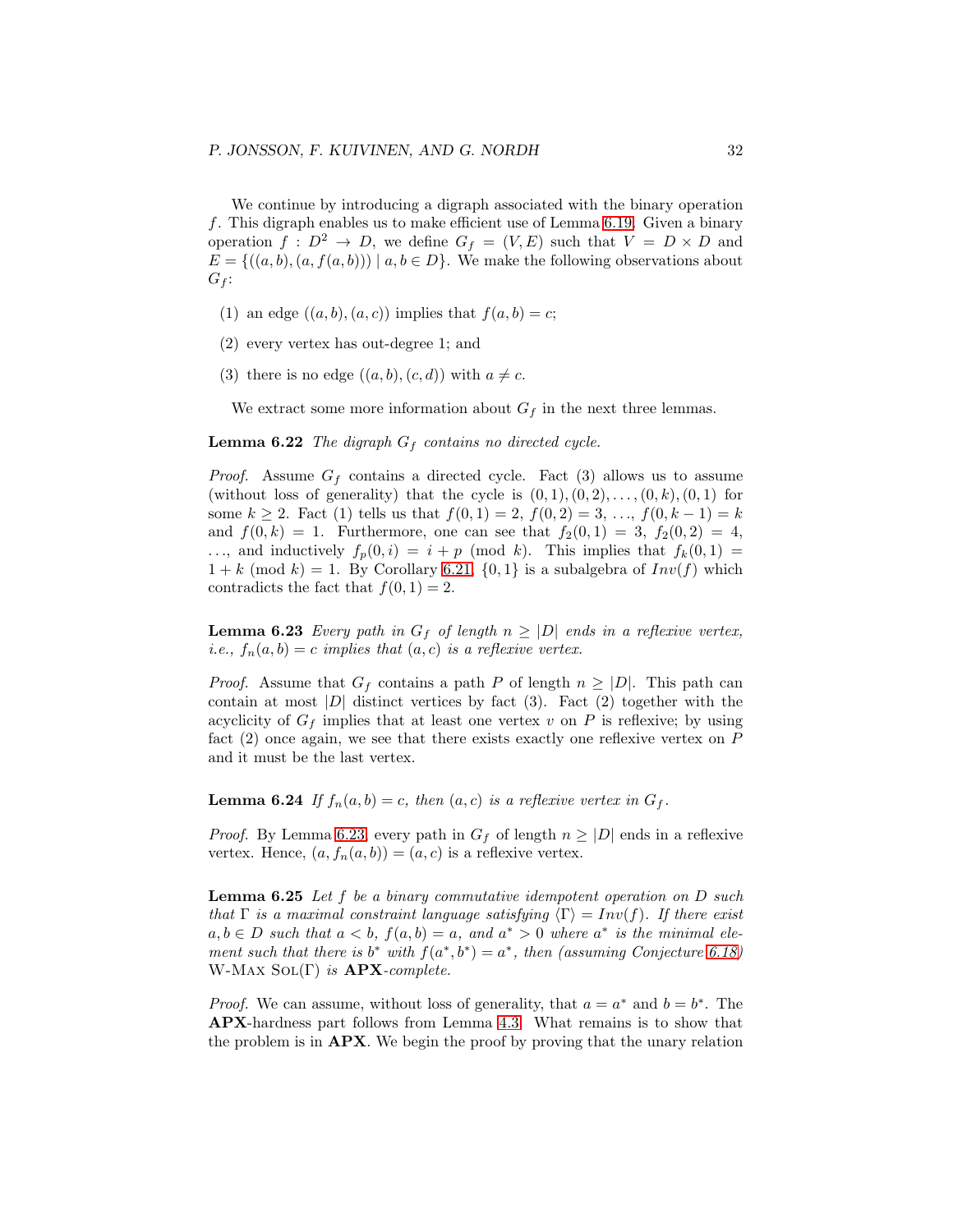$U = D \setminus \{0\}$  is a member of  $Inv(f)$ . Consider the digraph  $G_f$ . As we have already observed in Lemma [6.22,](#page-31-2) there are no cycles  $(a, b_1), \ldots, (a, b_k), (a, b_1),$  $k \geq 2$ , in  $G_f$  and every path of length  $n \geq |D|$  ends in a reflexive vertex (by Lemma [6.23\)](#page-31-1). Obviously, no vertex  $(a, 0)$   $(a > 0)$  in  $G<sub>f</sub>$  is reflexive since this implies that  $f(a, 0) = 0$  which is a contradiction. In particular, there exists no path in  $G_f$  of length  $n \geq |D|$  starting in a vertex  $(a, b)$   $(a > 0)$  and ending in a vertex  $(a, 0)$ , since this implies that  $(a, 0)$  is reflexive by Lemma [6.23.](#page-31-1)

We can now conclude that  $f_n(a, b) > 0$  when  $a > 0$ : if  $f_n(a, b) = 0$ , then  $(a, 0)$  is reflexive by Lemma [6.24](#page-31-3) which would lead to a contradiction. Hence,  $f_n(a, b) > 0$  whenever  $a, b \in D \setminus \{0\} = U$  so U is in  $Inv(f_n)$ , and by Lemma [6.19\(](#page-29-2)2), U is in  $Inv(f)$ , too. We also note that  $U \in Inv(f)$  together with the assumption that  $f(0, b) > 0$  for all  $b > 0$  implies that  $f(c, d) = 0$  if and only if  $c = d = 0$ . The rest of the proof is identical to the second part of the proof of Lemma [6.16.](#page-28-0)

<span id="page-32-1"></span>**Lemma 6.26** If f is a binary commutative idempotent operation such that  $f \notin$ A, Γ is a maximal constraint language satisfying  $\langle \Gamma \rangle = Inv(f)$ , and for all two-element  $B \in Inv(f)$  the operation f acts as the max operation on B, then (assuming Conjecture [6.18\)](#page-29-1) W-MAX  $SOL(\Gamma)$  is in PO.

*Proof.* What we will prove is that if  $f \notin A$  and f acts as max on all twoelement  $B \in Inv(f)$ , then there exists a generalised max function  $f'$  such that  $Inv(f') = Inv(f)$  and, hence, W-MAX SOL(Γ) is in PO.

Recall that there are no cycles in  $G_f$  and every path of length  $n = |D|$  must end in a reflexive vertex by Lemmas [6.22](#page-31-2) and [6.23.](#page-31-1) We also note that if  $G_f$ contains a reflexive vertex  $(a, c)$  with  $a \neq c$ , then  $f(a, c) = c$  and  $c > a$  since f is assumed to act as the max operation on all two-element  $B \in Inv(f)$ .

We now claim that  $f_n$  is a generalised max operation. Arbitrarily choose  $a, b \in D$ . If  $f_n(a, b) = c \ (a \neq c)$ , then there is a path in  $G_f$  from  $(a, b)$  to a reflexive vertex  $(a, c)$ , and  $c > a$  as explained above. If  $f_n(a, b) = a$ , then  ${a, b} \in Inv(f)$  by Corollary [6.21.](#page-30-1) Since  $f(a, b) = max(a, b)$ , Lemma [6.19\(](#page-29-2)1) implies that  $f_n(a, b) = \max(a, b)$ . Thus,  $f_n$  is a generalised max-operation.

### <span id="page-32-0"></span>7 Homogeneous Constraint Languages

In this section, we will classify the complexity of Max Sol when the constraint language is homogeneous. A constraint language is called homogeneous if every permutation relation is contained in the language.

**Definition 7.1** A relation  $R$  is a permutation relation if there is a permutation  $\pi: D \to D$  such that

$$
R = \{ (x, \pi(x)) \mid x \in D \}.
$$

Let Q denote the set of all permutation relations on D. The main result of this section is Theorem [7.16](#page-41-0) which gives a complete classification of the complexity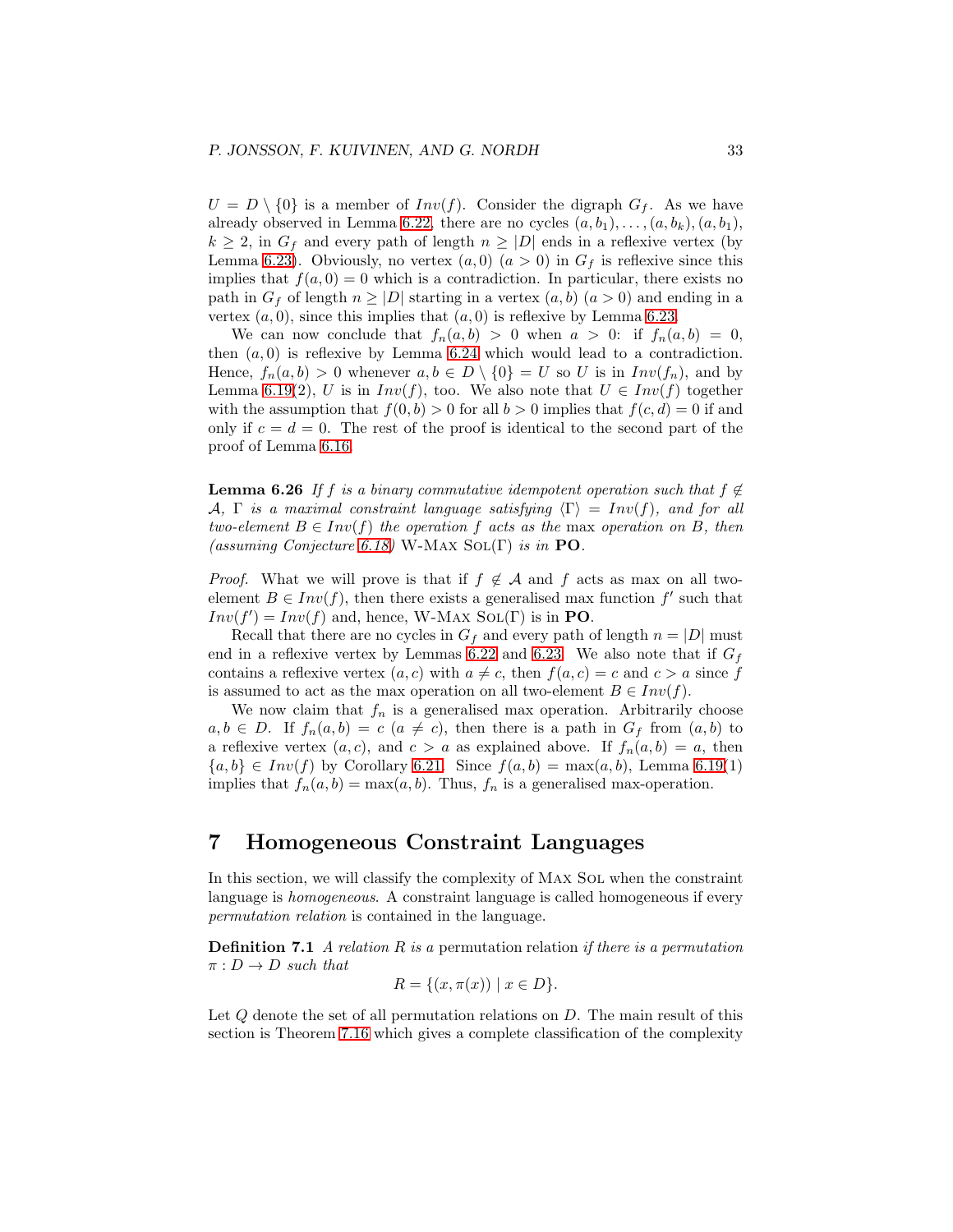of W-Max SoL(Γ) when  $Q \subseteq \Gamma$ . The theorem provide the exact borderlines between tractability, APX-completeness, poly-APX-completeness, and NPhardness of finding a feasible solution.

As a direct consequence of Theorem [7.16,](#page-41-0) we get that the class of injective relations is a maximal tractable class for W-MAX  $SOL(\Gamma)$ . That is, if we add a single relation which is not an injective relation to the class of all injective relations, then the problem is no longer in **PO** (unless  $P = NP$ ).

Dalmau has completely classified the complexity of  $CSP(\Gamma)$  when  $\Gamma$  is a homogeneous constraint language [\[23\]](#page-45-6), and this classification relies heavily on the structure of homogeneous algebras. An algebra is called homogeneous if and only if every permutation on its universe is an automorphism of the algebra. We will not need a formal definition of homogeneous algebras and refer the reader to [\[39,](#page-47-7) [40,](#page-47-6) [48\]](#page-47-5) for further information on their properties. All homogeneous algebras have been completely classified by Marczewski [\[40\]](#page-47-6) and Marchenkov [\[39\]](#page-47-7).

Our classification for the approximability of W-MAX  $SOL(\Gamma)$  when  $\Gamma$  is a homogeneous constraint language uses the same approach as in [\[23\]](#page-45-6), namely, we exploit the inclusion structure of homogeneous algebras (as proved in [\[39,](#page-47-7) [40\]](#page-47-6)). By Theorem [3.3,](#page-9-0) it is sufficient to consider constraint languages  $\Gamma$  that are relational clones. This is where the homogeneous algebras comes in: the classification of homogeneous algebras gives us a classification of all homogeneous relational clones, and in particular their inclusion structure (lattice) under set inclusion. We refer the reader to [\[48\]](#page-47-5) for a deeper treatment of homogeneous algebras and their inclusion structure.

The lattice of all homogeneous relational clones on a domain  $D$  having  $n$  $($   $\geq$  5) elements is given in Figure [2.](#page-34-0) The lattices for the corresponding relational clones over smaller domains (i.e.,  $2 \leq |D| \leq 4$ ) contains some exceptional relational clones and are presented separately in Figures [3–](#page-35-0)[5.](#page-36-0) Note that the corresponding lattices presented in [\[23\]](#page-45-6) and [\[48\]](#page-47-5) are the dual of ours, since they instead consider the inclusion structure among the corresponding clones of operations (but the two approaches are in fact equivalent as shown in [\[43,](#page-47-9) Satz 3.1.2]). To understand the lattices we first need some definitions.

Throughout this section *n* denotes the size of the domain *D*, i.e.,  $n = |D|$ .

#### Definition 7.2

• The switching operation *s is defined by* 

$$
s(a,b,c) = \begin{cases} c & \text{if } a = b, \\ b & \text{if } a = c, \\ a & \text{otherwise.} \end{cases}
$$

• The discriminator operation  $t$  is defined by

$$
t(a, b, c) = \begin{cases} c & \text{if } a = b, \\ a & \text{otherwise.} \end{cases}
$$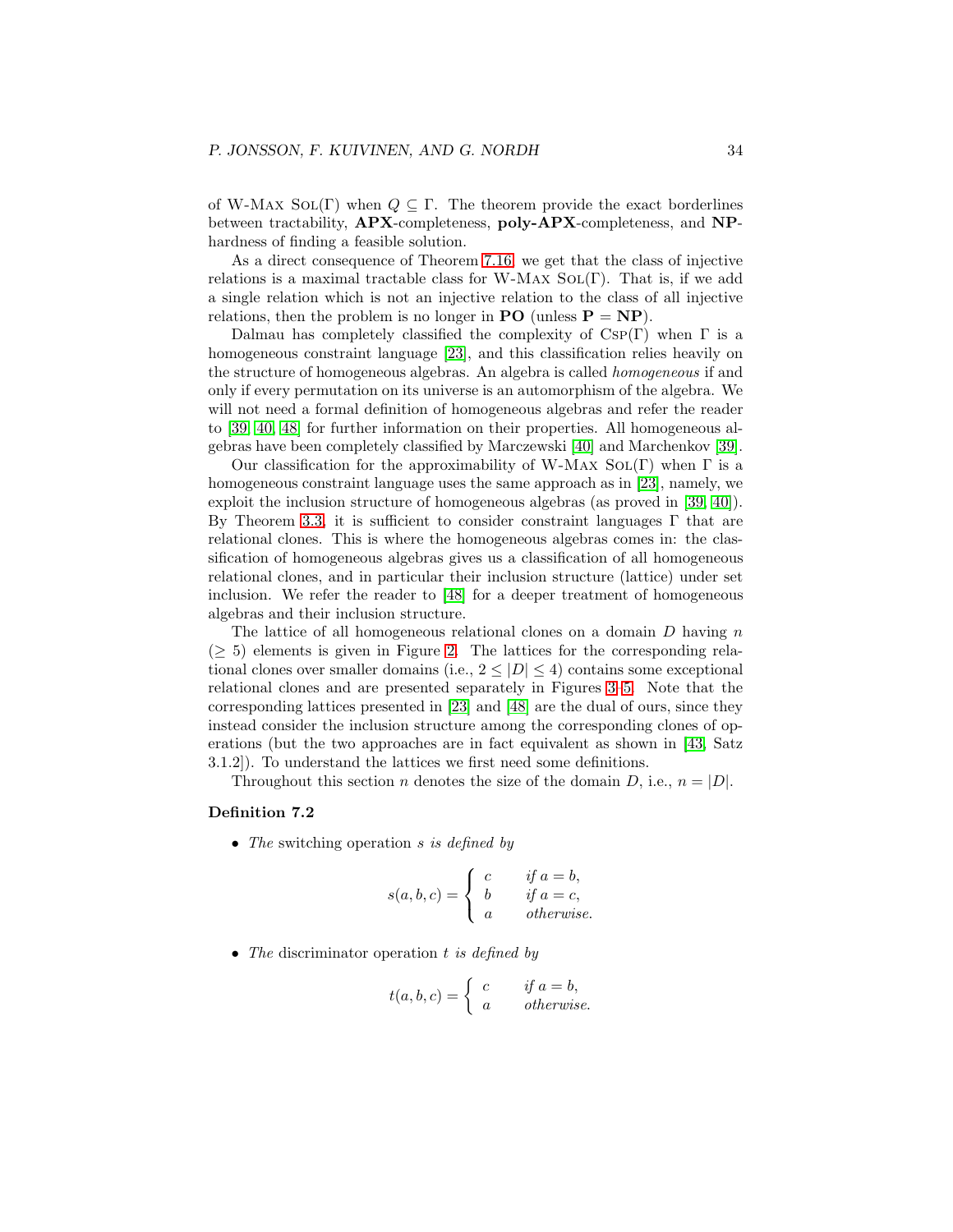

<span id="page-34-0"></span>Figure 2: Lattice of all homogeneous relational clones over domain size  $n\geq 5.$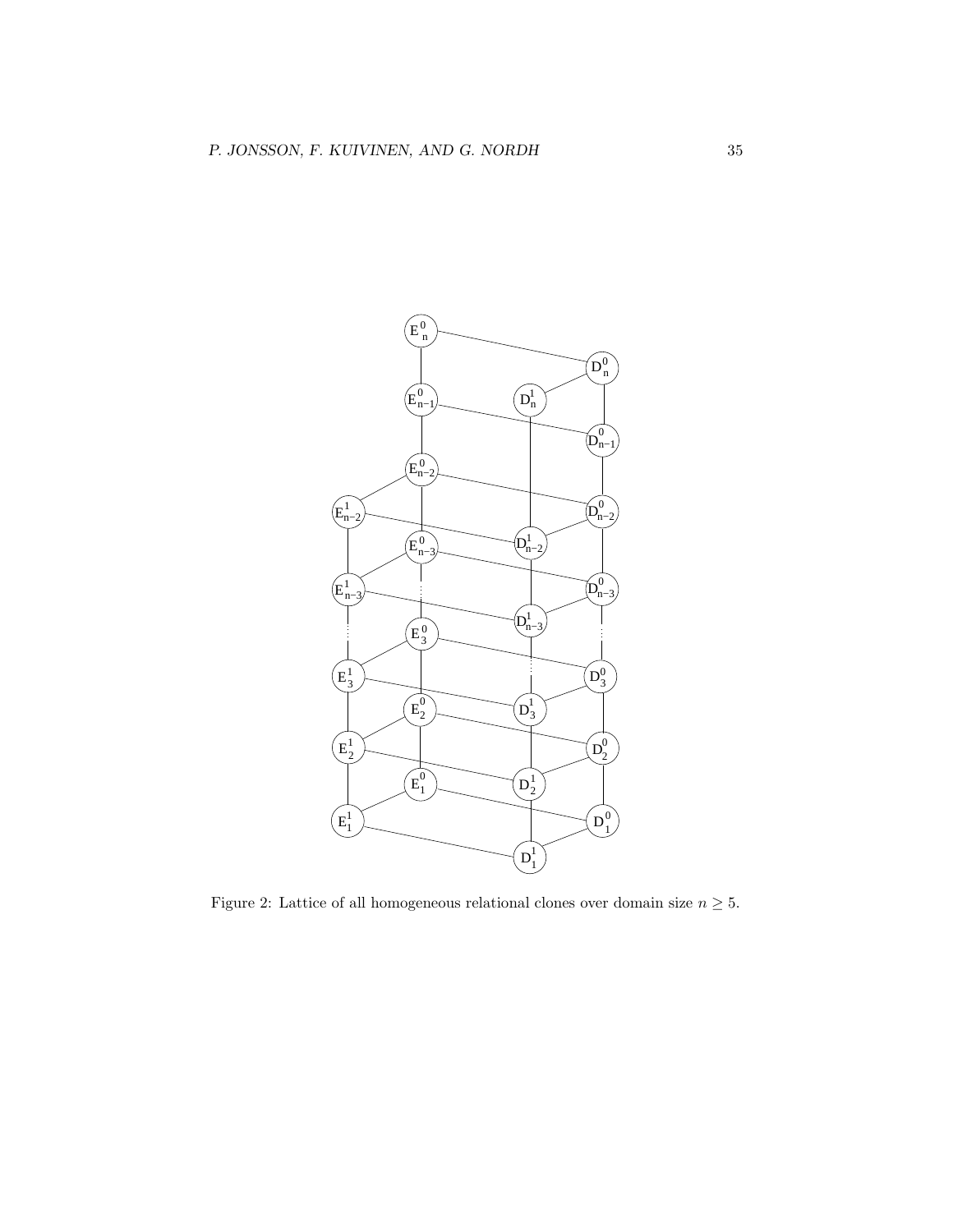

<span id="page-35-0"></span>Figure 3: Lattice of all homogeneous relational clones over domain size  $n = 4$ .



<span id="page-35-1"></span>Figure 4: Lattice of all homogeneous relational clones over domain size  $n = 3$ .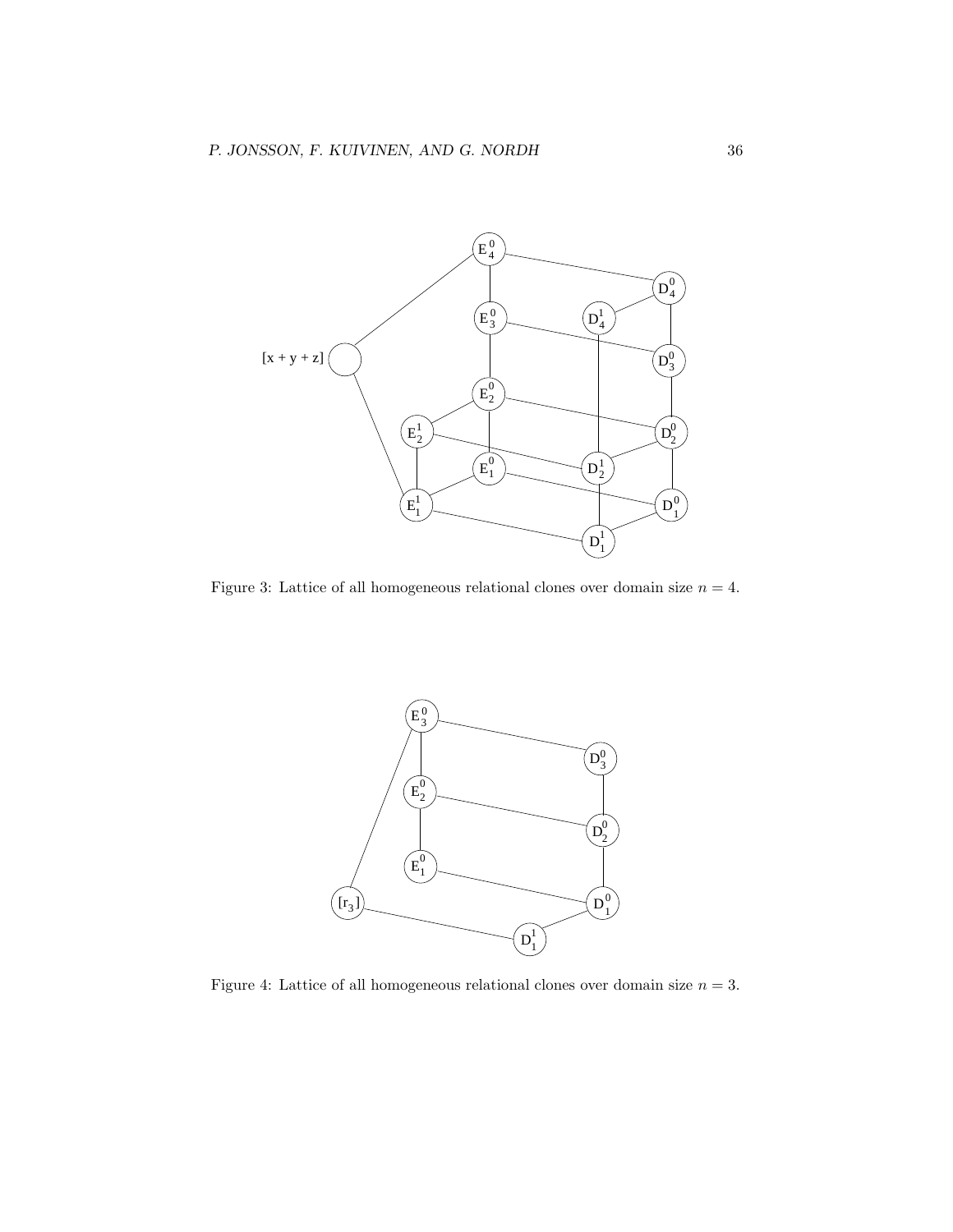

<span id="page-36-0"></span>Figure 5: Lattice of all homogeneous relational clones over domain size  $n = 2$ .

• The dual discriminator operation  $d$  is defined by

$$
d(a, b, c) = \begin{cases} a & \text{if } a = b, \\ c & \text{otherwise.} \end{cases}
$$

• The k-ary near projection operation  $l_k$   $(3 \leq k \leq n)$  defined by

$$
l_k(a_1,\ldots,a_k) = \begin{cases} a_1 & \text{if } |\{a_1,\ldots,a_k\}| < k, \\ a_k & \text{otherwise.} \end{cases}
$$

• The  $(n-1)$ -ary operation  $r_n$  defined by

$$
r_n(a_1,\ldots,a_{n-1})=\begin{cases}a_1 & \text{if }|\{a_1,\ldots,a_{n-1}\}|
$$

In the second case we have  $\{a_n\} = D \setminus \{a_1, \ldots, a_{n-1}\}.$ 

• The  $(n-1)$ -ary operation  $d_n$  (where  $n \geq 4$ ) defined by

$$
d_n(a_1, ..., a_{n-1}) = \begin{cases} d(a_1, a_2, a_3) & \text{if } |\{a_1, ..., a_{n-1}\}| < n-1, \\ a_n & \text{otherwise.} \end{cases}
$$

In the second case we have  $\{a_n\} = D \setminus \{a_1, \ldots, a_{n-1}\}.$ 

• the operation  $x + y + z$  where  $(D, +, -)$  is a 4-element group of exponent 2.

The notation in the lattices in Figures [2](#page-34-0)[–5](#page-36-0) is explained below.

- $D_1^0 = Inv(t);$
- $D_i^0 = Inv(\{d, l_{i+1}\})$  for  $2 \le i \le n-1$ ;
- $D_n^0 = Inv(d);$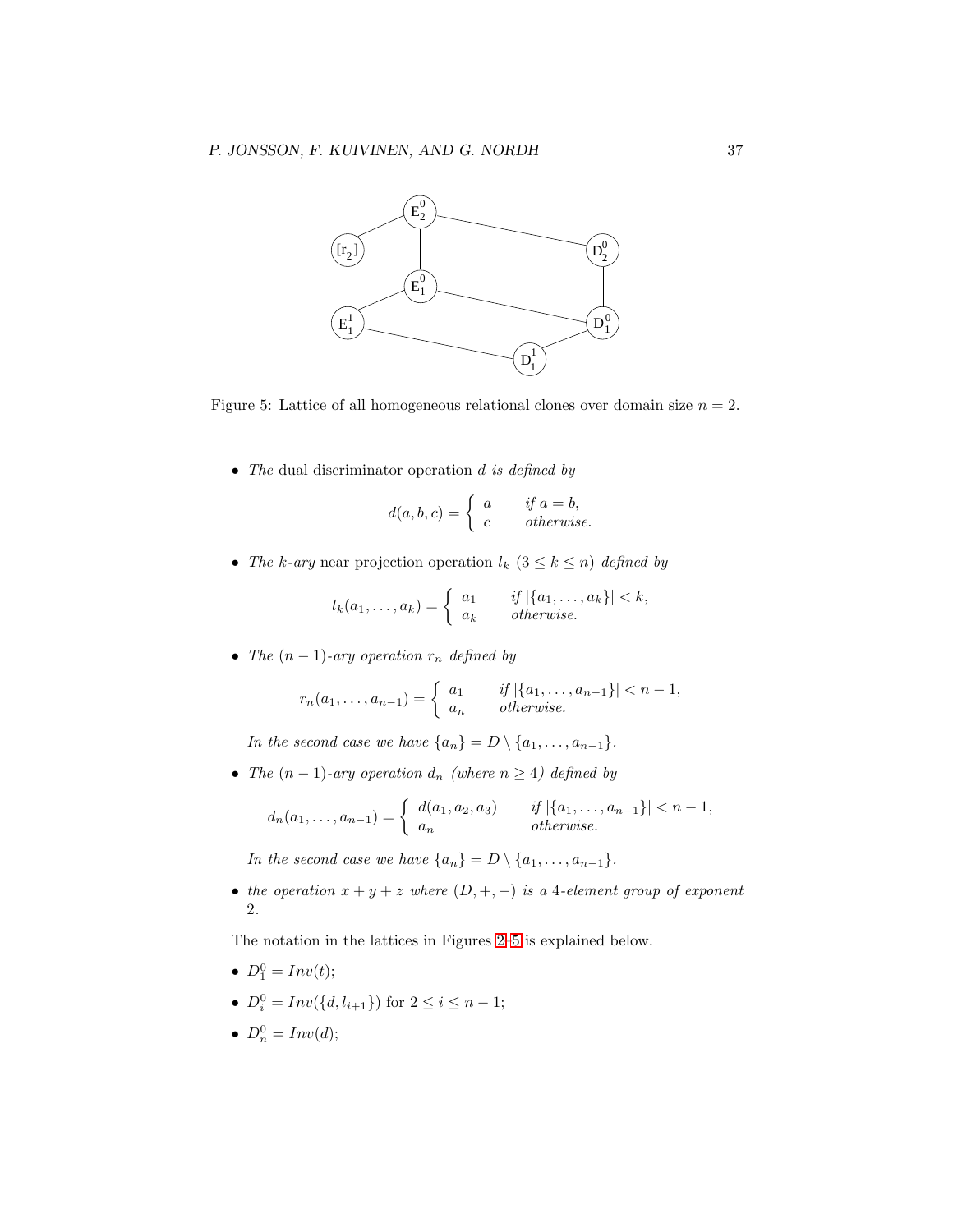- $D_1^1 = Inv({t, r_n})$ ;
- $D_i^1 = Inv(\{d, l_{i+1}, r_n\})$  for  $2 \le i \le n-2$ ;
- $D_n^1 = Inv(d_n);$
- $E_1^0 = Inv(s);$
- $E_i^0 = Inv(l_{i+1})$  for  $2 \le i \le n-1$ ;
- $E_n^0 = R_D$ , i.e., all finitary relations over D;
- $E_1^1 = Inv({s, r_n})$  for  $n \neq 3$ ;
- $E_i^1 = Inv(\{l_{i+1}, r_n\})$  for  $2 \le i \le n-3$ ;
- $E_{n-2}^1 = Inv(r_n)$  for  $n \ge 4$ .

Note that the relational clones described above depend on the size of the domain  $|D| = n$ . Hence,  $E_2^0$  in Figure [4](#page-35-1) ( $|D| = 3$ ) is not the same relational clone as  $E_2^0$  (|D| = 4) in Figure [3.](#page-35-0) Also note that when we state our (in)approximability results by saying, for example that, W-MAX  $SOL(E_1^1)$  is  $APX$ -complete, we mean that W-MAX  $\text{SOL}(E_1^1)$  is  $\text{APX}$ -complete for all sizes of the domain where  $E_1^1$  is defined (e.g.,  $E_1^1$  is not defined for  $n = 3$ ). We always assume that  $n = |D| \geq 2.$ 

We now state Dalmau's classification for the complexity of  $CSP(\Gamma)$  for homogeneous constraint languages Γ.

**Theorem 7.3** ([\[23\]](#page-45-6)) Let  $\Gamma$  be a homogeneous constraint language. Then, CSP( $\Gamma$ ) is in **P** if  $Pol(\Gamma)$  contains the dual discriminator operation d, the switching operation s, or an affine operation. Otherwise,  $CSP(\Gamma)$  is  $NP$ -complete.

<span id="page-37-1"></span><span id="page-37-0"></span>We have the following corollary of Dalmau's classification.

Corollary 7.4 Let  $\Gamma$  be a homogeneous constraint language. Then, W-MAX SOL(Γ) is in **poly-APX** if  $Pol(\Gamma)$  contains the dual discriminator operation d, the switching operation s, or an affine operation. Otherwise, it is  $NP$ -hard to find a feasible solution to W-MAX SOL(Γ).

Proof. All dual discriminator operations, switching operations, and affine operations are idempotent (i.e.,  $f(x, x, x) = x$  for all  $x \in D$ ). Hence, Γ is invariant under a dual discriminator operation, switching operation, or an affine operation if and only if  $\Gamma^c = {\Gamma \cup {\{(d_1)\}, \ldots, (d_n)\}}$  is invariant under the corresponding operation. Thus, it follows from Theorem [7.3](#page-37-0) that  $CSP(\Gamma^c)$  is in **P** if  $Pol(\Gamma)$  contains the dual discriminator operation  $d$ , the switching operation  $s$ , or an affine operation. This together with Lemma [4.2](#page-11-2) gives us that W-MAX  $SOL(\Gamma)$  is in **poly-APX** if  $Pol(\Gamma)$  contains the dual discriminator operation d, the switching operation s, or an affine operation.

<span id="page-37-2"></span>The NP-hardness part follows immediately from Theorem [7.3.](#page-37-0)

We begin by investigating the approximability of W-MAX  $SOL(\Gamma)$  for some particular homogeneous constraint languages Γ.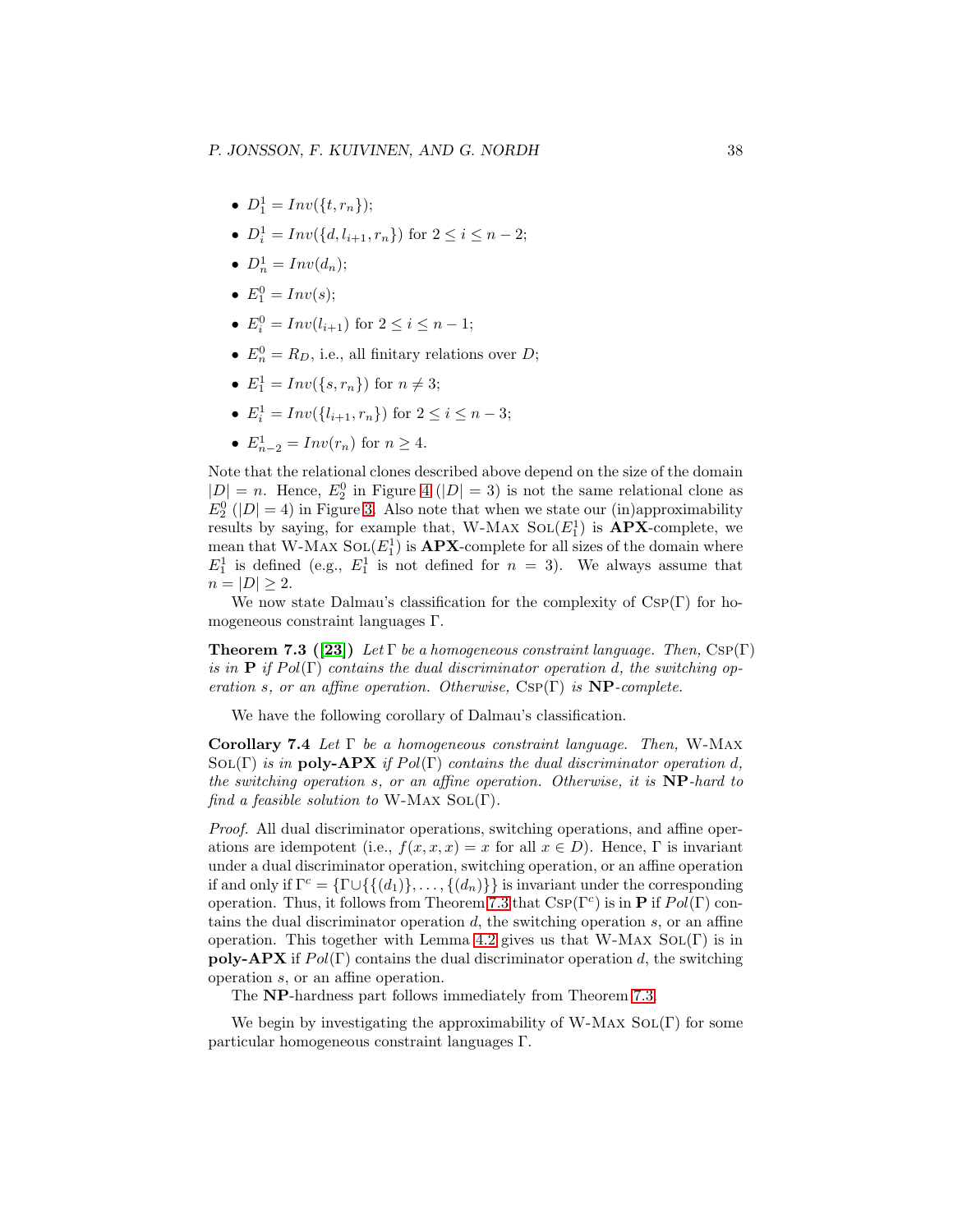**Lemma 7.5** W-MAX  $\text{SOL}(D_n^0)$  is in **APX** if  $0 \notin D$  and in **poly-APX** otherwise.

*Proof.* Remember that  $D_n^0 = Inv(d)$ . Hence, membership in **poly-APX** follows directly from Corollary [7.4.](#page-37-1) It is known from Dalmau's classification that  $CSP(D_n^0)$  is in **P**. Thus, by Proposition [4.1,](#page-11-1) it follows that W-MAX  $SOL(D_n^0)$  is in **APX** when  $0 \notin D$ .

<span id="page-38-2"></span>**Lemma 7.6** W-MAX  $\text{SOL}(D_2^1)$  is  $APX$ -complete if  $0 \notin D$  and  $\text{poly-APX-}$ complete if  $0 \in D$ .

*Proof.* Choose any  $a, b \in D$  such that  $a < b$ . The relation  $r = \{(a, a), (a, b), (b, a)\}\$ is in  $D_i^1 = Inv({d, l_{i+1}, r_n})$  for  $2 \le i \le n-2$ . Hence, by Lemmas [4.3](#page-11-3) and [4.4,](#page-12-0) it follows that W-MAX SOL $(D_2^1)$  is  $APX$ -hard if  $0 \notin D$  and  $\textbf{poly-APX}$ -hard if  $0 \in D$ . This together with Lemma [7.5](#page-37-2) and fact that  $D_i^1 \subseteq D_n^0$  give us that W-MAX SOL( $D_2^1$ ) is **APX**-complete if  $0 \notin D$  and **poly-APX**-complete if  $0 \in D$ .

<span id="page-38-3"></span>**Lemma 7.7** Finding a feasible solution to W-MAX  $\text{SOL}(E_2^1)$  is  $\text{NP-hard.}$ 

*Proof.* Remember that  $E_2^1 = Inv(\lbrace l_3, r_n \rbrace)$  when  $n > 4$  and  $E_2^1 = Inv(r_n)$  when  $n = 4$ , so it follows from Dalmau's classification that  $CSP(E_2^1)$  is **NP**-complete.

<span id="page-38-0"></span>**Lemma 7.8** W-MAX  $\text{SOL}(D_1^0)$  is in **PO**.

*Proof.* It is well-known that  $D_1^0 = Inv(t) = \langle I^D \rangle$ ; for instance, it is a direct consequence of Theorem 4.2 in [\[48\]](#page-47-5). Hence, W-MAX  $\text{SOL}(D_1^0)$  is in PO by the results in §[5.1.](#page-13-1)

<span id="page-38-1"></span>**Lemma 7.9** W-MAX  $\text{SOL}(E_1^0)$  is in **APX**.

*Proof.* Remember that  $E_1^0 = Inv(s)$ . Dalmau gives a polynomial-time algorithm for  $CSP(Inv(s))$  in [\[23\]](#page-45-6) (he actually gives a polynomial-time algorithm for the more general class of para-primal problems). Dalmau's algorithm exploits in a clever way the internal structure of para-primal algebras to show that any instance I of  $Csp(Inv(s))$  can be split into independent subproblems  $I_1, \ldots, I_j$ , such that

- the set of solutions is preserved (i.e., any solution to  $I$  is also a solution to each of the independent subproblems, and any solution to all of the independent subproblems is also a solution to  $I$ ); and
- each  $I_i$   $(1 \leq i \leq j)$  is either an instance of  $CSP(Inv(t))$  or an instance of  $Csp(Inv(a))$ , where t is the discriminator operation and a is an affine operation.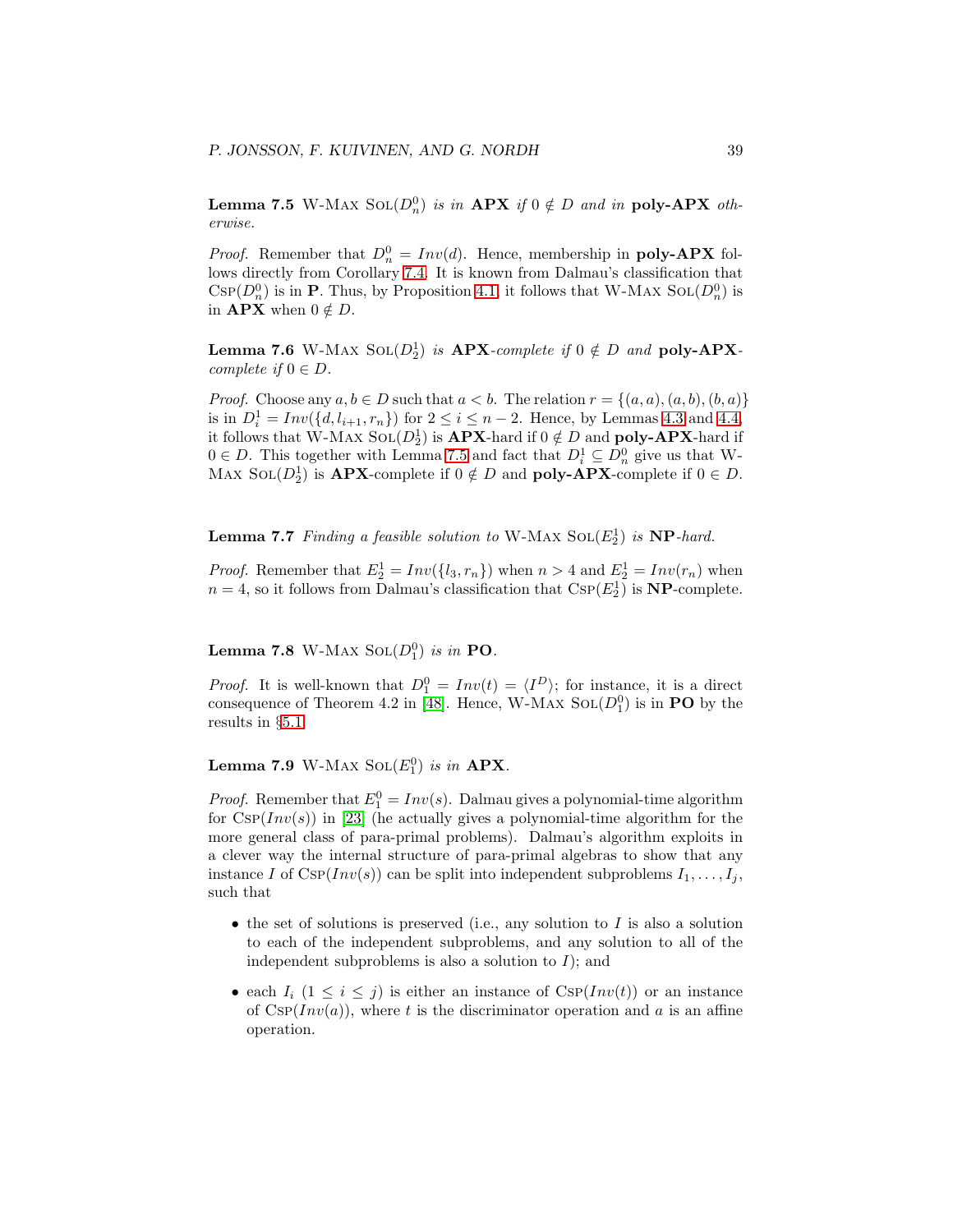Hence, to show that W-MAX  $\text{SOL}(E_1^0)$  is in  $APX$ , we first use Dalmau's algorithm to reduce the problem (in a solution preserving manner) to a set of independent W-Max Sol(Γ) problems where  $\Gamma$  is either invariant under an affine operation or the discriminator operation. We know from Lemma [7.8](#page-38-0) that W-MAX  $SOL(\Gamma)$  is in PO when  $\Gamma$  is invariant under the discriminator operation, and from Theorem [6.12](#page-23-0) we know that W-MAX  $SOL(\Gamma)$  is in **APX** when  $\Gamma$  is invariant under an affine operation. Since all the independent subproblems are in **APX**, we get that the original W-MAX  $\text{SOL}(E_1^0)$  problem is also in **APX**.

### <span id="page-39-0"></span>**Lemma 7.10** W-MAX  $\text{SOL}(E_1^1)$  is  $\text{APX-complete.}$

*Proof.* Remember that  $E_1^1 = Inv({s, r_n})$ . Note that  $E_1^1 \subseteq E_1^0$  so membership in APX follows from Lemma [7.9.](#page-38-1)

For the hardness part, we begin by considering the general case when  $n =$  $|D| \geq 4$ . Choose an arbitrary two-element subset  $\{a, b\}$  of D (without loss of generality assume that  $a < b$ ) and let  $(G, +, -)$  be the two element group on  $G = \{a, b\}$  defined by  $a + a = a$ ,  $a + b = b + a = b$ , and  $b + b = a$ . Let  $\Gamma$ be the set of all relations expressible as the set of solutions to equations over  $(G, +, -)$ . It is easy to realise that  $\Gamma$  is invariant under  $r_n$  (since  $r_n$   $(n \geq 4)$  acts as a projection on  $\{a, b\}$ . Furthermore  $\Gamma$  is invariant under s since  $s(x, y, z)$ acts as the affine operation  $x + y + z$  on  $\{a, b\}$ . It is proved in Lemma [6.8](#page-20-2) that W-MAX SOL EQN( $\mathbb{Z}_2$ , g) is **APX**-hard so W-MAX SOL(Γ) is **APX**-complete. For  $n = |D| = 3$  there is no relational clone of the type  $E_1^1 = Inv({s, r_n})$  so the only case that remains to be dealt with is the case where  $n = |D| = 2$ .

Without loss of generality assume that  $D = \{a, b\}$  where  $a < b$ . Again consider the group  $(G, +, -)$  on  $\{a, b\}$ . Let  $\Gamma = \{R_1, R_2\}$  where  $R_1$  is the (4-ary) relation on D which is the set of solutions to the equation  $x_1 + x_2 + x_3 + x_4 = a$ and  $R_2$  is the (binary) relation representing the set of solutions to the equation  $y_1 + y_2 = b$ . Furthermore, let  $\Gamma_{0,1} = \{R_1, R_2\}$  denote the special case where  $a = 0, b = 1$  (i.e.,  $D = \{0, 1\}$ ). It has been proved in [\[37,](#page-46-0) Lemma 6.9] that MAX  $SOL(\Gamma_{0,1})$  is **APX**-complete. Let I be an instance of MAX  $SOL(\Gamma_{0,1})$  containing k variables. It is easy to realise that if I has a solution, then  $\text{OPT}(I) \geq k/2$  (just note that the complement of any solution to  $I$  is also a solution to  $I$ ). We give an L-reduction from MAX  $\text{SOL}(\Gamma_{0,1})$  to MAX  $\text{SOL}(\Gamma_{a,b})$ . Let  $F(I)$  be the instance of MAX  $\text{SOL}(\Gamma_{a,b})$  where all occurrences of 0 has been replaced by a and all occurrences of 1 has been replaced by b. Since  $\text{OPT}(I) \geq k/2$ , we get that  $\text{OPT}(F(I)) \le bk \le 2b \cdot \text{OPT}(I)$  and  $\beta = 2b$  is a valid parameter in the L-reduction. Let s be an arbitrary solution to  $F(I)$  and define  $G(F(I), s)$  to be the corresponding solution to  $I$  where  $a$  is replaced by 0 and  $b$  is replaced by 1. Then,

$$
|m(I, G(F(I), s)) - \text{OPT}(I)| \le \frac{1}{b-a}|m(F(I), s) - \text{OPT}(F(I))|
$$

and  $\gamma = \frac{1}{b-a}$  is a valid parameter in the L-reduction. This completes the **APX**hardness proof for MAX SOL( $\Gamma_{a,b}$ ). Now, the unary operation  $r_2$  acts as the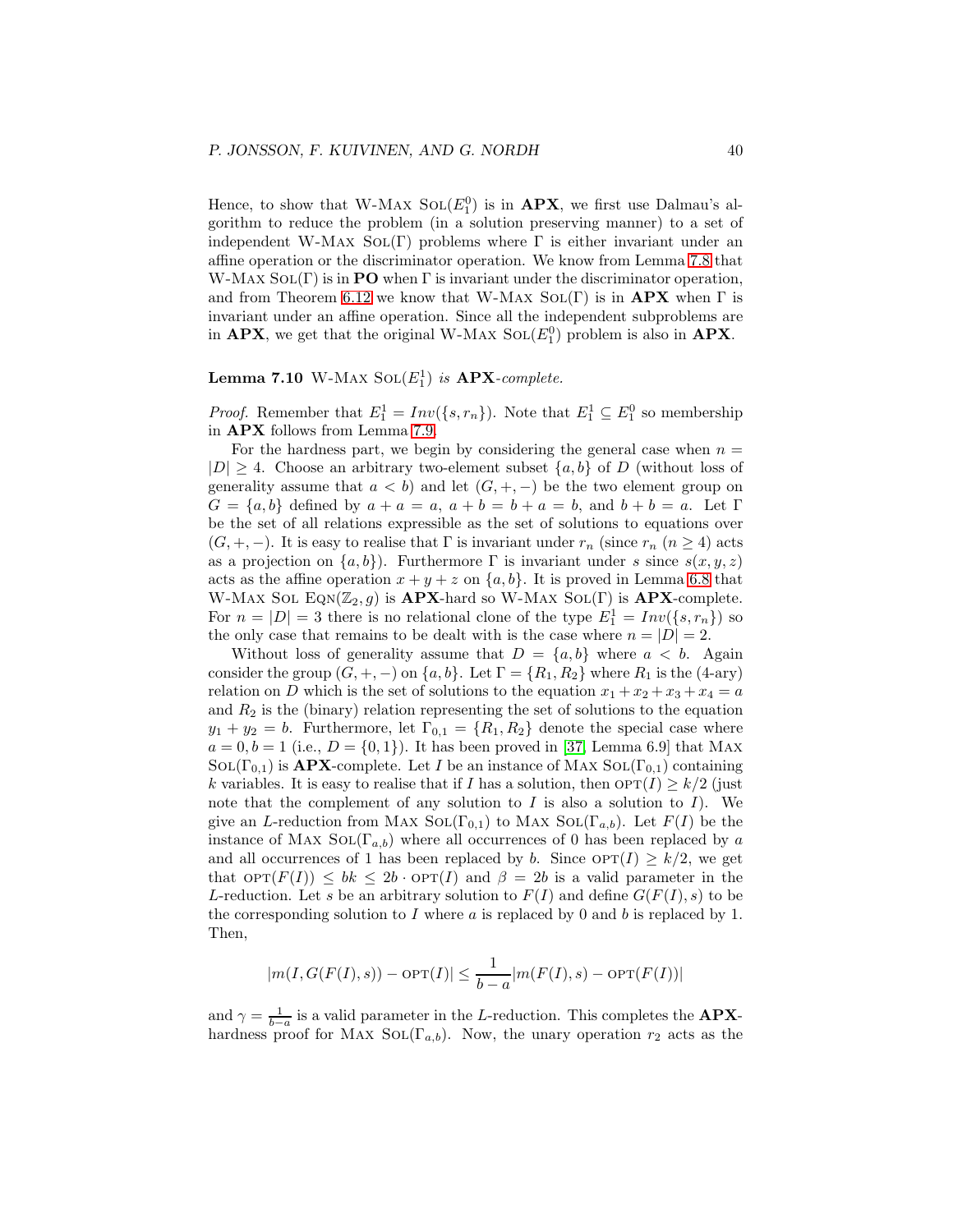non-identity permutation on  $\{a, b\}$  (i.e.,  $r_2(a) = b$ , and  $r_2(b) = a$ ) so both  $R_1$ and  $R_2$  are invariant under  $r_2$ . As we have already observed, s acts as the affine operation on  $\{a, b\}$  and  $R_1$  and  $R_2$  are invariant under s, too. Hence,  $\Gamma_{a,b} \subseteq Inv({s, r_2})$  which concludes the proof.

We have now proved all the results needed to give a complete classification for the approximability of W-Max Sol(Γ) for all homogeneous relational clones  $\Gamma$ over domains D of size at least 5. In order to complete the classification also for domains of size 2, 3 and 4, we need to consider some exceptional homogeneous relational clones. For domains of size 4, we need to consider the homogeneous relational clone  $Inv(x + y + z)$  where  $+$  is the operation of a 4-element group  $(D, +, -)$  of exponent 2 (i.e., a 4-element group such that for all  $a \in D$ ,  $a+a=e$ where e is the identity element in  $(D, +, -)$ ).

<span id="page-40-2"></span>**Lemma 7.11** Let  $f(x, y, z) = x + y + z$  where  $(D, +, -)$  is a group of exponent 2. Then, W-MAX  $\text{SOL}(Inv(f))$  is  $APX$ -complete.

*Proof.* The operation  $x+y+x$  is the affine operation on  $(D, +, -)$  (since  $-y=y$ ) in  $(D, +, -)$  and it follows directly from Theorem [6.11](#page-22-1) and Theorem [6.12](#page-23-0) that W-MAX SOL $(Inv(x + y + z))$  is **APX**-complete.

For 3-element domains, it remains to classify the approximability of W-Max  $SOL(Inv(r<sub>3</sub>))$  where  $r<sub>3</sub>$  is the binary operation defined as follows:

> $r(a_1, a_2) = \begin{cases} a_1 & \text{if } a_1 = a_2, \\ a_2 & \text{when } a_2 \end{cases}$  $a_3$  where  $\{a_3\} = D \setminus \{a_1, a_2\}$  otherwise.

<span id="page-40-3"></span>Lemma 7.12 W-MAX  $SOL(Inv(r_3))$  is  $APX$ -complete.

*Proof.* The operation  $r_3(x, y)$  is actually an example of an operation of the type  $\frac{p+1}{2}(x+y)$  (where  $+$  is the operation of an Abelian group of order  $|D| = p$ ) from Lemma [6.15.](#page-27-4) In our case  $p = 3$  and  $r_3(x, y) = 2x + 2y$  where  $+$  is the operation of the Abelian group  $(D, +, -)$  isomorphic to  $\mathbb{Z}_3$ . Hence, it follows from Lemma [6.15](#page-27-4) that W-MAX SOL( $Inv(r_3)$ ) is **APX**-complete.

<span id="page-40-0"></span>For 3-element domains we also need to classify the approximability of W-MAX  $\text{SOL}(E_2^0)$  since hardness no longer follows from the hardness of W-MAX Sol $(E_2^1)$  (there is no relational clone  $E_2^1$  over 3-element domains).

**Lemma 7.13** It is NP-hard to find a feasible solution to W-MAX  $\text{SOL}(E_2^0)$ .

Proof. Immediate consequence of Theorem [7.3.](#page-37-0)

Similarly, we also need to classify the approximability of W-MAX  $\text{SOL}(D_2^0)$ since hardness no longer follows from the hardness of W-MAX  $\text{Sol}(D_2^1)$  (there is no relational clone  $D_2^1$  over 3-element domains).

<span id="page-40-1"></span>**Lemma 7.14** W-MAX  $\text{SOL}(D_2^0)$  is **APX**-complete if  $0 \notin D$  and **poly-APX**complete if  $0 \in D$ .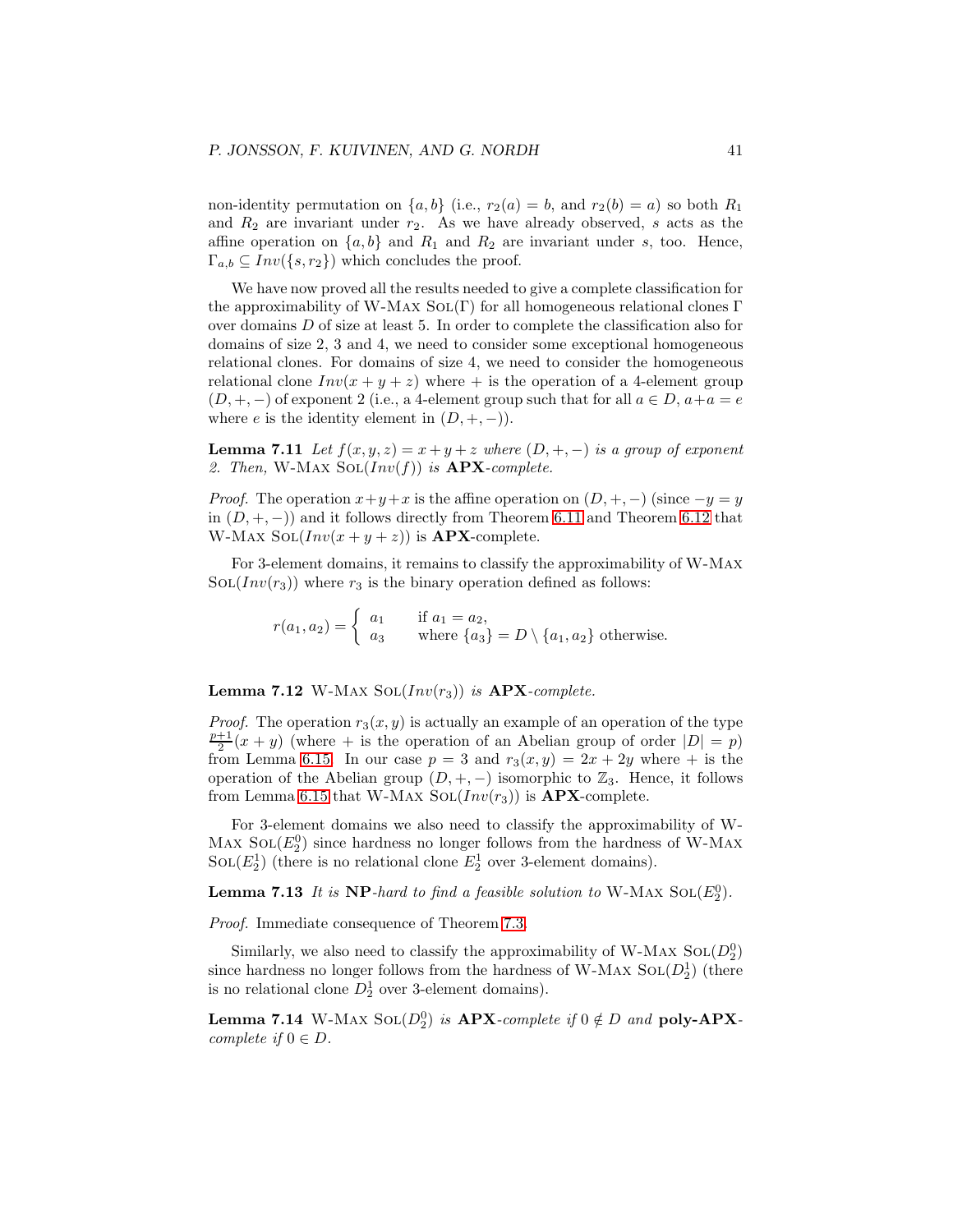*Proof.* Remember that  $D_2^0 = Inv(\lbrace d, l_3 \rbrace)$ . It follows from the proof of Lemma [7.6](#page-38-2) that W-MAX  $\text{SOL}(D_2^0)$  is  $\text{APX}$ -complete if  $0 \notin D$  and  $\text{poly-APX}$ -complete if  $0 \in D$ .

For two-element domains  $\{a, b\}$ , we need to classify the unary operation  $r_2$ which acts as the non-identity permutation (i.e.,  $r_2(a) = b$  and  $r_2(b) = a$ ).

**Lemma 7.15** Finding a feasible solution to W-MAX  $\text{SOL}(Inv(r_2))$  is NPhard.

Proof. Follows from Dalmau's classification.

Finally, we are in the position to present the complete classification for the approximability of all homogeneous constraint languages.

**Theorem 7.16** Let  $\Gamma$  be a homogeneous constraint language.

- 1. If  $\langle \Gamma \rangle \in \{E^i_j \mid i \in \{0,1\}, j \geq 2\}$  or  $\langle \Gamma \rangle = Inv(r_2)$ , then it is **NP**-hard to find a feasible solution to W-MAX SOL(Γ);
- 2. else if,  $0 \in D$  and  $\langle \Gamma \rangle \in \{D_j^i \mid i \in \{0,1\}, j \geq 2\}$ , then W-MAX SOL( $\Gamma$ ) is poly-APX-complete;
- 3. else if,

<span id="page-41-1"></span><span id="page-41-0"></span>
$$
\langle \Gamma \rangle \in \{E_1^1, E_1^0, Inv(x+y+z), Inv(r_3) \} \quad or
$$
  

$$
\langle \Gamma \rangle \in \{D_j^i \mid i \in \{0,1\}, j \ge 2 \} \text{ and } 0 \notin D,
$$

then W-MAX  $SOL(\Gamma)$  is  $APX$ -complete;

4. otherwise,  $\langle \Gamma \rangle \in \{D_1^1, D_1^0\}$  and W-MAX SOL( $\Gamma$ ) is in **PO**.

Proof. We know from Theorem [3.3](#page-9-0) that it is sufficient to consider constraint languages that are relational clones.

- 1. It is proved in Lemmas [7.7](#page-38-3) and [7.13](#page-40-0) that it is NP-hard to find a feasible solution to W-MAX  $SOL(E_2^1)$  and W-MAX  $SOL(E_2^0)$ . **NP**-hardness of finding a feasible solution to W-MAX  $SOL(Inv(r<sub>2</sub>))$  was proved in Lemma [7.15.](#page-41-1) The result follows from the fact that  $E_2^1 \subseteq E_j^1$  and  $E_2^0 \subseteq E_j^0$  $(2 \leq j \leq n).$
- 2. Membership in poly-APX is proved in Lemma [7.5](#page-37-2) and poly-APXhardness of W-MAX  $\text{SOL}(D_2^1)$  and W-MAX  $\text{SOL}(D_2^0)$  when  $0 \in D$  is proved in Lemmas [7.6](#page-38-2) and [7.14.](#page-40-1) The result follows from the fact that  $D_2^1 \subseteq D_j^1 \subseteq D_n^0$  and  $D_2^0 \subseteq D_j^0 \subseteq D_n^0$   $(2 \le j \le n)$ .
- 3. It is proved in Lemmas [7.11](#page-40-2) and [7.12](#page-40-3) that W-MAX  $\text{SOL}(Inv(x + y + z))$ and W-MAX SOL( $Inv(r_3)$ ) are **APX**-complete. It is proved in Lemma [7.9](#page-38-1) that W-Max Sol $(E_1^0)$  is in **APX. APX**-hardness for W-Max Sol $(E_1^1)$ is proved in Lemma [7.10.](#page-39-0) For  $n \geq 4$  or  $n = 2$  we have that  $E_1^1 \subseteq E_1^0$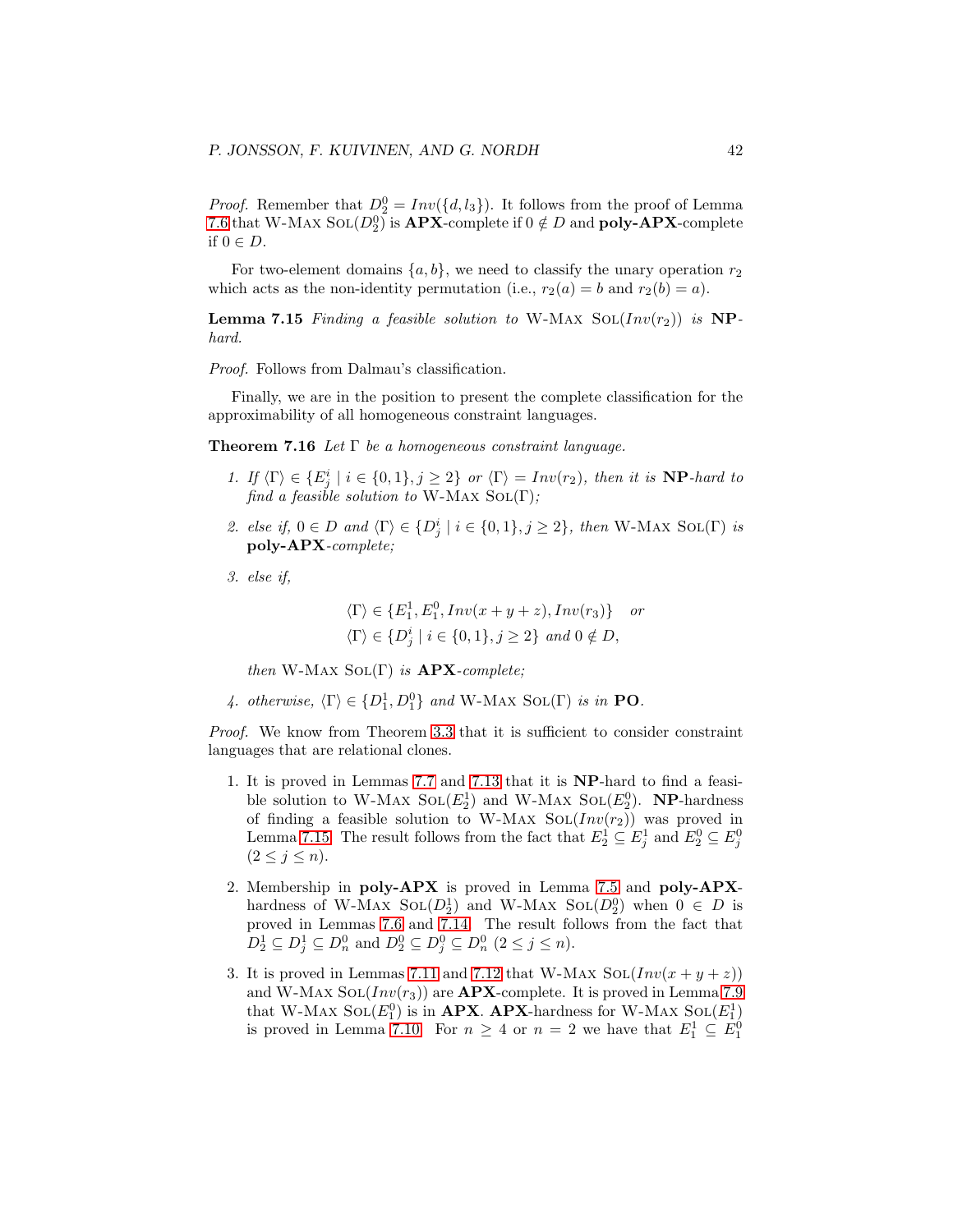and it follows that W-MAX  $\text{SOL}(E_1^0)$  and W-MAX  $\text{SOL}(E_1^1)$  are **APX**complete. For  $n = 3$ , there exists no  $E_1^1$  so  $APX$ -hardness for W-MAX  $\text{SOL}(E_1^0)$  must be proved separately. Since  $E_1^0 = Inv(s)$  it is easy to see that the proof of Lemma [7.10](#page-39-0) gives  $APX$ -hardness for W-MAX  $SOL(E_1^0)$ . Membership in **APX** for W-MAX  $\text{SOL}(D_n^0)$  when  $0 \notin D$  is the first part of Lemma [7.5.](#page-37-2) **APX**-hardness of W-MAX  $\text{SOL}(D_2^1)$  and W-MAX  $\text{SOL}(D_2^0)$  are proved in Lemmas [7.6](#page-38-2) and [7.14,](#page-40-1) respectively. Hence,  $\text{APX}$ completeness of W-Max Sol $(D_j^0)$  and W-Max Sol $(D_j^1)$   $(2 \leq j \leq n)$ when  $0 \notin D$  follows from the fact that  $D_2^1 \subseteq D_j^1 \subseteq D_n^0$ ,  $D_2^0 \subseteq D_j^0 \subseteq D_n^0$  $(2 < i < n).$ 

4. It is proved in Lemma [7.8](#page-38-0) that W-MAX  $\text{SOL}(D_1^0)$  is in **PO** and the result follows from the fact that  $D_1^1 \subseteq D_1^0$ .

As a direct consequence of the preceding theorem, we get that the class of injective relations is a maximal tractable class for W-MAX  $SOL(\Gamma)$ . That is, if we add a single relation which is not an injective relation to the class of all injective relations, then the problem is no longer in **PO** (unless  $P = NP$ ).

**Corollary 7.17** Let  $\Gamma_I^D$  be the class of injective relations and R an arbitrary relation which is not in  $\Gamma_I^D$ . Then, W-MAX  $\text{Sol}(\Gamma_I^D \cup \{R\})$  is not in **PO** (*unless*  $\mathbf{P} = \mathbf{NP}$ ).

*Proof.* We know from the proof of Lemma [7.8](#page-38-0) that  $D_1^0 = Inv(t) = \Gamma_I^D = \langle I_{\perp}^D \rangle$ . It follows from the lattices of homogeneous relational clones that either  $E_1^0 \subseteq$  $\langle D_1^0 \cup \{R\} \rangle$  or  $D_2^0 \subseteq \langle D_1^0 \cup \{R\} \rangle$ . We know from Lemma [7.10](#page-39-0) and Lemma [7.6](#page-38-2) that both W-MAX  $\text{SOL}(E_1^0)$  and W-MAX  $\text{SOL}(D_2^0)$  are **APX**-hard. Thus, W-MAX SOL( $D_1^0 \cup \{R\}$ ) is **APX**-hard and it follows that W-MAX SOL( $\Gamma_I^D \cup \{R\}$ ) is not in **PO** (unless  $P = NP$ ).

### <span id="page-42-0"></span>8 Conclusions

We view this article as a first step towards a better understanding of the approximability of non-Boolean W-Max Sol. The ultimate long-term goal for this research is, of course, to completely classify the approximability for all finite constraint languages. However, we expect this to be a hard problem since not even a complete classification for the corresponding decision problem Csp is known. A more manageable task would be to completely classify W-Max Sol for constraint languages over small domains (say, of size 3 or 4). For size 3, this has already been accomplished for Csp [\[10\]](#page-44-2) and Max Csp [\[34\]](#page-46-5). Another obvious way to extend the results of this paper would be to complete the classification of maximal constraint languages over arbitrary finite domains, perhaps by proving Conjecture 131 from [\[47\]](#page-47-2).

Our results combined with Khanna et al.'s [\[37\]](#page-46-0) results for Boolean domains suggest the following conjecture:

CONJECTURE. For every constraint language  $\Gamma$ , one of the following holds: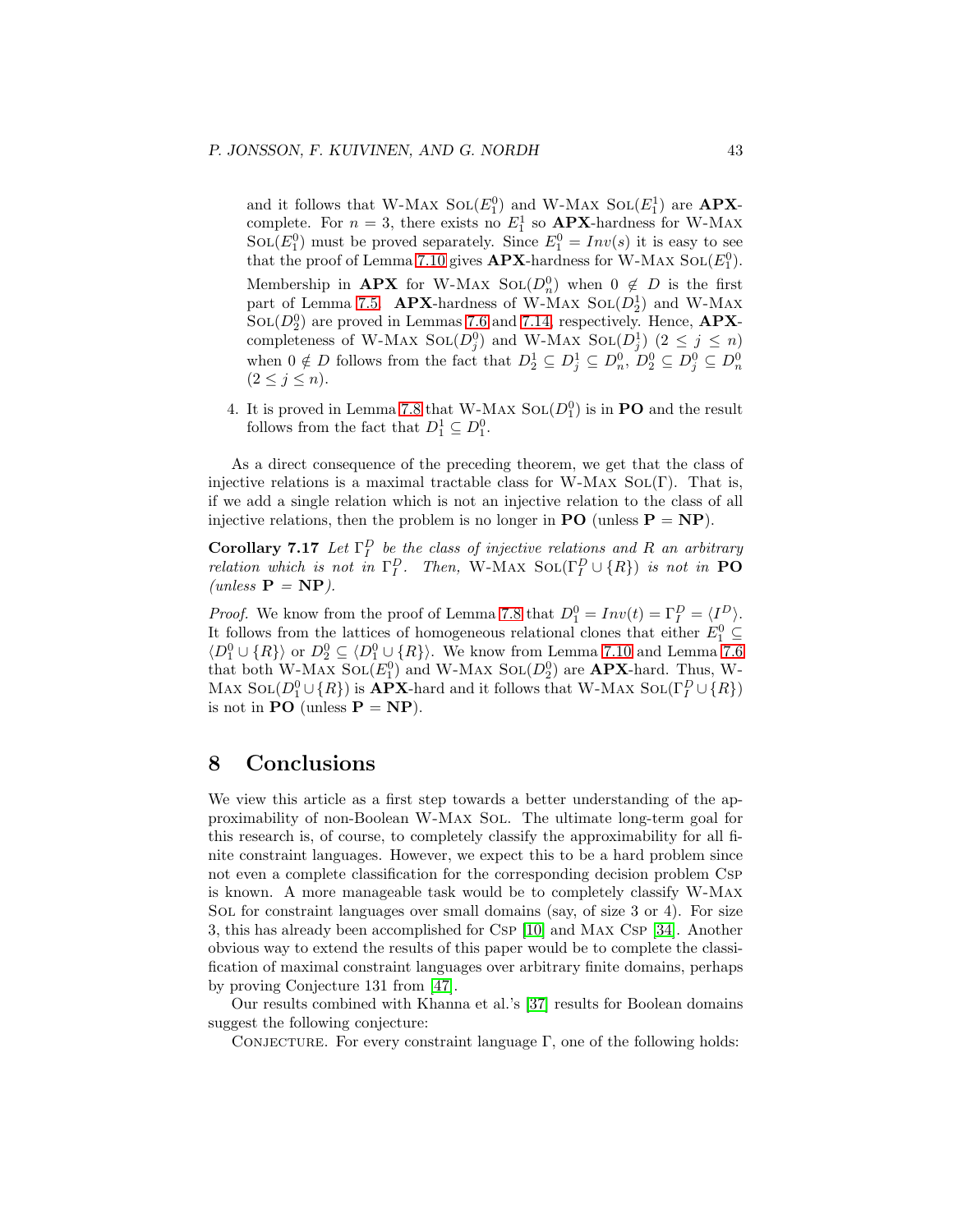- 1. W-MAX  $SOL(\Gamma)$  is in **PO**;
- 2. W-MAX  $SOL(\Gamma)$  is  $APX$ -complete;
- 3. W-Max Sol(Γ) poly-APX-complete;
- 4. it is  $NP$ -hard to find a non-zero solution to W-MAX SOL(Γ); or
- 5. it is  $NP$ -hard to find any solution to W-MAX SOL(Γ).

If this conjecture is true, then there does not exist any constraint language  $\Gamma_1$  such that W-MAX SOL( $\Gamma_1$ ) has a polynomial-time approximation scheme (PTAS) but W-MAX  $SOL(\Gamma_1)$  is not in PO. Natural such classes exist, however, if one restricts the way constraints are applied to variables (instead of restricting the allowed constraint types). MAXIMUM INDEPENDENT SET (and, equivalently, MAX ONES( $\{(0, 0), (1, 0), (0, 1)\}\$ ) is one example: the unrestricted problem is **poly-APX**-complete and not approximable within  $O(n^{1-\epsilon}), \epsilon > 0$ (unless  $\mathbf{P} = \mathbf{NP}$ ) [\[52\]](#page-47-13), but the problem restricted to planar instances admits a Ptas [\[4\]](#page-44-10). One may ask several questions in connection with this: is there a constraint language with the properties of  $\Gamma_1$  above? For which constraint languages does W-MAX SOL admit a PTAS on planar instances? Or more generally: under which restrictions on variable scopes does W-MAX  $SOL(\Gamma)$  admit a Ptas?

It is interesting to note that the applicability of the algebraic approach to W-MAX SOL demonstrated in this article also holds for the corresponding min-imisation problem W-MIN SoL, that is, Theorem [3.3](#page-9-0) still holds. The question whether the algebraic approach can shed some new light on the intriguing approximability of minimisation problems (as manifested, e.g., in [\[37\]](#page-46-0)) is an interesting open question.

As mentioned in the introduction, it is known from [\[37\]](#page-46-0) that the approximability of the weighted and unweighted versions of (W)-MAX SOL coincide for all Boolean constraint languages. We remark that the same result holds for all constraint languages considered in this article. This can be readily verified by observing that the AP-reduction from W-Max Ones to Max Ones in the proof of Lemma 3.11 in [\[37\]](#page-46-0) easily generalises to arbitrary finite domains. Hence, we get an AP-reduction from W-MAX Sol to MAX Sol. Furthermore, our tractability proofs are given for the weighted version of the problem. In general, it is still an open problem if tractability (i.e., membership in PO) of Max SOL(Γ) implies tractability of W-MAX SOL(Γ) for every constraint language Γ (the AP-reduction used above do not give us this result as AP-reductions do not, in general, preserve membership in PO).

### Acknowledgements

The authors would like to thank the anonymous referees for many valuable comments and in particular for pointing out a serious flaw in the (previous) proof of Lemma [6.14.](#page-26-1) Peter Jonsson is supported by the Center for Industrial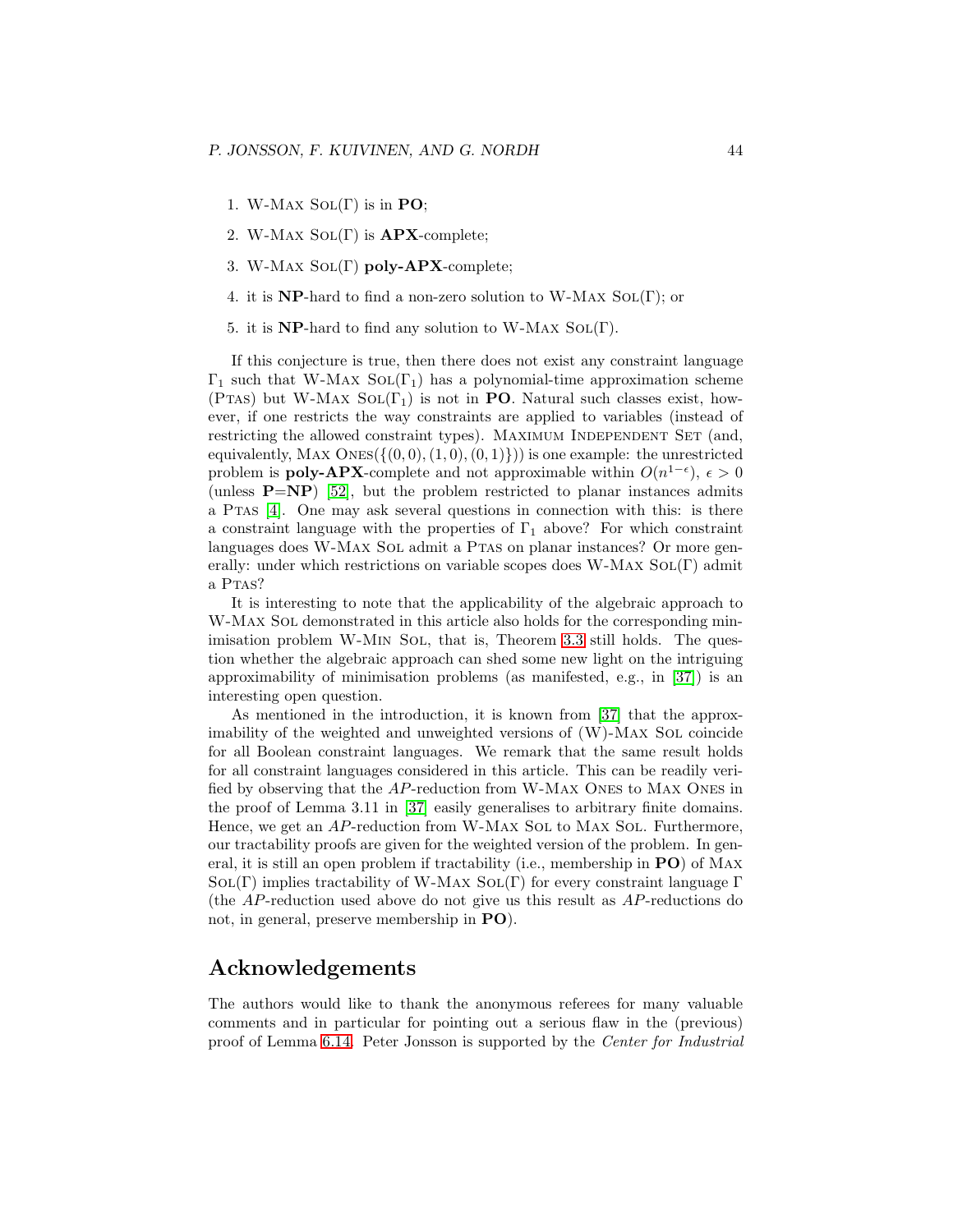Information Technology (CENIIT) under grant 04.01 and the Swedish Research Council (VR) under grants 621-2003-3421 and 2006-4532. Fredrik Kuivinen is supported by VR under grant 2006-4532 and the National Graduate School in Computer Science (CUGS). Gustav Nordh is supported by CUGS Sweden and Svensk-Franska Stiftelsen.

### <span id="page-44-8"></span>References

- [1] P. Alimonti and V. Kann, Some APX-completeness results for cubic graphs, Theor. Comp. Sci., 237 (2000), pp. 123–134.
- <span id="page-44-0"></span>[2] G. Ausiello, P. Crescenzi, G. Gambosi, V. Kann, A. M. Spaccamela, and M. Protasi, Complexity and approximation: Combinatorial optimization problems and their approximability properties, Springer, 1999.
- <span id="page-44-1"></span>[3] G. AUSIELLO, A. D'ATRI, AND M. PROTASI, Structure preserving reductions among convex optimization problems, J. Comput. System Sci., 21 (1980), pp. 136–153.
- <span id="page-44-10"></span>[4] B. Baker, Approximation algorithms for NP-complete problems on planar graphs, J. ACM, 41 (1994), pp. 153–180.
- <span id="page-44-7"></span>[5] S. Bistarelli, U. Montanari, and F. Rossi, Semiring-based constraint satisfaction and optimization, J. ACM, 44 (1997), pp. 201–236.
- <span id="page-44-6"></span>[6] F. BÖRNER, A. BULATOV, P. JEAVONS, AND A. KROKHIN, Quantified constraints: algorithms and complexity, in Proceedings of the 17th International Workshop on Computer Science Logic (CSL-2003), 2003, pp. 58–70.
- <span id="page-44-3"></span>[7] F. BÖRNER, A. KROKHIN, A. BULATOV, AND P. JEAVONS, Quantified constraints and surjective polymorphisms, tech. report, RR-02-11, Computing Laboratory, University of Oxford, 2002.
- <span id="page-44-5"></span>[8] A. Bulatov, A graph of a relational structure and constraint satisfaction problems, in Proceedings of the 19th IEEE Symposium on Logic in Computer Science (LICS-2004), 2004, pp. 448–457.
- <span id="page-44-9"></span>[9]  $\_\_\_\_\_$  Combinatorial problems raised from 2-semilattices, J. Algebra, 298 (2006), pp. 321–339.
- <span id="page-44-2"></span> $[10]$  , A dichotomy theorem for constraint satisfaction problems on a 3element set, J. ACM, 53 (2006), pp. 66–120.
- <span id="page-44-4"></span>[11] A. BULATOV AND V. DALMAU, Towards a dichotomy for the counting constraint satisfaction problem, in Proceedings of the 44th IEEE Symposium on Foundations of Computer Science (FOCS-2003), 2003, pp. 562–571.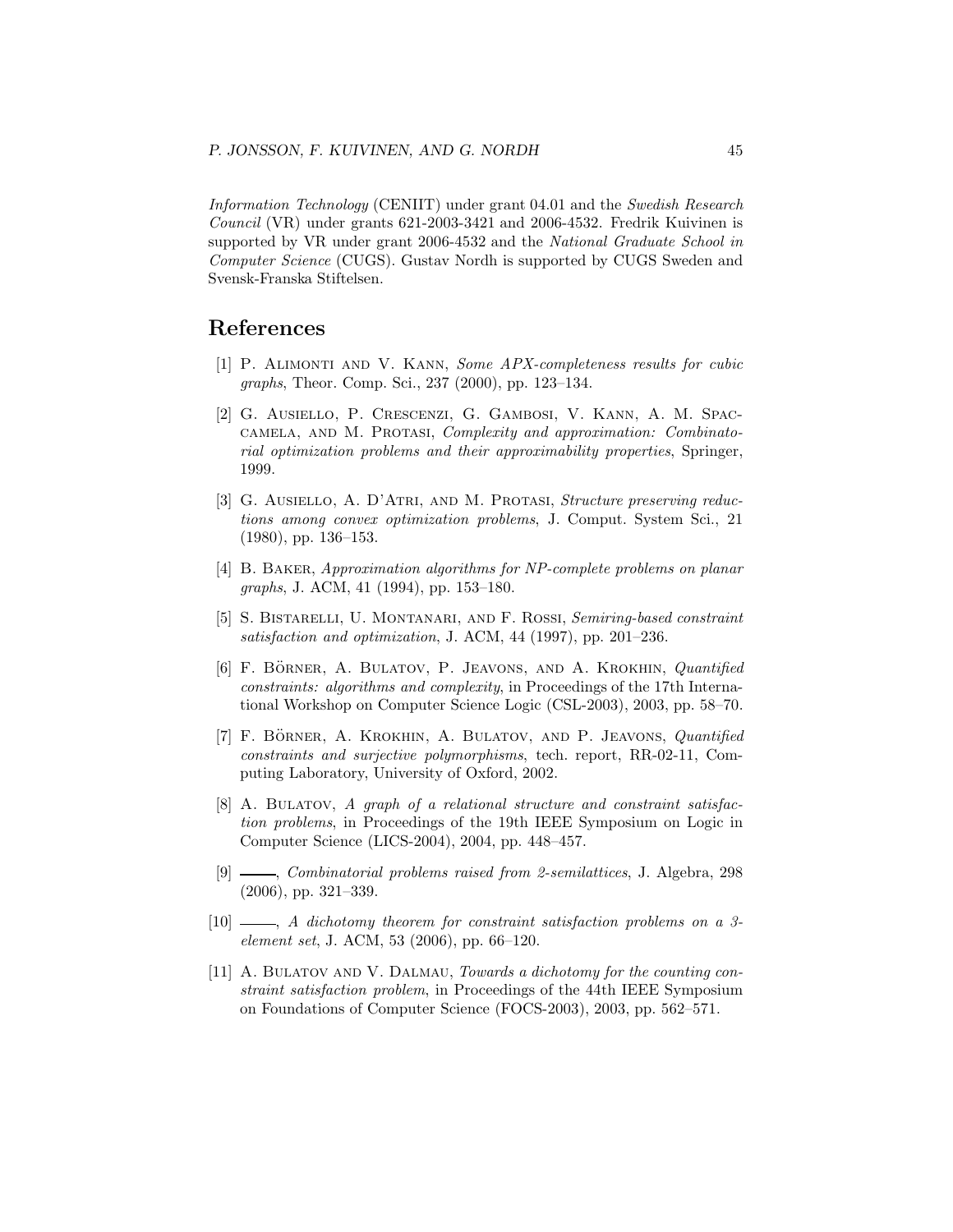- <span id="page-45-13"></span>[12]  $\_\_\_\_\_\$  A simple algorithm for Mal'tsev constraints, SIAM J. Comput., 36 (2006), pp. 16–27.
- <span id="page-45-1"></span>[13] A. Bulatov, P. Jeavons, and A. Krokhin, Classifying the complexity of constraints using finite algebras, SIAM J. Comput., 34 (2005), pp. 720– 742.
- <span id="page-45-3"></span>[14] A. Bulatov, A. Krokhin, and P. Jeavons, The complexity of maximal constraint languages, in Proceedings of the 33rd ACM Symposium on Theory of Computing (STOC-2001), 2001, pp. 667–674.
- <span id="page-45-9"></span>[15] E. BÖHLER, N. CREIGNOU, S. REITH, AND H. VOLLMER, Playing with boolean blocks, part I: Post's lattice with applications to complexity theory, ACM SIGACT-Newsletter, 34 (2003), pp. 38–52.
- <span id="page-45-10"></span><span id="page-45-2"></span>[16] , Playing with boolean blocks, part II: Constraint satisfaction problems, ACM SIGACT-Newsletter, 35 (2004), pp. 22–35.
- [17] H. Chen, The complexity of quantified constraint satisfaction: Collapsibility, sink algebras, and the three-element case. http://arxiv.org/abs/cs.LO/0607106.
- <span id="page-45-5"></span>[18]  $\_\_\_\_\_\_$  Quantified constraint satisfaction, maximal constraint languages, and symmetric polymorphisms, in Proceedings of the 22nd Annual Symposium on Theoretical Aspects of Computer Science (STACS-2005), 2005, pp. 315–326.
- <span id="page-45-11"></span>[19] D. Cohen, Tractable decision for a constraint language implies tractable search, Constraints, 9 (2004), pp. 219–229.
- <span id="page-45-12"></span>[20] D. Cohen, M. Cooper, P. Jeavons, and A. Krokhin, Supermodular functions and the complexity of Max CSP, Discrete Appl. Math., 149 (2005), pp. 53–72.
- <span id="page-45-7"></span> $[21]$  —, The complexity of soft constraint satisfaction, Artificial Intelligence, 170 (2006), pp. 909–1030.
- <span id="page-45-8"></span>[22] N. CREIGNOU, S. KHANNA, AND M. SUDAN, Complexity classifications of Boolean constraint satisfaction problems, SIAM, Philadelphia, 2001.
- <span id="page-45-6"></span>[23] V. DALMAU, A new tractable class of constraint satisfaction problems, Ann. Math. Artif. Intell., 44 (2005), pp. 61–85.
- <span id="page-45-4"></span>[24] V. DALMAU AND P. JEAVONS, *Learnability of quantified formulas*, Theoret. Comput. Sci., (2003), pp. 485–511.
- <span id="page-45-0"></span>[25] T. FEDER AND M. VARDI, The computational structure of monotone monadic SNP and constraint satisfaction: A study through datalog and group theory, SIAM J. Comput., 28 (1999), pp. 57–104.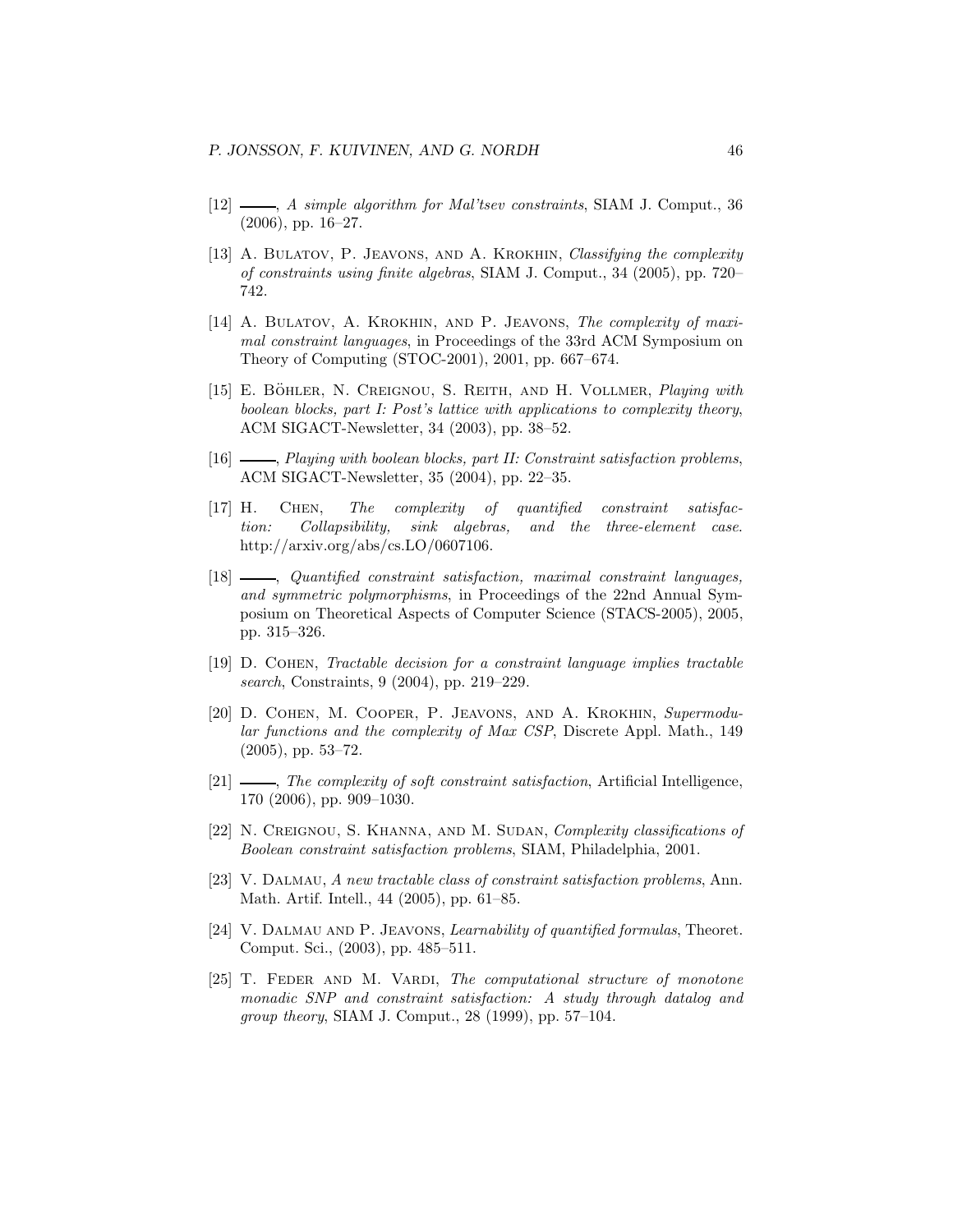- <span id="page-46-12"></span><span id="page-46-7"></span>[26] M. GAREY AND D. JOHNSON, Computers and Intractability: A Guide to the Theory of NP-Completeness, Freeman, San Francisco, 1979.
- [27] D. Hochbaum, N. Megiddo, J. Naor, and A. Tamir, Tight bounds and 2-approximation algorithms for integer programs with two variables per inequality, Math. Program., 62 (1993), pp. 69–84.
- <span id="page-46-1"></span>[28] D. HOCHBAUM AND J. NAOR, Simple and fast algorithms for linear and integer programs with two variables per inequality, SIAM J. Comput., 23 (1994), pp. 1179–1192.
- <span id="page-46-10"></span><span id="page-46-9"></span>[29] J. HÅSTAD, Some optimal inapproximability results, J. ACM,  $48$  (2001), pp. 798–859.
- [30] P. Janssen, P. Jegou, B. Nouguier, and M. Vilarem, A filtering process for general constraint satisfaction problems: achieving pair-wise consistency using an associated binary representation, in Proceedings of the IEEE Workshop on Tools for Artificial Intelligence, 1989, pp. 420–427.
- <span id="page-46-11"></span><span id="page-46-4"></span>[31] P. Jeavons, On the algebraic structure of combinatorial problems, Theoret. Comput. Sci., (1998), pp. 185–204.
- <span id="page-46-8"></span>[32] P. Jeavons, D. Cohen, and M. Gyssens, Closure properties of constraints, J. ACM, 44 (1997), pp. 527–548.
- [33] P. JEAVONS AND M. COOPER, Tractable constraints on ordered domains, Artificial Intelligence, 79 (1996), pp. 327–339.
- <span id="page-46-5"></span>[34] P. Jonsson, M. Klasson, and A. Krokhin, The approximability of three-valued Max CSP, SIAM J. Comput., 35 (2006), pp. 1329–1349.
- <span id="page-46-6"></span>[35] P. JONSSON, F. KUIVINEN, AND G. NORDH, Approximability of integer programming with generalised constraints, in Proceedings of the 12th International Conference on Principles and Practice of Constraint Programming (CP-2006), 2006, pp. 256–270.
- <span id="page-46-2"></span>[36] P. JONSSON AND G. NORDH, Generalised integer programming based on logically defined relations, in Proceedings of the 31st International Symposium on Mathematical Foundations of Computer Science (MFCS-2006), 2006, pp. 549–560.
- <span id="page-46-0"></span>[37] S. KHANNA, M. SUDAN, L. TREVISAN, AND D. WILLIAMSON, The approximability of constraint satisfaction problems, SIAM J. Comput., 30 (2001), pp. 1863–1920.
- <span id="page-46-3"></span>[38] F. KUIVINEN, Tight approximability results for the maximum solution equation problem over  $Z_p$ , in Proceedings of the 30th International Symposium on Mathematical Foundations of Computer Science (MFCS-2005), 2005, pp. 628–639.